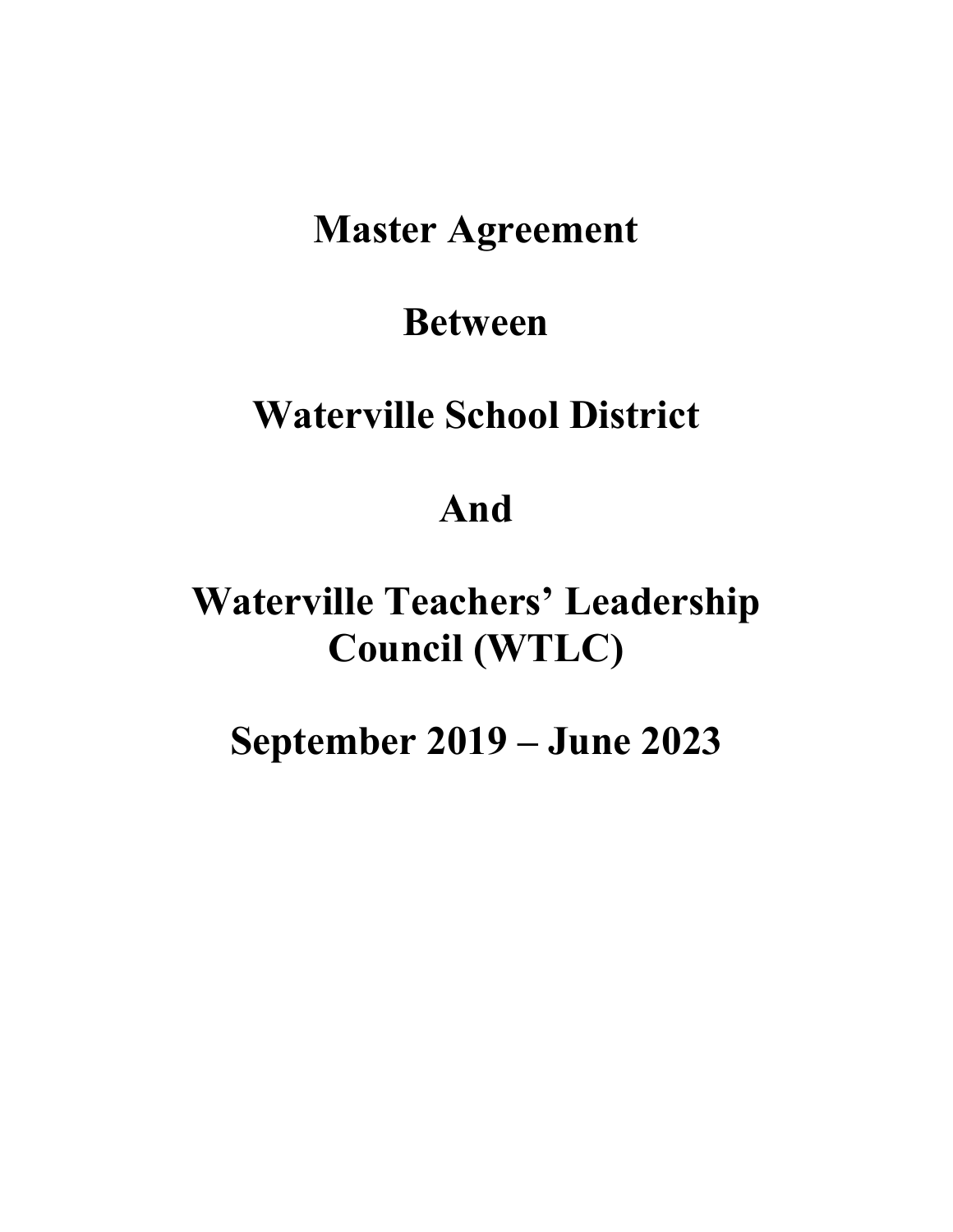| Table of Contents<br><b>PREAMBLE</b> |                                                      | Page             |
|--------------------------------------|------------------------------------------------------|------------------|
|                                      |                                                      | 6                |
|                                      | <b>ARTICLE I. ADMINISTRATION</b>                     | 6                |
|                                      | Section A. Definition of Terms                       | 6                |
| 1.                                   | Board                                                | 6                |
| 2.                                   | District                                             | 6                |
| 3.                                   | Council                                              | 6                |
| 4.                                   | Parties                                              | 6                |
| 5.                                   | Agreement                                            | 6                |
| 6.                                   | Employee                                             | 6                |
| 7.                                   | Day                                                  | 6                |
| 8.                                   | Superintendent                                       | 6                |
| 9.                                   | President                                            | 6                |
| 10.                                  | Individual Contract                                  | 6                |
| 11.                                  | <b>Supplemental Contract</b>                         | 6                |
|                                      | 12.<br><b>Extended Contract</b>                      | 6                |
| 13.                                  | <b>RCW</b>                                           | 6                |
| 14.                                  | <b>WAC</b>                                           | 6                |
| 15.                                  | <b>SPI</b>                                           | 6                |
| 16.                                  | <b>BEA</b>                                           | 6                |
| 17.                                  | AR                                                   | 6                |
| 18.                                  | <b>PERC</b>                                          | 6                |
| 19.                                  | <b>LEAP</b>                                          | 6                |
|                                      | Section B. Recognition                               | 6                |
| 1.                                   | <b>Bargaining Unit Makeup</b>                        | 6                |
| 2.                                   | Exclusivity                                          | 6                |
|                                      | Section C. Individual and Extended Contracts         | $\overline{7}$   |
|                                      | Section D. Conformity to Law                         | $\overline{7}$   |
|                                      | Section E. Distribution of Agreement                 | 7                |
|                                      | Section F. Joint Meetings of Labor and Management    | $\boldsymbol{7}$ |
| <b>Article II. Business</b>          |                                                      | 7                |
|                                      | Section A. Dues, Deductions, and Representation Fees | 7                |
|                                      | Section B. Hold Harmless                             | 7                |
|                                      | Section C. Other Deductions                          | 8                |
|                                      | Section D. Management Rights                         | $8\,$            |
|                                      | Section E. Council Rights                            | $8\,$            |
| 1.                                   | Information                                          | 8                |
| 2.                                   | Released Time for Meetings                           | 8                |
| 3.                                   | Use of School Buildings                              | 8                |
| 4.                                   | Use of School Equipment                              | $8\,$            |
| 5.                                   | <b>Bulletin Boards</b>                               | $8\,$            |
| 6.                                   | Mail Boxes & Computer Use                            | 8                |
| 7.                                   | <b>Board Policy Revision</b>                         | 9                |
| 8.                                   | <b>Administrative Hiring Teams</b>                   | 9                |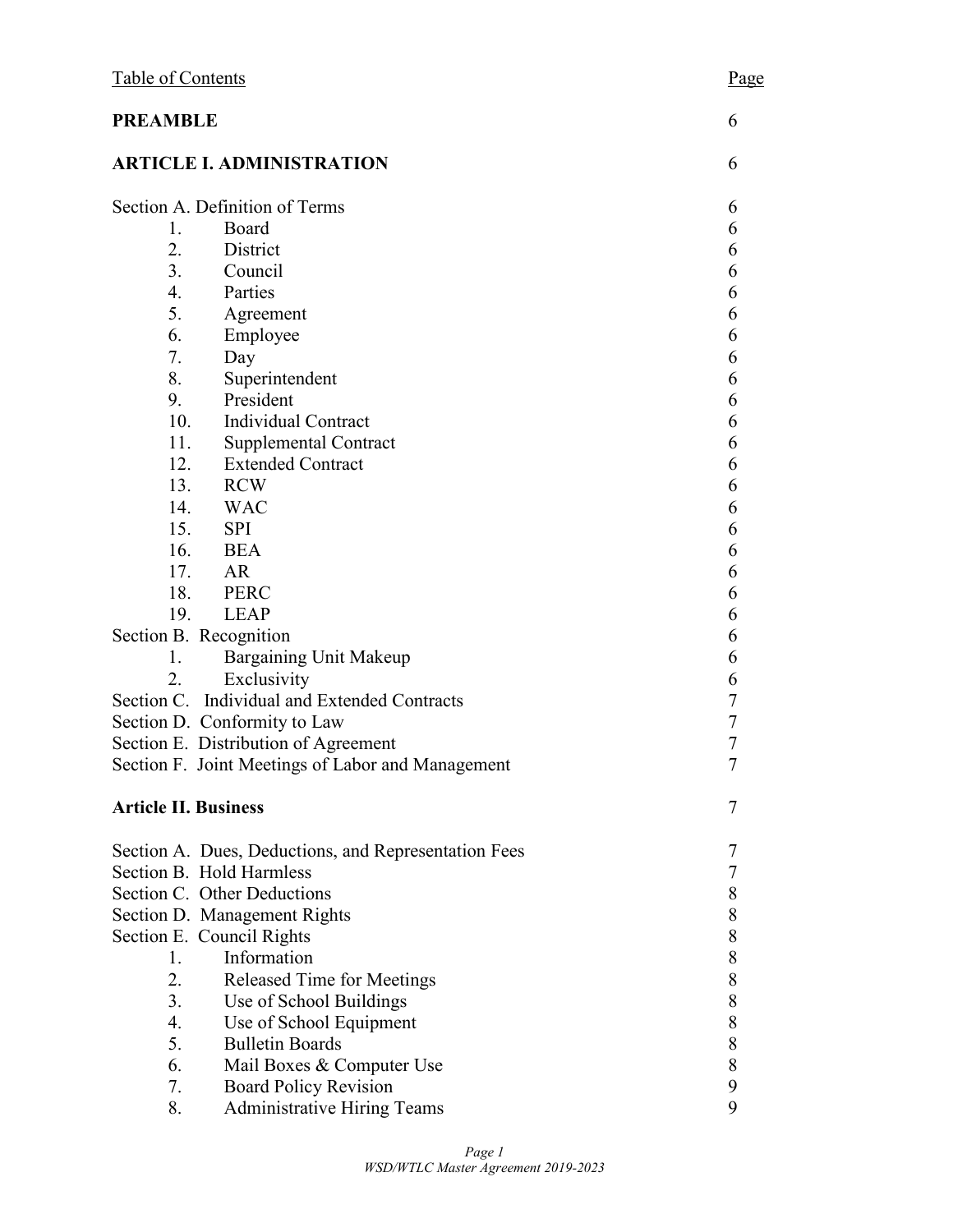## **Article III Employee Rights** 9

|                    | Section A. Just Cause              | 9  |
|--------------------|------------------------------------|----|
| 1.                 | Discipline                         | 9  |
| 2.                 | Written Grounds                    | 9  |
| 3.                 | <b>Council Representation</b>      | 9  |
| 4.                 | Progressive Discipline             | 9  |
| 5.                 | Privacy and Confidentiality        | 9  |
|                    | Section B. Complaint Procedure     | 9  |
| 1.                 | Procedural Requirement             | 9  |
| 2.                 | Step 1. PRINCIPAL                  | 9  |
| 3.                 | Step 2. PRINCIPAL AND COMPLAINANT  | 10 |
| 4.                 | Step 3: SUPERINTENDENT             | 10 |
| 5.                 | Use of Findings                    | 10 |
| 6.                 | Representation                     | 10 |
|                    | Section C. Organizing Rights       | 10 |
|                    | Section D. Non-Discrimination      | 10 |
|                    | Section E. Personnel File          | 11 |
| 1.                 | Access and Copies                  | 11 |
| 2.                 | Principal's Working Files          | 11 |
| 3.                 | File Inspection                    | 11 |
| 4.                 | Minimum Contents                   | 11 |
| 5.                 | Material Bar                       | 11 |
| 6.                 | <b>Removal of Materials</b>        | 11 |
|                    | Section F. Employee Protection     | 11 |
| 1.                 | Liability                          | 11 |
| 2.                 | <b>Personal Property</b>           | 12 |
| 3.                 | Threats                            | 12 |
| 4.                 | Self-Protection                    | 12 |
| 5.                 | <b>Property Replacement</b>        | 12 |
| 6.                 | Dangerous Students                 | 12 |
| 7.                 | <b>Student Searches</b>            | 13 |
| 8.                 | Training                           | 13 |
|                    | Section G. Assignment and Transfer | 13 |
| 1.                 | Definitions                        | 13 |
| 2.                 | Notice to Continuing Employees     | 13 |
| 3.                 | Posting                            | 13 |
| 4.                 | <b>Application for Transfer</b>    | 13 |
| 5.                 | Priority                           | 13 |
| 6.                 | <b>Involuntary Transfer</b>        | 14 |
| 7.                 | Change of Assignment Assistance    | 14 |
| 8.                 | <b>Moving Assistance</b>           | 14 |
| Section H. Privacy |                                    | 14 |
| 1.                 | Personal Lives                     | 14 |
| 2.                 | Information                        | 14 |
| 3.                 | <b>Faculty Meetings</b>            | 14 |
|                    | Section I. Sexual Harassment       | 14 |
| 1.                 | Definitions                        | 14 |
| 2.                 | Procedure                          | 15 |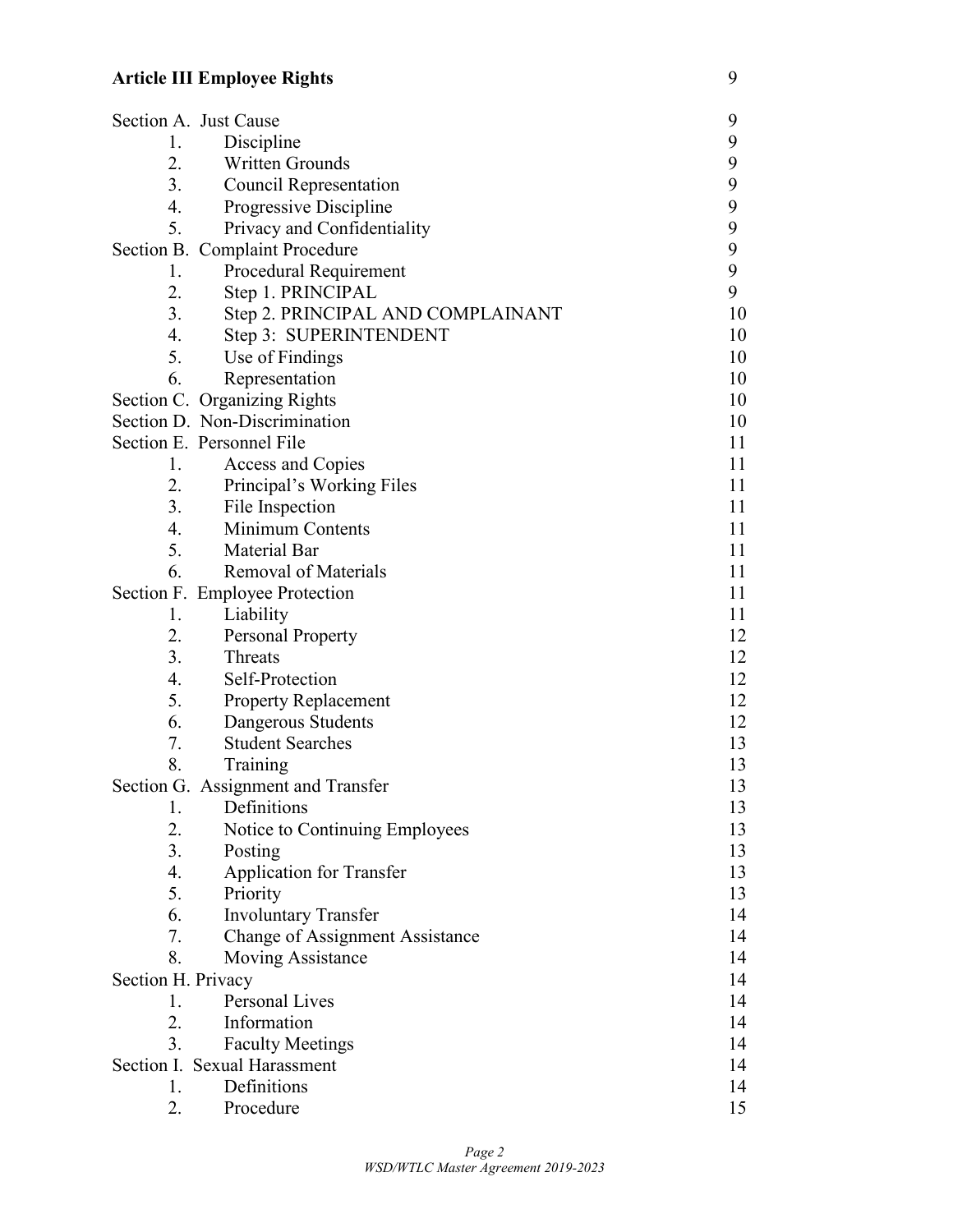### **ARTICLE IV. EVALUATION AND PROBATION** 15

| Section A. Authority |                                                   | 15       |  |  |  |
|----------------------|---------------------------------------------------|----------|--|--|--|
|                      | Section B. Provisional Employees                  |          |  |  |  |
| Section C. Review    |                                                   |          |  |  |  |
|                      | Section D. General Requirements                   |          |  |  |  |
| 1.                   | Eavesdropping Bar                                 | 15       |  |  |  |
| 2.                   | Work Site Limit                                   | 16       |  |  |  |
| 3.                   | Copy and Response                                 | 16       |  |  |  |
| 4.                   | Observations                                      | 16       |  |  |  |
| 5.                   | Confidentiality                                   | 16       |  |  |  |
| Section E. Probation |                                                   | 16       |  |  |  |
| 1.                   | Notice                                            | 16       |  |  |  |
| 2.                   | Purpose                                           | 16       |  |  |  |
| 3.                   | Regular Meetings and Assistance                   | 16       |  |  |  |
| 4.                   | Removal                                           | 16       |  |  |  |
| 5.                   | Failure to Improve                                | 16       |  |  |  |
| 6.                   | <b>Adverse Affects</b>                            | 17       |  |  |  |
| 7.                   | Provisional Employees                             | 17       |  |  |  |
|                      | <b>ARTICLE V. STAFF REDUCTION AND RECALL</b>      | 17       |  |  |  |
|                      | Section A. Board Determination of Program         | 17       |  |  |  |
|                      | Section B. Criteria for Modified Educational Plan | 17       |  |  |  |
| 1.                   | <b>Legal Requirements</b>                         | 17       |  |  |  |
| 2.                   | <b>Categorical Financing</b>                      | 17       |  |  |  |
| 3.                   | Maintenance of Pupil-Teacher Ratios               | 17       |  |  |  |
| 4.                   | Reduction in Expenditures                         | 17       |  |  |  |
|                      | Section C. Selection of Employees                 | 17       |  |  |  |
| 1.                   | Attrition                                         | 17       |  |  |  |
| 2.                   | Certification/Endorsement                         | 18       |  |  |  |
|                      | Specialty Area Grouping<br>a.                     | 18       |  |  |  |
|                      | Seniority<br>b.                                   | 18       |  |  |  |
| 3.                   | Specialty Area Seniority                          | 18       |  |  |  |
| 4.                   | Specialty Area Qualifications                     | 18       |  |  |  |
| 5.                   | <b>Seniority Tie Breakers</b>                     | 18       |  |  |  |
| 6.                   | Re-Employment Pool                                | 18       |  |  |  |
|                      | Special Leave of Absence<br>a.                    | 18       |  |  |  |
|                      | $\mathbf b$ .<br>General Pool                     | 19       |  |  |  |
| Section D. Recall    |                                                   | 19       |  |  |  |
| Section E. Insurance |                                                   | 19       |  |  |  |
|                      | <b>ARTICLE VI. INSTRUCTION</b>                    | 19       |  |  |  |
|                      | Section A. Academic Freedom                       | 19       |  |  |  |
|                      | Section B. Preparation Time                       |          |  |  |  |
| 1.                   | Elementary                                        | 20<br>20 |  |  |  |
| 2.                   | Secondary                                         | 20       |  |  |  |
| 3.                   | Use                                               | 20       |  |  |  |
| 4.                   | Loss of Plan Time                                 | 20       |  |  |  |
|                      |                                                   |          |  |  |  |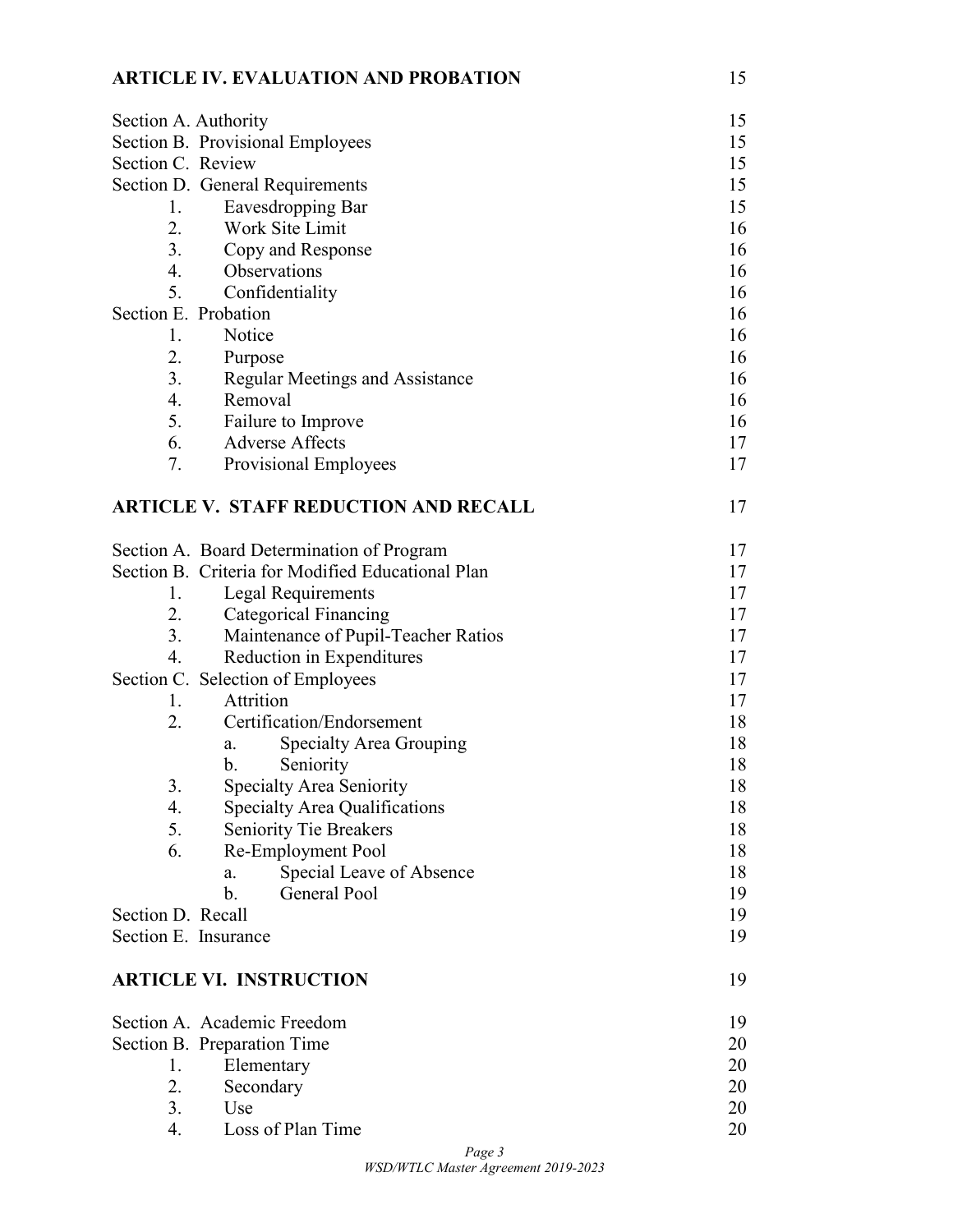| 5.                | Exceptions                                                                               | 20       |
|-------------------|------------------------------------------------------------------------------------------|----------|
| Section C         | Class Size                                                                               | 20       |
| 1.                | Class Size                                                                               | 20       |
| 2.                | <b>Exceptions and Limitations</b>                                                        | 21       |
|                   | Section D. District Support                                                              | 21       |
|                   | Section E. Non-teaching Duties                                                           | 21       |
|                   | <b>ARTICLE VII. LEAVES</b>                                                               |          |
|                   | Section A. Sick leave                                                                    | 21<br>21 |
| 1.                | Accumulation                                                                             | 21       |
|                   | 2. Use                                                                                   | 21       |
|                   | 3. Accounting                                                                            | 22       |
| $\overline{4}$ .  | <b>Sick Leave Exhaustion</b>                                                             | 22       |
|                   | Section B. Conversion of Accumulated Sick Leave                                          | 22       |
| 1.                | Annual                                                                                   | 22       |
| 2.                | Retirement                                                                               | 23       |
|                   | Section C. Bereavement Leave                                                             | 23       |
|                   | Section D. Personal Leave                                                                | 24       |
|                   | Section E. Council Leave                                                                 | 24       |
| 1.                | General Membership                                                                       | 24       |
|                   | 2. President                                                                             | 24       |
|                   | Section F. Court Appearance Leave                                                        | 24       |
| 1.                | <b>Jury Duty</b>                                                                         | 24       |
| 2.                | Subpoenas                                                                                | 24       |
| 3.                | Payment                                                                                  | 24       |
|                   | Section G. Military Leave                                                                | 24       |
|                   | Section H. Attendance at Meetings and Conferences                                        | 24       |
|                   | Section I. Long Term Leave                                                               | 24       |
|                   | Section J. Leave Verification                                                            | 25       |
|                   |                                                                                          |          |
|                   | <b>ARTICLE VIII FISCAL MATTERS</b>                                                       | 25       |
| Section A. Salary |                                                                                          | 25       |
| -1.               | Schedule                                                                                 | 25       |
| 2.                | <b>Initial Placement</b>                                                                 | 25       |
| 3.                | Increments                                                                               | 25       |
| 4.                | Payments                                                                                 | 26       |
| 5.                | Compliance                                                                               | 26       |
| 6.                | University Credits                                                                       | 26       |
| 7.                | Part-Time Employee                                                                       | 26       |
| 8.                | Errors in Computation                                                                    | 26       |
| 9.                | <b>District Forms</b>                                                                    | 26       |
| Section B.        | Work Day                                                                                 | 26       |
| 1.<br>2.          | Length                                                                                   | 26       |
| Section C.        | Begin/End of Day                                                                         | 26<br>26 |
| Section D.        | School Closures and Delayed Openings<br><b>Certificated Transportation Reimbursement</b> | 27       |
| Section E.        | <b>Employee Work Year</b>                                                                | 27       |
| 1.                | <b>Salary Allocation Model</b>                                                           | 27       |
| 2.                | School Year Length                                                                       | 27       |
| 3.                | Per Diem Days                                                                            | 27       |
|                   |                                                                                          |          |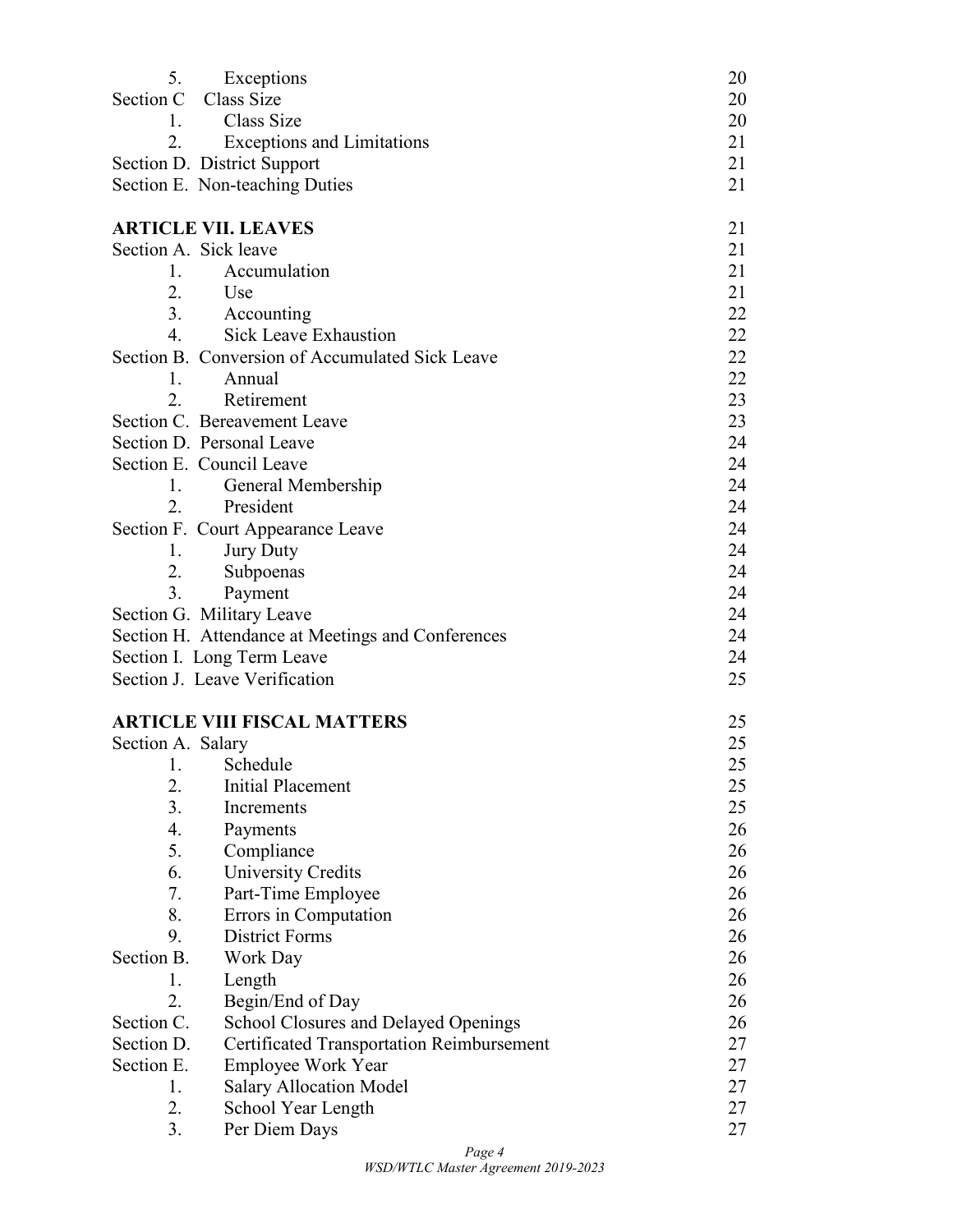| 4.                                                    | Professional Development Days                                                                                                                                                                                                                                                                                                      | 27            |  |
|-------------------------------------------------------|------------------------------------------------------------------------------------------------------------------------------------------------------------------------------------------------------------------------------------------------------------------------------------------------------------------------------------|---------------|--|
| 5.<br><b>Additional Professional Development Days</b> |                                                                                                                                                                                                                                                                                                                                    |               |  |
| 5.                                                    | Record-keeping                                                                                                                                                                                                                                                                                                                     | 28            |  |
| 6.                                                    | <b>Parent Conferences</b>                                                                                                                                                                                                                                                                                                          | 28            |  |
| Section F.                                            | Insurance                                                                                                                                                                                                                                                                                                                          | 28            |  |
| 1.                                                    | <b>District Contribution</b>                                                                                                                                                                                                                                                                                                       | 28            |  |
| 2.                                                    | Part-time Employees                                                                                                                                                                                                                                                                                                                | 28            |  |
| 3.                                                    | <b>Insurance Pooling</b>                                                                                                                                                                                                                                                                                                           | 29            |  |
| $\overline{4}$ .                                      | Deductions                                                                                                                                                                                                                                                                                                                         | 29            |  |
| 5.                                                    | <b>Mandatory Premium</b>                                                                                                                                                                                                                                                                                                           | 29            |  |
| 6.                                                    | Review                                                                                                                                                                                                                                                                                                                             | 29            |  |
|                                                       | Section G. Release from Contract                                                                                                                                                                                                                                                                                                   | 29            |  |
| 1.                                                    | Notice                                                                                                                                                                                                                                                                                                                             | 29            |  |
| 2.                                                    | Prior to June 1                                                                                                                                                                                                                                                                                                                    | 29            |  |
| 3.                                                    | After June 1                                                                                                                                                                                                                                                                                                                       | 29            |  |
| $\overline{4}$ .                                      | Emergencies                                                                                                                                                                                                                                                                                                                        | 29            |  |
|                                                       | Section H. Extended Day Employment                                                                                                                                                                                                                                                                                                 | 29            |  |
| 1.                                                    | Stipend                                                                                                                                                                                                                                                                                                                            | 29            |  |
| 2.                                                    | Agreement and Job Description                                                                                                                                                                                                                                                                                                      | 30            |  |
| 3.                                                    | Removal of Agreement Offer                                                                                                                                                                                                                                                                                                         | 30            |  |
| 4.                                                    | Not a Condition of Employment                                                                                                                                                                                                                                                                                                      | 30            |  |
|                                                       | Section I. School Calendar                                                                                                                                                                                                                                                                                                         | 30            |  |
|                                                       | <b>ARTICLE IX. CONFLICT RESOLUTION PROCEDURE</b>                                                                                                                                                                                                                                                                                   | 30            |  |
| 1.                                                    | <b>Conflict Resolution Process</b>                                                                                                                                                                                                                                                                                                 | 30            |  |
| 2.                                                    | <b>Untimely Appeal</b>                                                                                                                                                                                                                                                                                                             | 32            |  |
| 3.                                                    | Failure to Respond/District                                                                                                                                                                                                                                                                                                        | 32            |  |
| 4.                                                    | No Reprisals                                                                                                                                                                                                                                                                                                                       | 33            |  |
|                                                       | <b>ARTICLE X. DURATION</b>                                                                                                                                                                                                                                                                                                         | 33            |  |
| <b>APPENDICES:</b>                                    |                                                                                                                                                                                                                                                                                                                                    |               |  |
|                                                       | Appendix A. Extended Day/Additional Pay Schedule                                                                                                                                                                                                                                                                                   | 34            |  |
| $\mathbf{r}$ $\mathbf{r}$                             | $1 \cap \mathbb{C}$ $\mathbb{C}$ $\mathbb{C}$ $\mathbb{C}$ $\mathbb{C}$ $\mathbb{C}$ $\mathbb{C}$ $\mathbb{C}$ $\mathbb{C}$ $\mathbb{C}$ $\mathbb{C}$ $\mathbb{C}$ $\mathbb{C}$ $\mathbb{C}$ $\mathbb{C}$ $\mathbb{C}$ $\mathbb{C}$ $\mathbb{C}$ $\mathbb{C}$ $\mathbb{C}$ $\mathbb{C}$ $\mathbb{C}$ $\mathbb{C}$ $\mathbb{C}$ $\$ | $\sim$ $\sim$ |  |

| $\Delta$ ppendix $\Delta$ . Extended Day/Additional Fay Schedule | . $, +$ |
|------------------------------------------------------------------|---------|
| Appendix B. Formal Conflict Resolution Form                      | 35      |
| Appendix C. Just Cause/The Seven Tests                           | 36      |
| Appendix D. Electronic Mail and Internet Use Agreement Policy    | 37      |
| Appendix E. Professional Development Participation Request       | 38      |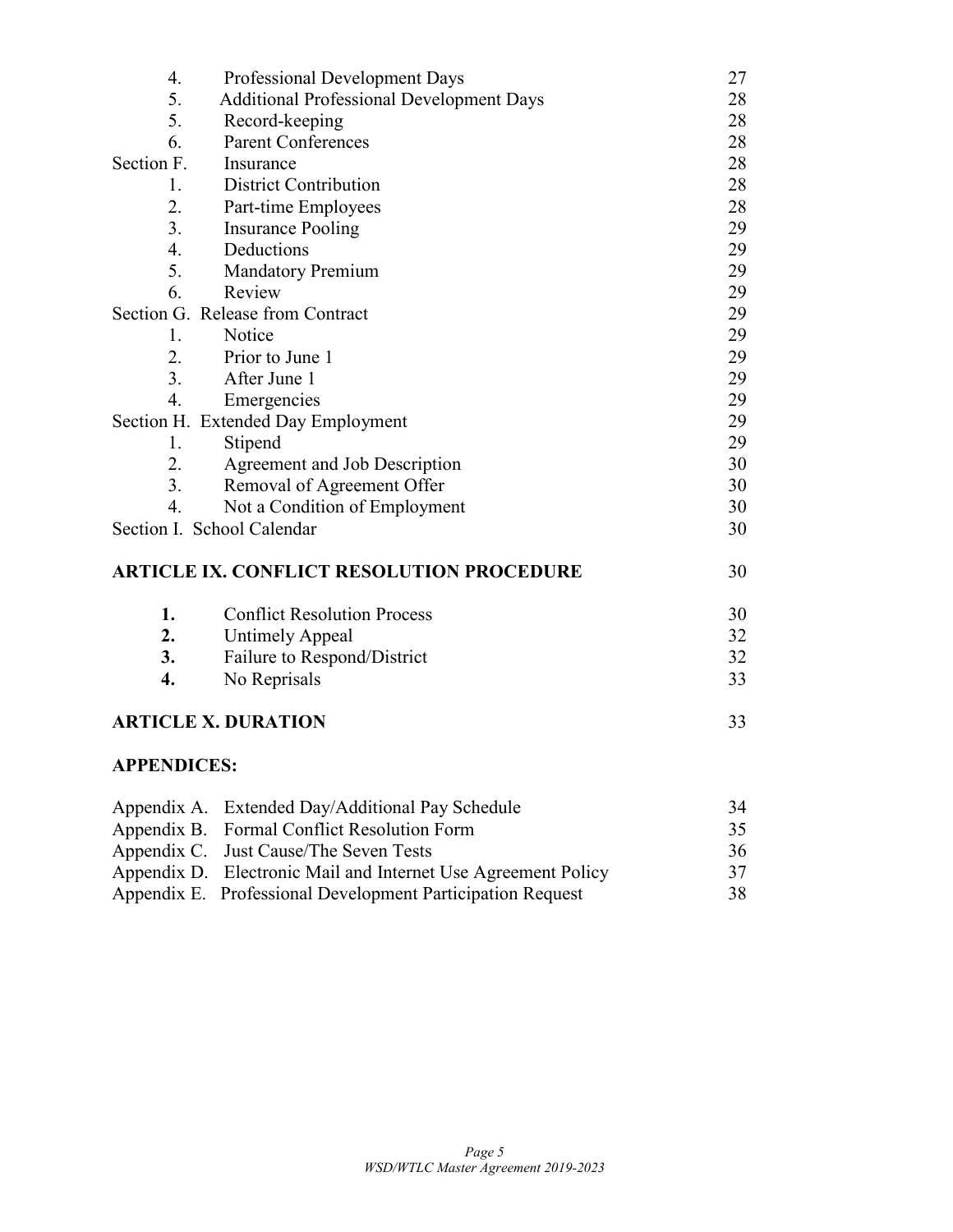### **PREAMBLE**

 This agreement is by and between the Waterville School District and the (WTLC) Waterville Teachers' Leadership Council. It has been negotiated pursuant to RCW 41.59.

# $\frac{2}{3}$  $\begin{array}{c} 4 \\ 5 \\ 6 \end{array}$  $\begin{array}{c} 7 \\ 8 \end{array}$

**ARTICLE I. ADMINISTRATION**

### **Section A. Definition of Terms**

- 1. The term "board" shall mean the Board of Directors of Waterville School District No. 209 as the governing body of the district.
- 2. The term "District" shall mean Waterville School District No. 209, Waterville, Douglas County, Washington.
- 3. The term "Council" shall mean Waterville Teachers' Leadership Council which shall be known as WTLC.
- 4. The term "Parties" shall mean the district and the Council.
- 5. The term "Agreement" shall mean this Collective Bargaining Agreement.
- 6. The term "Employee" shall mean those persons for whom the Council is recognized as the duly authorized bargaining agent.
- 7. The term "day" shall mean any day the District business office is open for business with the public.
- 8. The term "Superintendent" shall mean the chief administrative officer of the District or his/her designee.
- 9. The term "President" shall mean the President of the Council or his/her designee.
- 10. The term "individual contract" shall mean the individual contract issued to and signed by each employee pursuant to RCW 28A.405.210.
- 11. The term "supplemental contract" shall mean the contract issued and signed in accordance with RCW 28A.405.240.
- 12. The term "extended contract" shall mean an individual, supplemental contract that is issued to an employee for days beyond the employee's basic school year of one hundred eighty-two (182) days. Such contracts are non-continuing one (1) year only.
- 13. The term RCW" shall mean Revised Code of Washington.
- 14. The term "WAC" shall mean Washington Administrative Code.
- 15. The term "SPI" shall mean the Washington State Superintendent of Public Instruction or his/her office.
- 16. The term "BEA" shall mean Basic Education Act.
- 17. The term "CR" shall mean Council Representative(s).
- 18. The term "PERC" shall mean the Washington State Public Employee Relations Commission.
- 19. The term "LEAP" shall mean the Salary Allocation Model of the State of Washington (Legislative Evaluation Accountability Program).
- 20. The term "Conflict Resolution" shall mean the process to resolve grievances.

### **Section B. Recognition**

- **1. Bargaining Unit Makeup:** The district recognizes the Council as the exclusive bargaining agent for all certificated employees of the District excluding the Superintendent, Assistant Superintendents, Principals, and Assistant Principals.
- **2. Exclusivity:** The District shall not recognize nor shall it bargain with any other Employee organization seeking or claiming to represent certified employees unless such organization has been certified by PERC as the exclusive bargaining agent for Employees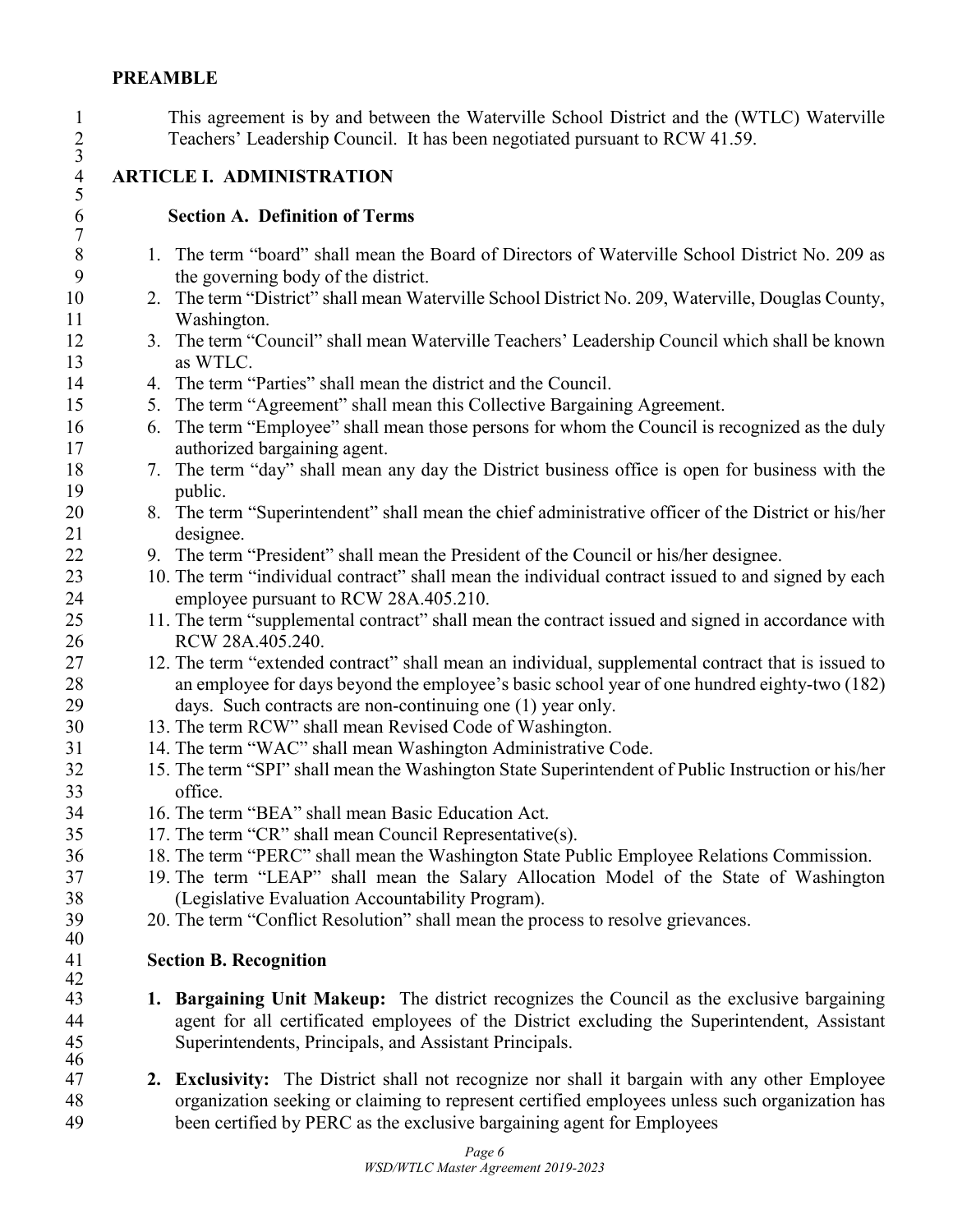### **Section C. Individual and Extended Contracts**

 When individual and extended contracts, for the purposes of classroom instruction or duties directly related to classroom instruction are offered and accepted between the District and an individual employee, such contracts shall be subject to and consistent with the terms of this Agreement. If an individual or extended contract contains any language inconsistent with this Agreement, this Agreement shall be controlling.

### **Section D. Conformity to Law**

 This Agreement shall be governed and construed according to the Constitution and Laws of the State of Washington. If any provision of this Agreement, or any application of the Agreement to any employee or groups of employees shall be found contrary to law by a court or administrative agency of competent jurisdiction, such provision or application shall have effect only to the extent permitted by law, and all other provisions or applications of the Agreement shall continue in full force and effect.

 If any provision of this Agreement is held to be contrary to law, the Parties shall commence negotiations on said provision as soon thereafter as is reasonably possible.

### **Section E. Distribution of Agreement**

 Following ratification and signing of this Agreement, the Council shall prepare a photo ready draft for mutual editing. After agreement has been reached on the edit of the Agreement, the District shall print the final Agreement. The district shall make an electronic copy of this Agreement available on the district's website within 2 weeks after ratification. There shall be two (2) signed copies of the final Agreement for the purpose of records. One (1) shall be retained by the District and one (1) by the Council.

### **Section F. Joint Meetings of Labor and Management**

 With the mutual goal of building trusting relationships, one or two representative from each of the Parties shall meet once during each of the following months: September, November, January, March, and May. Meetings will occur during the regular school year in order to monitor the administration of the Agreement and to pursue mutual problem identification and identify next steps. Such meetings shall not be Conflict resolution conferences nor shall they be collective bargaining sessions regarding this or successor Agreements.

52<br>53

### **ARTICLE II. BUSINESS**

### **Section A. Dues, Deductions, and Representation Fees**

 All of the dues or fees shall be deducted from the employee's paycheck in twelve monthly installments beginning with the first month of employment. Employees working less than a full year shall have dues or fees deducted only for the months of actual employment. The monthly deduction shall be in an amount equal to 1/12 of the total annual dues. The amount of the annual dues shall be submitted to the District by the Council in writing on or before September 10th of each school year. A list of the employees who are paying dues shall be supplied to the Council by the District prior to October 30 of each year.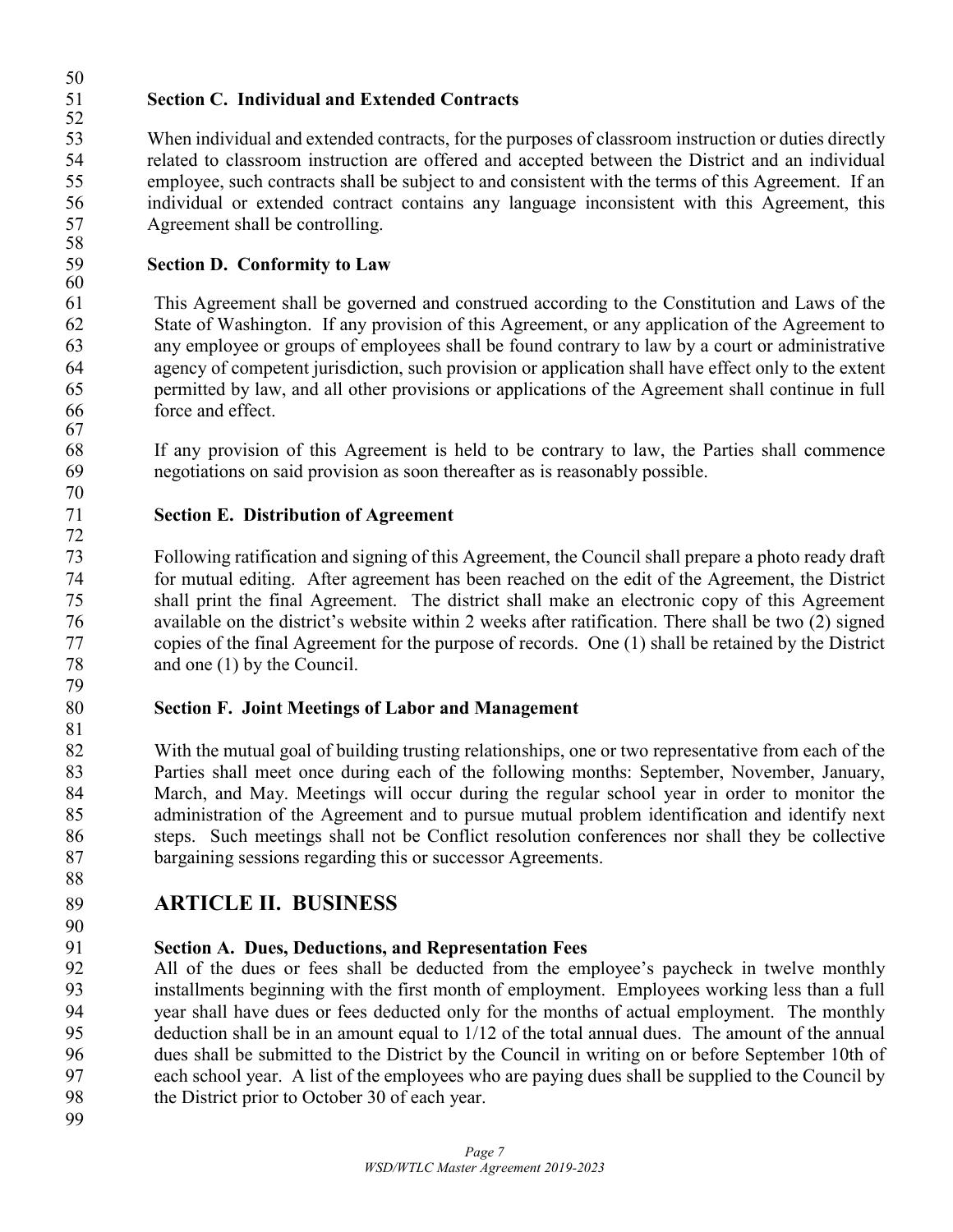### **Section B. Hold Harmless**

 The Council agrees to defend, at its expense, and hold the District harmless, against any legal action brought against the District as a result of these dues provisions.

### **Section C. Other Deductions**

 Upon receipt of written authorization, the District shall deduct from the salary of employees, premiums for those insurance and annuity programs which have been approved by the Council and the District for such deductions. The sums which are deducted as premiums for approved insurance and annuity programs shall be forwarded in accordance with the written authorization.

 All new annuity programs must have a minimum of five (5) participants as per board policy for the 113 district to administer. The Board and WTLC will agree to identify by August  $10<sup>th</sup>$  insurance companies to be made available for the following year.

**Section D. Management Rights**

 All rights, powers, prerogatives, duties, and authority which the Board now has or had prior to the signing of this Agreement are retained by the Board except for those which are specifically abridged or modified by the Agreement or law. Such abridgment or modification shall be to the extent specifically set forth in this Agreement and such abridgments or modifications are to be 122 strictly construed.

### **Section E. Council Rights**

- **1. Information:** The Board shall, upon request and upon reasonable notice, provide the Council with public documents. All such documents and records shall be provided in a timely manner, consistent with the District equipment and personnel, with a timeline agreed upon between both parties.
- **2. Released Time for Meetings:** Whenever the presence of any CR or any employee is required during working hours in local conflict resolution proceedings, or joint District/Council business, he/she shall suffer no loss in pay.
- **3. Use of School Buildings:** Upon approval of the building principal, the Council and the representatives shall have the right of access to school building for organizational purposes before or after normal working hours providing there is no interference with any school program.
- **4. Use of School Equipment:** Upon notification of the building principal, the Council shall have the right to use school equipment at reasonable times, when such equipment is not otherwise in use. The Council shall pay for the reasonable cost of all materials and supplies incidental to such use.
- **5. Bulletin Boards:** The Council shall have the use of a bulletin board in the staff lounge.
- **6. Mail Boxes and Computer Use:** The Council shall have the right to use school mailboxes and will follow the computer guidelines described in the staff handbook.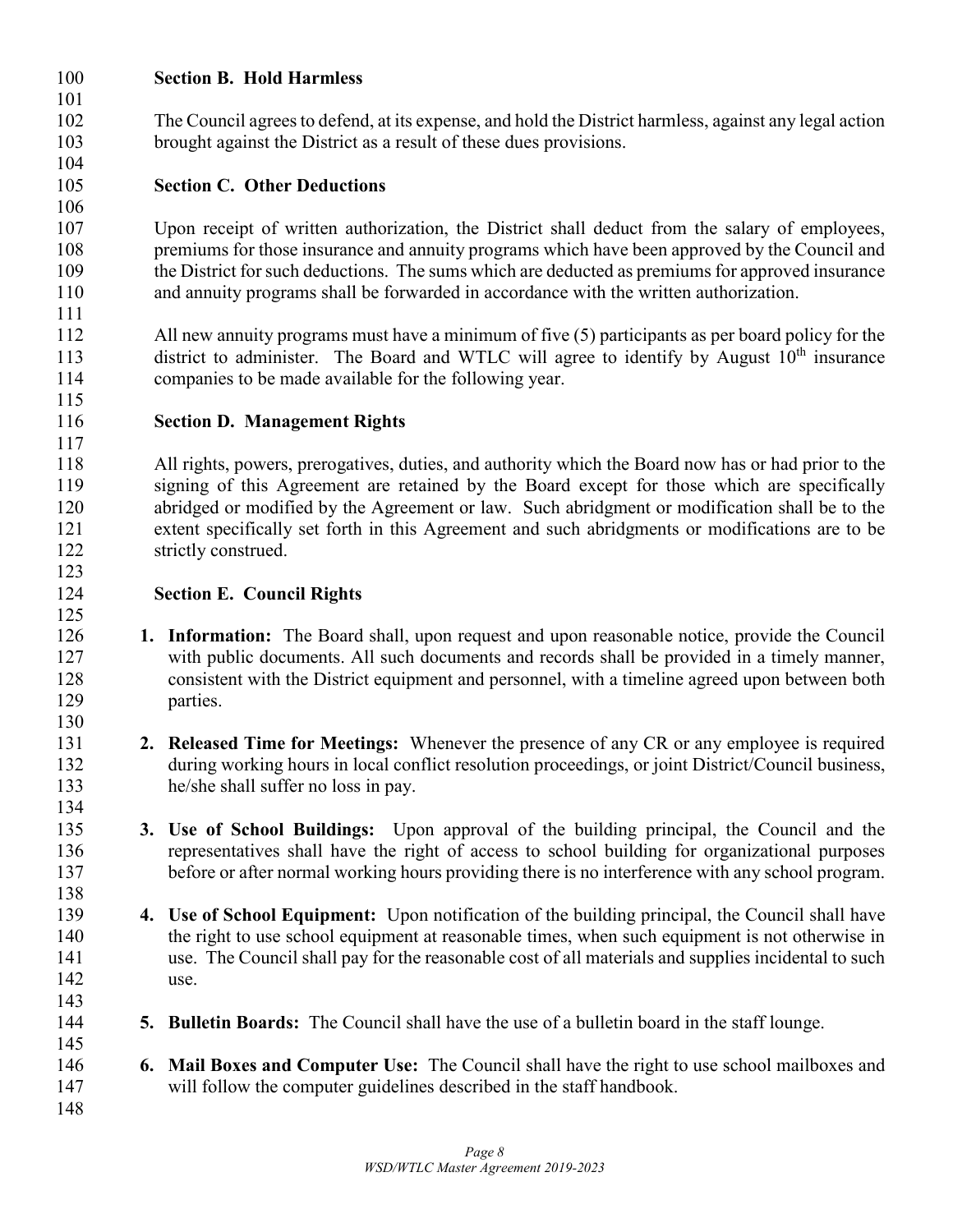| 149<br>150 | 7. Board Policy Revision: The Board shall notify the Council of any revisions of personnel policy<br>which are proposed or under consideration before adoption of any such policy. The Board        |
|------------|-----------------------------------------------------------------------------------------------------------------------------------------------------------------------------------------------------|
| 151        | reserves the right to formulate and adopt policy in emergency situations without complying with                                                                                                     |
| 152        | the above provision.                                                                                                                                                                                |
| 153        |                                                                                                                                                                                                     |
| 154        | 8. Administrative Hiring Team: The District will notify WTLC leadership at the time of posting                                                                                                      |
| 155        | any administration position. A WTLC member will be provided by WTLC to sit on the interview                                                                                                         |
| 156        | committee.                                                                                                                                                                                          |
| 157        |                                                                                                                                                                                                     |
| 158<br>159 | 9. Certified Hiring Team: When hiring certified staff an interview committee will represent the<br>community and staff and shall strive to include a teacher, student, parent, and an administrator |
| 160        |                                                                                                                                                                                                     |
| 161<br>162 | <b>ARTICLE III. EMPLOYEE RIGHTS</b>                                                                                                                                                                 |
| 163<br>164 | <b>Section A. Just Cause</b>                                                                                                                                                                        |
| 165<br>166 | 1. Discipline: No employee shall be disciplined without just cause. (Refer to Appendix C).                                                                                                          |
| 167        | 2. Written Grounds: The specific grounds forming the basis for disciplinary actions shall be                                                                                                        |
| 168        | made available to the employee in writing.                                                                                                                                                          |
| 169        |                                                                                                                                                                                                     |
| 170        | 3. Council Representation: Employees shall have the right to representation at any                                                                                                                  |
| 171        | hearing, meeting, or conference involving the employee regarding disciplinary actions. In the                                                                                                       |
| 172        | case of investigatory meetings, the supervisor is not required to inform the employee of a                                                                                                          |
| 173        | right to representation. When a request for CR is made for an investigatory meeting, no action                                                                                                      |
| 174        | shall be taken with respect to the employee until such CR is present, provided the process is                                                                                                       |
| 175        | not delayed more than one (1) day, after which time the District may act without the presence                                                                                                       |
| 176        | of a CR. Disciplinary meetings will be scheduled with no less than two (2) days' prior notice.                                                                                                      |
| 177        |                                                                                                                                                                                                     |
| 178        | 4. Progressive Discipline: The District agrees to follow the policy of progressive discipline and                                                                                                   |
| 179        | any disciplinary action taken against an employee shall be appropriate to the behavior that                                                                                                         |
| 180        |                                                                                                                                                                                                     |
|            | precipitates said action. The District has the discretion to bypass steps in progressive                                                                                                            |
| 181        | discipline because of the severity of the conduct.                                                                                                                                                  |
| 182        | a. As a courtesy to the District, the employee is asked to inform the district if they will be                                                                                                      |
| 183        | bringing representation to any investigatory meeting.                                                                                                                                               |
| 184        |                                                                                                                                                                                                     |
| 185        | 5. Privacy and Confidentiality: Any disciplinary actions taken by any agent of the District                                                                                                         |
| 186        | shall be made in private and in confidence and not in the presence of students, parents, other                                                                                                      |
| 187        | Employees, or at public gatherings.                                                                                                                                                                 |
| 188        |                                                                                                                                                                                                     |
| 189<br>190 | <b>Section B. Complaint Procedure</b>                                                                                                                                                               |
| 191        | 1. Procedural Requirement: Any complaint regarding an employee made to any                                                                                                                          |
|            |                                                                                                                                                                                                     |
| 192        | member of the administration which does or may influence evaluation of the employee                                                                                                                 |
| 193        | or which may lead to a disciplinary action shall, within ten (10) school days of receipt of                                                                                                         |
| 194        | the complaint by an administrator, be processed according to the following procedure:                                                                                                               |
| 195        |                                                                                                                                                                                                     |
| 196        | Step 1. PRINCIPAL: The employee's principal shall meet with the employee                                                                                                                            |
| 197        | to apprise the employee of the full nature of the complaint. They shall attempt to                                                                                                                  |
| 198        | resolve the matter informally, with documentation of such resolution being signed                                                                                                                   |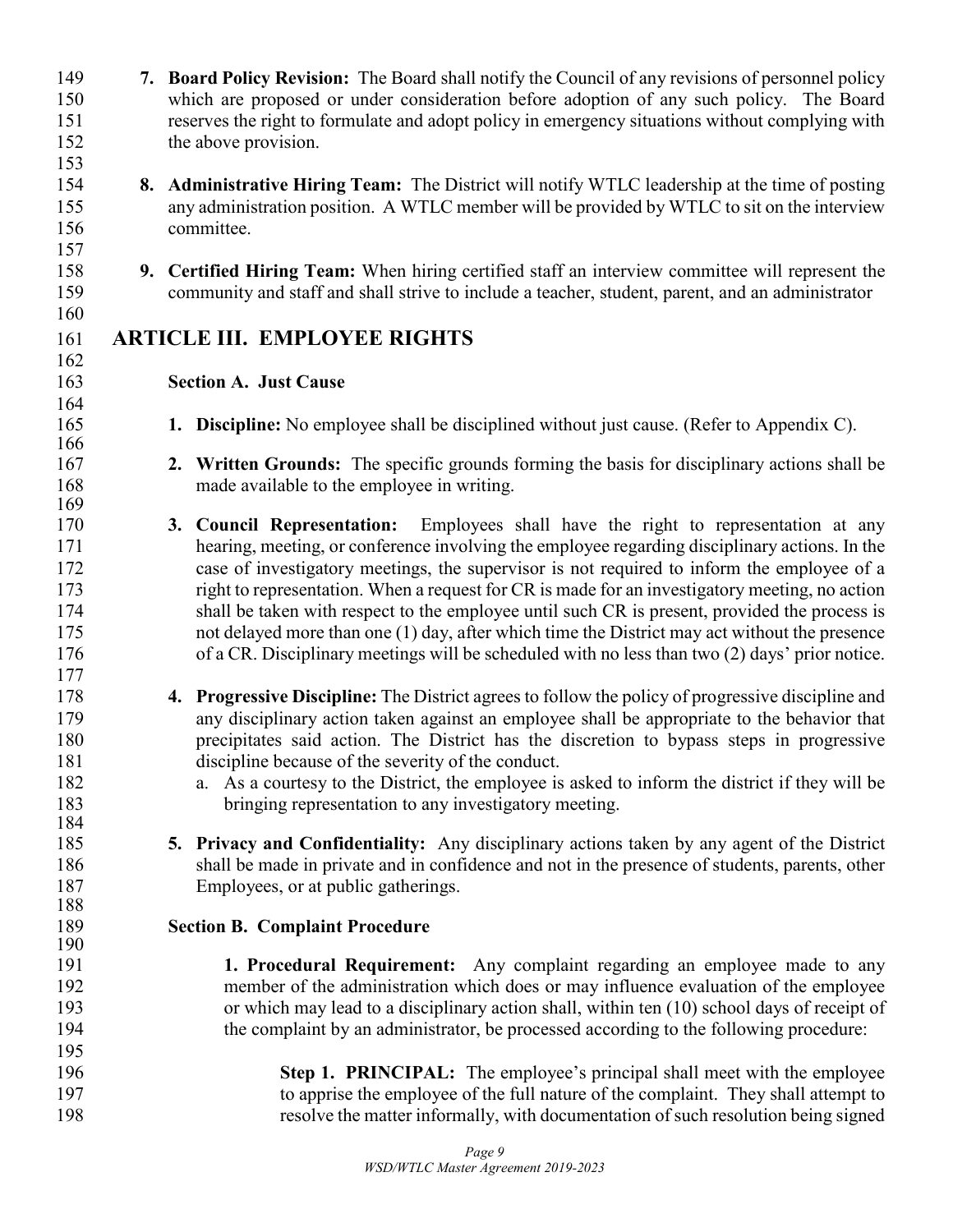| 200<br>fellow Administrator or designee attend the meeting with the purpose of taking<br>201<br>notes of the meeting.<br>202<br>203<br>Step 2. PRINCIPAL AND COMPLAINANT: In the event a complaint is<br>204<br>unresolved at Step 1, the employee may request a conference with the complainant<br>205<br>and the principal to attempt to resolve the complaint. The employee's Principal<br>may request a fellow Administrator or designee attend the meeting with the<br>206<br>207<br>purpose of taking notes of the meeting. If the complaint is unresolved as a result<br>208<br>of such conference, or if no mutually acceptable conference can be agreed on, the<br>209<br>employee may appeal the complaint to Step 3.<br>210<br>Any complaint unresolved at Step 2 shall be submitted in writing by the<br>211<br>complainant to the Employee and/or the principal (or supervisor) with copies to<br>212<br>all other persons involved, including the superintendent.<br>213<br>214<br>Step 3. SUPERINTENDENT: At the request of the Employee or principal, any<br>215<br>complaint unresolved at Step 2 shall be reviewed by the Superintendent, unless<br>the Superintendent has already reviewed the matter in the capacity of a principal,<br>216<br>217<br>in that case, the Principal's decision will act as Step 3.<br>218<br>219<br>The Superintendent shall attempt to meet jointly with the principal, the<br>220<br>complainant, and the Employee and shall attempt to reach a satisfactory solution<br>221<br>to all persons involved. In the event such a solution is found, it shall be reduced<br>222<br>to writing and signed by the participants to the conference.<br>223<br>224<br>2. Use of Findings: Upon completion of the required steps of the Complaint Procedure,<br>225<br>the findings may be used in the employee's evaluation process. No complaint against an<br>employee may be used in a disciplinary action or evaluation against that employee unless<br>226<br>227<br>the complaint was discussed with the employee in a timely fashion pursuant to this<br>228<br>section.<br>229<br>230<br>3. Representation: The employee shall have the right to representation by a CR at any<br>231<br>meetings or conferences regarding the complaint beyond Step 1 of the procedure.<br>232<br>233<br><b>Section C. Organizing Rights</b><br>234<br>235<br>Employees shall have the right to freely to organize, join and support the Council for the purpose<br>236<br>of engaging in collective bargaining or refrain from any of such activities.<br>237<br>238<br>The Parties shall not directly or indirectly discourage or deprive or coerce any employee in the<br>239<br>enjoyment of any rights conferred by RCW 41.59 or other laws of Washington or the United<br>240<br>States.<br>241<br>242<br><b>Section D. Non-Discrimination</b><br>243<br>244<br>The Parties shall not discriminate against any employee with respect to hours, wages, or any<br>245<br>terms or conditions of employment by reason of his/her membership or non-membership in the<br>Council, his/her participation in any activities or non-participation in the Council or collective<br>246<br>247<br>negotiations with the Board, or his/her institution or refusal to institute any Conflict Resolution, | 199 | by the employee and his/her principal. The employee's Principal may request a |
|----------------------------------------------------------------------------------------------------------------------------------------------------------------------------------------------------------------------------------------------------------------------------------------------------------------------------------------------------------------------------------------------------------------------------------------------------------------------------------------------------------------------------------------------------------------------------------------------------------------------------------------------------------------------------------------------------------------------------------------------------------------------------------------------------------------------------------------------------------------------------------------------------------------------------------------------------------------------------------------------------------------------------------------------------------------------------------------------------------------------------------------------------------------------------------------------------------------------------------------------------------------------------------------------------------------------------------------------------------------------------------------------------------------------------------------------------------------------------------------------------------------------------------------------------------------------------------------------------------------------------------------------------------------------------------------------------------------------------------------------------------------------------------------------------------------------------------------------------------------------------------------------------------------------------------------------------------------------------------------------------------------------------------------------------------------------------------------------------------------------------------------------------------------------------------------------------------------------------------------------------------------------------------------------------------------------------------------------------------------------------------------------------------------------------------------------------------------------------------------------------------------------------------------------------------------------------------------------------------------------------------------------------------------------------------------------------------------------------------------------------------------------------------------------------------------------------------------------------------------------------------------------------------------------------------------------------------------------------------------------------------------------------------------------------------------------------------------------------------------------------------------------------------------------------------------------------------------------------------------------------------------------------------------------------------------------------------------|-----|-------------------------------------------------------------------------------|
|                                                                                                                                                                                                                                                                                                                                                                                                                                                                                                                                                                                                                                                                                                                                                                                                                                                                                                                                                                                                                                                                                                                                                                                                                                                                                                                                                                                                                                                                                                                                                                                                                                                                                                                                                                                                                                                                                                                                                                                                                                                                                                                                                                                                                                                                                                                                                                                                                                                                                                                                                                                                                                                                                                                                                                                                                                                                                                                                                                                                                                                                                                                                                                                                                                                                                                                                        |     |                                                                               |
|                                                                                                                                                                                                                                                                                                                                                                                                                                                                                                                                                                                                                                                                                                                                                                                                                                                                                                                                                                                                                                                                                                                                                                                                                                                                                                                                                                                                                                                                                                                                                                                                                                                                                                                                                                                                                                                                                                                                                                                                                                                                                                                                                                                                                                                                                                                                                                                                                                                                                                                                                                                                                                                                                                                                                                                                                                                                                                                                                                                                                                                                                                                                                                                                                                                                                                                                        |     |                                                                               |
|                                                                                                                                                                                                                                                                                                                                                                                                                                                                                                                                                                                                                                                                                                                                                                                                                                                                                                                                                                                                                                                                                                                                                                                                                                                                                                                                                                                                                                                                                                                                                                                                                                                                                                                                                                                                                                                                                                                                                                                                                                                                                                                                                                                                                                                                                                                                                                                                                                                                                                                                                                                                                                                                                                                                                                                                                                                                                                                                                                                                                                                                                                                                                                                                                                                                                                                                        |     |                                                                               |
|                                                                                                                                                                                                                                                                                                                                                                                                                                                                                                                                                                                                                                                                                                                                                                                                                                                                                                                                                                                                                                                                                                                                                                                                                                                                                                                                                                                                                                                                                                                                                                                                                                                                                                                                                                                                                                                                                                                                                                                                                                                                                                                                                                                                                                                                                                                                                                                                                                                                                                                                                                                                                                                                                                                                                                                                                                                                                                                                                                                                                                                                                                                                                                                                                                                                                                                                        |     |                                                                               |
|                                                                                                                                                                                                                                                                                                                                                                                                                                                                                                                                                                                                                                                                                                                                                                                                                                                                                                                                                                                                                                                                                                                                                                                                                                                                                                                                                                                                                                                                                                                                                                                                                                                                                                                                                                                                                                                                                                                                                                                                                                                                                                                                                                                                                                                                                                                                                                                                                                                                                                                                                                                                                                                                                                                                                                                                                                                                                                                                                                                                                                                                                                                                                                                                                                                                                                                                        |     |                                                                               |
|                                                                                                                                                                                                                                                                                                                                                                                                                                                                                                                                                                                                                                                                                                                                                                                                                                                                                                                                                                                                                                                                                                                                                                                                                                                                                                                                                                                                                                                                                                                                                                                                                                                                                                                                                                                                                                                                                                                                                                                                                                                                                                                                                                                                                                                                                                                                                                                                                                                                                                                                                                                                                                                                                                                                                                                                                                                                                                                                                                                                                                                                                                                                                                                                                                                                                                                                        |     |                                                                               |
|                                                                                                                                                                                                                                                                                                                                                                                                                                                                                                                                                                                                                                                                                                                                                                                                                                                                                                                                                                                                                                                                                                                                                                                                                                                                                                                                                                                                                                                                                                                                                                                                                                                                                                                                                                                                                                                                                                                                                                                                                                                                                                                                                                                                                                                                                                                                                                                                                                                                                                                                                                                                                                                                                                                                                                                                                                                                                                                                                                                                                                                                                                                                                                                                                                                                                                                                        |     |                                                                               |
|                                                                                                                                                                                                                                                                                                                                                                                                                                                                                                                                                                                                                                                                                                                                                                                                                                                                                                                                                                                                                                                                                                                                                                                                                                                                                                                                                                                                                                                                                                                                                                                                                                                                                                                                                                                                                                                                                                                                                                                                                                                                                                                                                                                                                                                                                                                                                                                                                                                                                                                                                                                                                                                                                                                                                                                                                                                                                                                                                                                                                                                                                                                                                                                                                                                                                                                                        |     |                                                                               |
|                                                                                                                                                                                                                                                                                                                                                                                                                                                                                                                                                                                                                                                                                                                                                                                                                                                                                                                                                                                                                                                                                                                                                                                                                                                                                                                                                                                                                                                                                                                                                                                                                                                                                                                                                                                                                                                                                                                                                                                                                                                                                                                                                                                                                                                                                                                                                                                                                                                                                                                                                                                                                                                                                                                                                                                                                                                                                                                                                                                                                                                                                                                                                                                                                                                                                                                                        |     |                                                                               |
|                                                                                                                                                                                                                                                                                                                                                                                                                                                                                                                                                                                                                                                                                                                                                                                                                                                                                                                                                                                                                                                                                                                                                                                                                                                                                                                                                                                                                                                                                                                                                                                                                                                                                                                                                                                                                                                                                                                                                                                                                                                                                                                                                                                                                                                                                                                                                                                                                                                                                                                                                                                                                                                                                                                                                                                                                                                                                                                                                                                                                                                                                                                                                                                                                                                                                                                                        |     |                                                                               |
|                                                                                                                                                                                                                                                                                                                                                                                                                                                                                                                                                                                                                                                                                                                                                                                                                                                                                                                                                                                                                                                                                                                                                                                                                                                                                                                                                                                                                                                                                                                                                                                                                                                                                                                                                                                                                                                                                                                                                                                                                                                                                                                                                                                                                                                                                                                                                                                                                                                                                                                                                                                                                                                                                                                                                                                                                                                                                                                                                                                                                                                                                                                                                                                                                                                                                                                                        |     |                                                                               |
|                                                                                                                                                                                                                                                                                                                                                                                                                                                                                                                                                                                                                                                                                                                                                                                                                                                                                                                                                                                                                                                                                                                                                                                                                                                                                                                                                                                                                                                                                                                                                                                                                                                                                                                                                                                                                                                                                                                                                                                                                                                                                                                                                                                                                                                                                                                                                                                                                                                                                                                                                                                                                                                                                                                                                                                                                                                                                                                                                                                                                                                                                                                                                                                                                                                                                                                                        |     |                                                                               |
|                                                                                                                                                                                                                                                                                                                                                                                                                                                                                                                                                                                                                                                                                                                                                                                                                                                                                                                                                                                                                                                                                                                                                                                                                                                                                                                                                                                                                                                                                                                                                                                                                                                                                                                                                                                                                                                                                                                                                                                                                                                                                                                                                                                                                                                                                                                                                                                                                                                                                                                                                                                                                                                                                                                                                                                                                                                                                                                                                                                                                                                                                                                                                                                                                                                                                                                                        |     |                                                                               |
|                                                                                                                                                                                                                                                                                                                                                                                                                                                                                                                                                                                                                                                                                                                                                                                                                                                                                                                                                                                                                                                                                                                                                                                                                                                                                                                                                                                                                                                                                                                                                                                                                                                                                                                                                                                                                                                                                                                                                                                                                                                                                                                                                                                                                                                                                                                                                                                                                                                                                                                                                                                                                                                                                                                                                                                                                                                                                                                                                                                                                                                                                                                                                                                                                                                                                                                                        |     |                                                                               |
|                                                                                                                                                                                                                                                                                                                                                                                                                                                                                                                                                                                                                                                                                                                                                                                                                                                                                                                                                                                                                                                                                                                                                                                                                                                                                                                                                                                                                                                                                                                                                                                                                                                                                                                                                                                                                                                                                                                                                                                                                                                                                                                                                                                                                                                                                                                                                                                                                                                                                                                                                                                                                                                                                                                                                                                                                                                                                                                                                                                                                                                                                                                                                                                                                                                                                                                                        |     |                                                                               |
|                                                                                                                                                                                                                                                                                                                                                                                                                                                                                                                                                                                                                                                                                                                                                                                                                                                                                                                                                                                                                                                                                                                                                                                                                                                                                                                                                                                                                                                                                                                                                                                                                                                                                                                                                                                                                                                                                                                                                                                                                                                                                                                                                                                                                                                                                                                                                                                                                                                                                                                                                                                                                                                                                                                                                                                                                                                                                                                                                                                                                                                                                                                                                                                                                                                                                                                                        |     |                                                                               |
|                                                                                                                                                                                                                                                                                                                                                                                                                                                                                                                                                                                                                                                                                                                                                                                                                                                                                                                                                                                                                                                                                                                                                                                                                                                                                                                                                                                                                                                                                                                                                                                                                                                                                                                                                                                                                                                                                                                                                                                                                                                                                                                                                                                                                                                                                                                                                                                                                                                                                                                                                                                                                                                                                                                                                                                                                                                                                                                                                                                                                                                                                                                                                                                                                                                                                                                                        |     |                                                                               |
|                                                                                                                                                                                                                                                                                                                                                                                                                                                                                                                                                                                                                                                                                                                                                                                                                                                                                                                                                                                                                                                                                                                                                                                                                                                                                                                                                                                                                                                                                                                                                                                                                                                                                                                                                                                                                                                                                                                                                                                                                                                                                                                                                                                                                                                                                                                                                                                                                                                                                                                                                                                                                                                                                                                                                                                                                                                                                                                                                                                                                                                                                                                                                                                                                                                                                                                                        |     |                                                                               |
|                                                                                                                                                                                                                                                                                                                                                                                                                                                                                                                                                                                                                                                                                                                                                                                                                                                                                                                                                                                                                                                                                                                                                                                                                                                                                                                                                                                                                                                                                                                                                                                                                                                                                                                                                                                                                                                                                                                                                                                                                                                                                                                                                                                                                                                                                                                                                                                                                                                                                                                                                                                                                                                                                                                                                                                                                                                                                                                                                                                                                                                                                                                                                                                                                                                                                                                                        |     |                                                                               |
|                                                                                                                                                                                                                                                                                                                                                                                                                                                                                                                                                                                                                                                                                                                                                                                                                                                                                                                                                                                                                                                                                                                                                                                                                                                                                                                                                                                                                                                                                                                                                                                                                                                                                                                                                                                                                                                                                                                                                                                                                                                                                                                                                                                                                                                                                                                                                                                                                                                                                                                                                                                                                                                                                                                                                                                                                                                                                                                                                                                                                                                                                                                                                                                                                                                                                                                                        |     |                                                                               |
|                                                                                                                                                                                                                                                                                                                                                                                                                                                                                                                                                                                                                                                                                                                                                                                                                                                                                                                                                                                                                                                                                                                                                                                                                                                                                                                                                                                                                                                                                                                                                                                                                                                                                                                                                                                                                                                                                                                                                                                                                                                                                                                                                                                                                                                                                                                                                                                                                                                                                                                                                                                                                                                                                                                                                                                                                                                                                                                                                                                                                                                                                                                                                                                                                                                                                                                                        |     |                                                                               |
|                                                                                                                                                                                                                                                                                                                                                                                                                                                                                                                                                                                                                                                                                                                                                                                                                                                                                                                                                                                                                                                                                                                                                                                                                                                                                                                                                                                                                                                                                                                                                                                                                                                                                                                                                                                                                                                                                                                                                                                                                                                                                                                                                                                                                                                                                                                                                                                                                                                                                                                                                                                                                                                                                                                                                                                                                                                                                                                                                                                                                                                                                                                                                                                                                                                                                                                                        |     |                                                                               |
|                                                                                                                                                                                                                                                                                                                                                                                                                                                                                                                                                                                                                                                                                                                                                                                                                                                                                                                                                                                                                                                                                                                                                                                                                                                                                                                                                                                                                                                                                                                                                                                                                                                                                                                                                                                                                                                                                                                                                                                                                                                                                                                                                                                                                                                                                                                                                                                                                                                                                                                                                                                                                                                                                                                                                                                                                                                                                                                                                                                                                                                                                                                                                                                                                                                                                                                                        |     |                                                                               |
|                                                                                                                                                                                                                                                                                                                                                                                                                                                                                                                                                                                                                                                                                                                                                                                                                                                                                                                                                                                                                                                                                                                                                                                                                                                                                                                                                                                                                                                                                                                                                                                                                                                                                                                                                                                                                                                                                                                                                                                                                                                                                                                                                                                                                                                                                                                                                                                                                                                                                                                                                                                                                                                                                                                                                                                                                                                                                                                                                                                                                                                                                                                                                                                                                                                                                                                                        |     |                                                                               |
|                                                                                                                                                                                                                                                                                                                                                                                                                                                                                                                                                                                                                                                                                                                                                                                                                                                                                                                                                                                                                                                                                                                                                                                                                                                                                                                                                                                                                                                                                                                                                                                                                                                                                                                                                                                                                                                                                                                                                                                                                                                                                                                                                                                                                                                                                                                                                                                                                                                                                                                                                                                                                                                                                                                                                                                                                                                                                                                                                                                                                                                                                                                                                                                                                                                                                                                                        |     |                                                                               |
|                                                                                                                                                                                                                                                                                                                                                                                                                                                                                                                                                                                                                                                                                                                                                                                                                                                                                                                                                                                                                                                                                                                                                                                                                                                                                                                                                                                                                                                                                                                                                                                                                                                                                                                                                                                                                                                                                                                                                                                                                                                                                                                                                                                                                                                                                                                                                                                                                                                                                                                                                                                                                                                                                                                                                                                                                                                                                                                                                                                                                                                                                                                                                                                                                                                                                                                                        |     |                                                                               |
|                                                                                                                                                                                                                                                                                                                                                                                                                                                                                                                                                                                                                                                                                                                                                                                                                                                                                                                                                                                                                                                                                                                                                                                                                                                                                                                                                                                                                                                                                                                                                                                                                                                                                                                                                                                                                                                                                                                                                                                                                                                                                                                                                                                                                                                                                                                                                                                                                                                                                                                                                                                                                                                                                                                                                                                                                                                                                                                                                                                                                                                                                                                                                                                                                                                                                                                                        |     |                                                                               |
|                                                                                                                                                                                                                                                                                                                                                                                                                                                                                                                                                                                                                                                                                                                                                                                                                                                                                                                                                                                                                                                                                                                                                                                                                                                                                                                                                                                                                                                                                                                                                                                                                                                                                                                                                                                                                                                                                                                                                                                                                                                                                                                                                                                                                                                                                                                                                                                                                                                                                                                                                                                                                                                                                                                                                                                                                                                                                                                                                                                                                                                                                                                                                                                                                                                                                                                                        |     |                                                                               |
|                                                                                                                                                                                                                                                                                                                                                                                                                                                                                                                                                                                                                                                                                                                                                                                                                                                                                                                                                                                                                                                                                                                                                                                                                                                                                                                                                                                                                                                                                                                                                                                                                                                                                                                                                                                                                                                                                                                                                                                                                                                                                                                                                                                                                                                                                                                                                                                                                                                                                                                                                                                                                                                                                                                                                                                                                                                                                                                                                                                                                                                                                                                                                                                                                                                                                                                                        |     |                                                                               |
|                                                                                                                                                                                                                                                                                                                                                                                                                                                                                                                                                                                                                                                                                                                                                                                                                                                                                                                                                                                                                                                                                                                                                                                                                                                                                                                                                                                                                                                                                                                                                                                                                                                                                                                                                                                                                                                                                                                                                                                                                                                                                                                                                                                                                                                                                                                                                                                                                                                                                                                                                                                                                                                                                                                                                                                                                                                                                                                                                                                                                                                                                                                                                                                                                                                                                                                                        |     |                                                                               |
|                                                                                                                                                                                                                                                                                                                                                                                                                                                                                                                                                                                                                                                                                                                                                                                                                                                                                                                                                                                                                                                                                                                                                                                                                                                                                                                                                                                                                                                                                                                                                                                                                                                                                                                                                                                                                                                                                                                                                                                                                                                                                                                                                                                                                                                                                                                                                                                                                                                                                                                                                                                                                                                                                                                                                                                                                                                                                                                                                                                                                                                                                                                                                                                                                                                                                                                                        |     |                                                                               |
|                                                                                                                                                                                                                                                                                                                                                                                                                                                                                                                                                                                                                                                                                                                                                                                                                                                                                                                                                                                                                                                                                                                                                                                                                                                                                                                                                                                                                                                                                                                                                                                                                                                                                                                                                                                                                                                                                                                                                                                                                                                                                                                                                                                                                                                                                                                                                                                                                                                                                                                                                                                                                                                                                                                                                                                                                                                                                                                                                                                                                                                                                                                                                                                                                                                                                                                                        |     |                                                                               |
|                                                                                                                                                                                                                                                                                                                                                                                                                                                                                                                                                                                                                                                                                                                                                                                                                                                                                                                                                                                                                                                                                                                                                                                                                                                                                                                                                                                                                                                                                                                                                                                                                                                                                                                                                                                                                                                                                                                                                                                                                                                                                                                                                                                                                                                                                                                                                                                                                                                                                                                                                                                                                                                                                                                                                                                                                                                                                                                                                                                                                                                                                                                                                                                                                                                                                                                                        |     |                                                                               |
|                                                                                                                                                                                                                                                                                                                                                                                                                                                                                                                                                                                                                                                                                                                                                                                                                                                                                                                                                                                                                                                                                                                                                                                                                                                                                                                                                                                                                                                                                                                                                                                                                                                                                                                                                                                                                                                                                                                                                                                                                                                                                                                                                                                                                                                                                                                                                                                                                                                                                                                                                                                                                                                                                                                                                                                                                                                                                                                                                                                                                                                                                                                                                                                                                                                                                                                                        |     |                                                                               |
|                                                                                                                                                                                                                                                                                                                                                                                                                                                                                                                                                                                                                                                                                                                                                                                                                                                                                                                                                                                                                                                                                                                                                                                                                                                                                                                                                                                                                                                                                                                                                                                                                                                                                                                                                                                                                                                                                                                                                                                                                                                                                                                                                                                                                                                                                                                                                                                                                                                                                                                                                                                                                                                                                                                                                                                                                                                                                                                                                                                                                                                                                                                                                                                                                                                                                                                                        |     |                                                                               |
|                                                                                                                                                                                                                                                                                                                                                                                                                                                                                                                                                                                                                                                                                                                                                                                                                                                                                                                                                                                                                                                                                                                                                                                                                                                                                                                                                                                                                                                                                                                                                                                                                                                                                                                                                                                                                                                                                                                                                                                                                                                                                                                                                                                                                                                                                                                                                                                                                                                                                                                                                                                                                                                                                                                                                                                                                                                                                                                                                                                                                                                                                                                                                                                                                                                                                                                                        |     |                                                                               |
|                                                                                                                                                                                                                                                                                                                                                                                                                                                                                                                                                                                                                                                                                                                                                                                                                                                                                                                                                                                                                                                                                                                                                                                                                                                                                                                                                                                                                                                                                                                                                                                                                                                                                                                                                                                                                                                                                                                                                                                                                                                                                                                                                                                                                                                                                                                                                                                                                                                                                                                                                                                                                                                                                                                                                                                                                                                                                                                                                                                                                                                                                                                                                                                                                                                                                                                                        |     |                                                                               |
|                                                                                                                                                                                                                                                                                                                                                                                                                                                                                                                                                                                                                                                                                                                                                                                                                                                                                                                                                                                                                                                                                                                                                                                                                                                                                                                                                                                                                                                                                                                                                                                                                                                                                                                                                                                                                                                                                                                                                                                                                                                                                                                                                                                                                                                                                                                                                                                                                                                                                                                                                                                                                                                                                                                                                                                                                                                                                                                                                                                                                                                                                                                                                                                                                                                                                                                                        |     |                                                                               |
|                                                                                                                                                                                                                                                                                                                                                                                                                                                                                                                                                                                                                                                                                                                                                                                                                                                                                                                                                                                                                                                                                                                                                                                                                                                                                                                                                                                                                                                                                                                                                                                                                                                                                                                                                                                                                                                                                                                                                                                                                                                                                                                                                                                                                                                                                                                                                                                                                                                                                                                                                                                                                                                                                                                                                                                                                                                                                                                                                                                                                                                                                                                                                                                                                                                                                                                                        |     |                                                                               |
|                                                                                                                                                                                                                                                                                                                                                                                                                                                                                                                                                                                                                                                                                                                                                                                                                                                                                                                                                                                                                                                                                                                                                                                                                                                                                                                                                                                                                                                                                                                                                                                                                                                                                                                                                                                                                                                                                                                                                                                                                                                                                                                                                                                                                                                                                                                                                                                                                                                                                                                                                                                                                                                                                                                                                                                                                                                                                                                                                                                                                                                                                                                                                                                                                                                                                                                                        |     |                                                                               |
|                                                                                                                                                                                                                                                                                                                                                                                                                                                                                                                                                                                                                                                                                                                                                                                                                                                                                                                                                                                                                                                                                                                                                                                                                                                                                                                                                                                                                                                                                                                                                                                                                                                                                                                                                                                                                                                                                                                                                                                                                                                                                                                                                                                                                                                                                                                                                                                                                                                                                                                                                                                                                                                                                                                                                                                                                                                                                                                                                                                                                                                                                                                                                                                                                                                                                                                                        |     |                                                                               |
|                                                                                                                                                                                                                                                                                                                                                                                                                                                                                                                                                                                                                                                                                                                                                                                                                                                                                                                                                                                                                                                                                                                                                                                                                                                                                                                                                                                                                                                                                                                                                                                                                                                                                                                                                                                                                                                                                                                                                                                                                                                                                                                                                                                                                                                                                                                                                                                                                                                                                                                                                                                                                                                                                                                                                                                                                                                                                                                                                                                                                                                                                                                                                                                                                                                                                                                                        |     |                                                                               |
|                                                                                                                                                                                                                                                                                                                                                                                                                                                                                                                                                                                                                                                                                                                                                                                                                                                                                                                                                                                                                                                                                                                                                                                                                                                                                                                                                                                                                                                                                                                                                                                                                                                                                                                                                                                                                                                                                                                                                                                                                                                                                                                                                                                                                                                                                                                                                                                                                                                                                                                                                                                                                                                                                                                                                                                                                                                                                                                                                                                                                                                                                                                                                                                                                                                                                                                                        |     |                                                                               |
|                                                                                                                                                                                                                                                                                                                                                                                                                                                                                                                                                                                                                                                                                                                                                                                                                                                                                                                                                                                                                                                                                                                                                                                                                                                                                                                                                                                                                                                                                                                                                                                                                                                                                                                                                                                                                                                                                                                                                                                                                                                                                                                                                                                                                                                                                                                                                                                                                                                                                                                                                                                                                                                                                                                                                                                                                                                                                                                                                                                                                                                                                                                                                                                                                                                                                                                                        |     |                                                                               |
|                                                                                                                                                                                                                                                                                                                                                                                                                                                                                                                                                                                                                                                                                                                                                                                                                                                                                                                                                                                                                                                                                                                                                                                                                                                                                                                                                                                                                                                                                                                                                                                                                                                                                                                                                                                                                                                                                                                                                                                                                                                                                                                                                                                                                                                                                                                                                                                                                                                                                                                                                                                                                                                                                                                                                                                                                                                                                                                                                                                                                                                                                                                                                                                                                                                                                                                                        |     |                                                                               |
|                                                                                                                                                                                                                                                                                                                                                                                                                                                                                                                                                                                                                                                                                                                                                                                                                                                                                                                                                                                                                                                                                                                                                                                                                                                                                                                                                                                                                                                                                                                                                                                                                                                                                                                                                                                                                                                                                                                                                                                                                                                                                                                                                                                                                                                                                                                                                                                                                                                                                                                                                                                                                                                                                                                                                                                                                                                                                                                                                                                                                                                                                                                                                                                                                                                                                                                                        |     |                                                                               |
|                                                                                                                                                                                                                                                                                                                                                                                                                                                                                                                                                                                                                                                                                                                                                                                                                                                                                                                                                                                                                                                                                                                                                                                                                                                                                                                                                                                                                                                                                                                                                                                                                                                                                                                                                                                                                                                                                                                                                                                                                                                                                                                                                                                                                                                                                                                                                                                                                                                                                                                                                                                                                                                                                                                                                                                                                                                                                                                                                                                                                                                                                                                                                                                                                                                                                                                                        |     |                                                                               |
|                                                                                                                                                                                                                                                                                                                                                                                                                                                                                                                                                                                                                                                                                                                                                                                                                                                                                                                                                                                                                                                                                                                                                                                                                                                                                                                                                                                                                                                                                                                                                                                                                                                                                                                                                                                                                                                                                                                                                                                                                                                                                                                                                                                                                                                                                                                                                                                                                                                                                                                                                                                                                                                                                                                                                                                                                                                                                                                                                                                                                                                                                                                                                                                                                                                                                                                                        |     |                                                                               |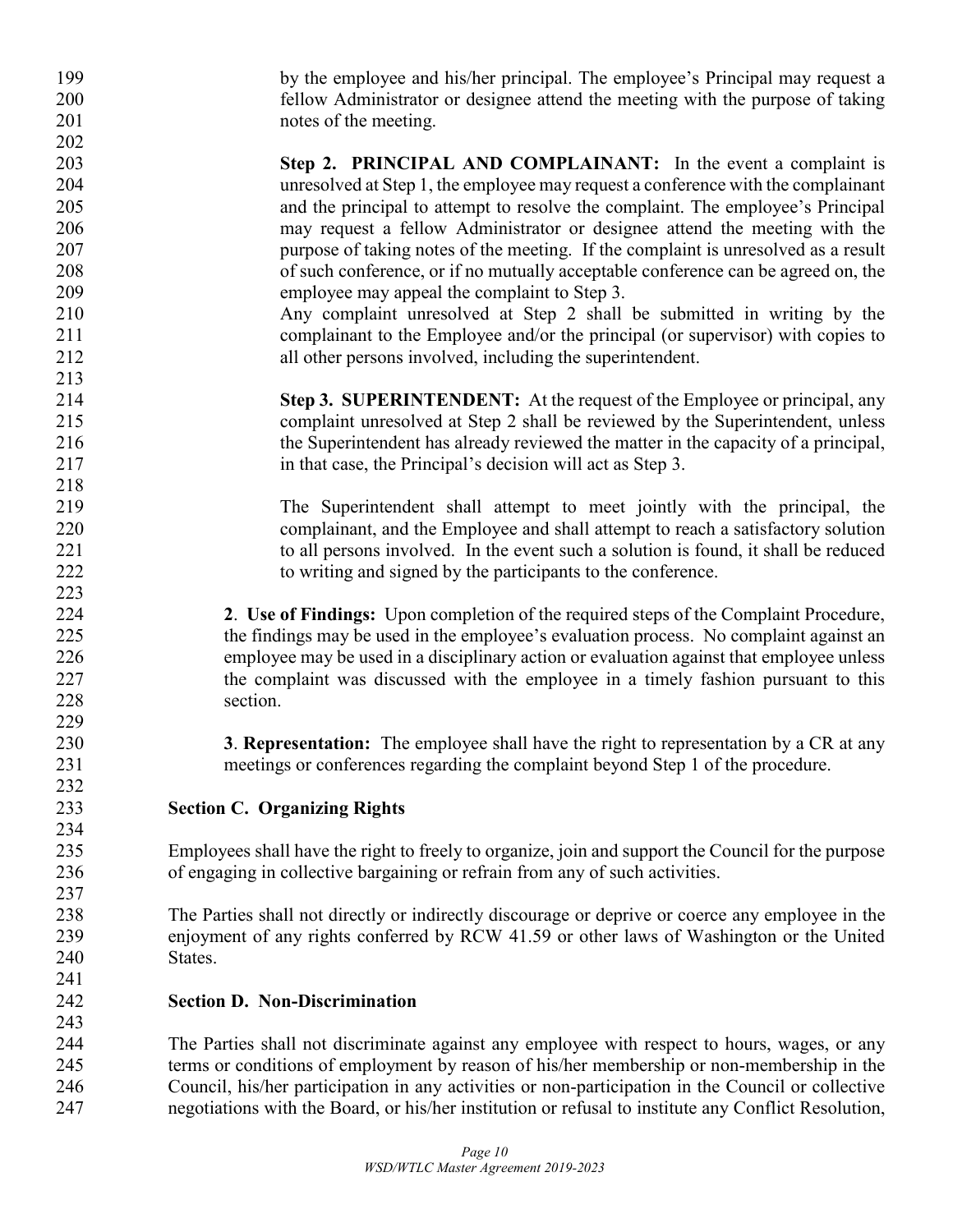complaint, or proceeding under this Agreement or otherwise with respect to any terms or conditions of employment.

 The provisions of this Agreement shall be applied without regard to domicile, race, creed, religion, color, national origin, age, sex, marital status, or the presence of any sensory, mental or physical handicap except as required in accordance with this Agreement or as otherwise provided by law.

 Membership in the Council shall not be denied to any employee because of domicile, race, creed, religion, color, national origin, age, sex, marital status, or the presence of any sensory, mental or physical handicap.

### **Section E. Personnel File**

- **1. Access and Copies:** Employees and former employees shall, upon request, have 262 the right to inspect all contents of their personnel files. Upon request, a copy of any document contained therein shall be given to the employee. No secret, duplicate, alternate, or other personnel file shall be kept.
- **2. Principals' Working Files**: Principals' working files will be available for review by the employee at the employee's request. Said files shall be purged no later than August 1 of documents dated 12 months or older from August 1, (at any given time, there may be documents 12 months or less in age in working file) unless there is an ongoing issue that is under review.
- **3. File Inspections:** Reviews of personnel files shall be made in the presence of a district administrator or designee. The employee may be accompanied by an CR.
- **4. Minimum Contents:** Each employee's personnel file shall contain the following minimum items of information: evaluation reports for the past 7 school years, copies of annual contracts, teaching certificate, and a transcript of academic records. Observation reports and notes may be placed in the personnel file.
- **5. Material Bar:** Any derogatory material not shown to an employee within ten (10) school days (during the school year) or District Office work days during summer months) after receipt or composition shall not be allowed as evidence in any Conflict Resolution or in any disciplinary action against such employee nor may it be placed in his/her personnel file.
- **6.** No evaluation, correspondence, or other material making derogatory reference to an employee's competence, character, or manner shall be kept or placed in the personnel file without the employee's knowledge.
- **7. Removal of Materials:** After seven years the District may remove and destroy employee's evaluation reports. The district will adhere to all state laws regarding retention of records.
- **Section F. Employee Protection**

 **1. Liability:** The district shall provide Comprehensive Liability Insurance Coverage for all employees by naming employees as additional insured on the District's Liability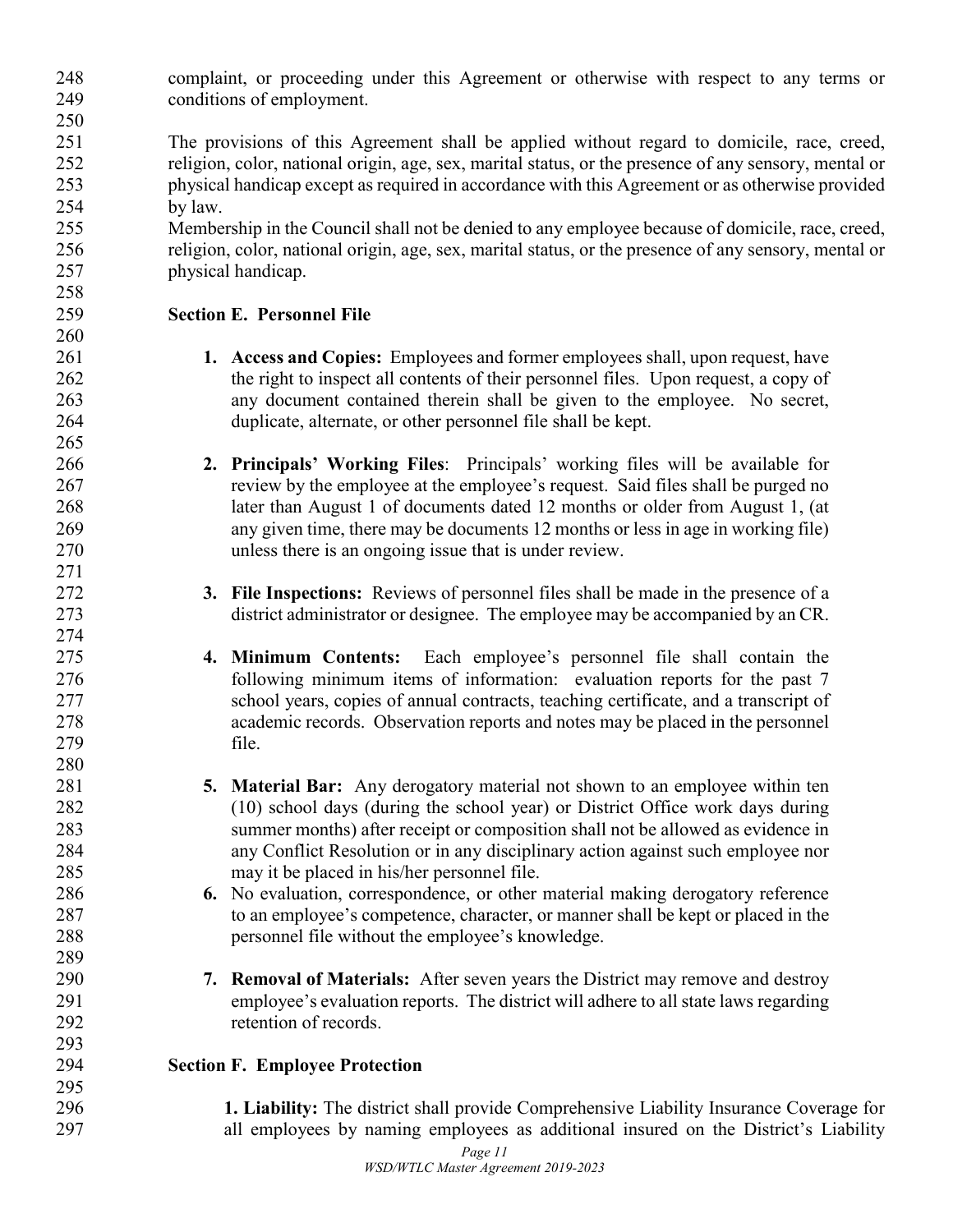Insurance Policy. Not completing Safe School training could compromise the Districts ability to provide coverage

 The District agrees to hold employees harmless and defend them for legal liability arising from any act or failure to act during the course of their employment, provided such employees at the time of the complaint were acting within the scope of their employment and/or under the direction of the District's policy. The District's responsibility shall be limited to the coverage afforded for employees by the District's Liability Insurance Policy, which shall comply with state law.

- **2. Personal Property:** The District shall include the personal property of employees in the District's insurance program that covers damage to personal property used by the employee and judged necessary for fulfillment of the employee's teaching position. To be eligible for coverage and reimbursement, the employee must have registered and valued the property with the proper building principal. Reimbursement shall be subject to settlement with the District's insurance carrier.
- The loss of money or loss and/or damage to automobiles and other vehicles are not covered under this agreement.
- **3. Threats:** Any employee who is threatened with physical harm by any person or group while carrying out assigned duties shall immediately notify his/her principal, or in his/her absence or inaccessibility any District administrator, and if necessary, the appropriate law enforcement authority. Immediate steps shall be taken by the principal or other administrator in cooperation with the employee to provide for the employee's safety and assist in contacting law enforcement authorities, if appropriate. Steps may include notifying law enforcement and/or other reasonable efforts. Precautionary measures for the employee's safety shall be reported to the employee by the administrator at the earliest possible time.
- **4**. **Self-Protection:** Employees may use reasonable measures with a student, patron, or other person as is necessary to protect him/herself, his/her students or his/her colleagues from attack, physical or verbal abuse or injury, or to prevent damage to District or personal property.
- **5. Property Replacement:** The District shall, if such matter is settled with the District's insurance carrier, reimburse employees for replacement of clothing or other personal property damaged, destroyed, or stolen during the course of an attack or assault on the employee while the employee is engaged in the duties of his/her employment. Verification of replacement is required.
- **6. Exclusion of Student from Classroom:** Refer to RCW **[28A.600.010](http://app.leg.wa.gov/RCW/default.aspx?cite=28A.600.010)** and Policy 3241 procedure 3241p to ensure that the optimum learning atmosphere of the classroom is maintained, and that the highest consideration is given to the judgment of qualified certificated educators regarding conditions necessary to maintain the optimum learning atmosphere.
- **8. Dangerous Students:** In the event a student is assigned to an employee's class who evidences symptoms or behaviors that could present a health or safety problem to the employee or other students, the assigning principal shall inform such employee of such problem(s) in advance of the assignment, or as soon as such information is available. Upon request of an employee, the principal shall meet with the employee(s) at the earliest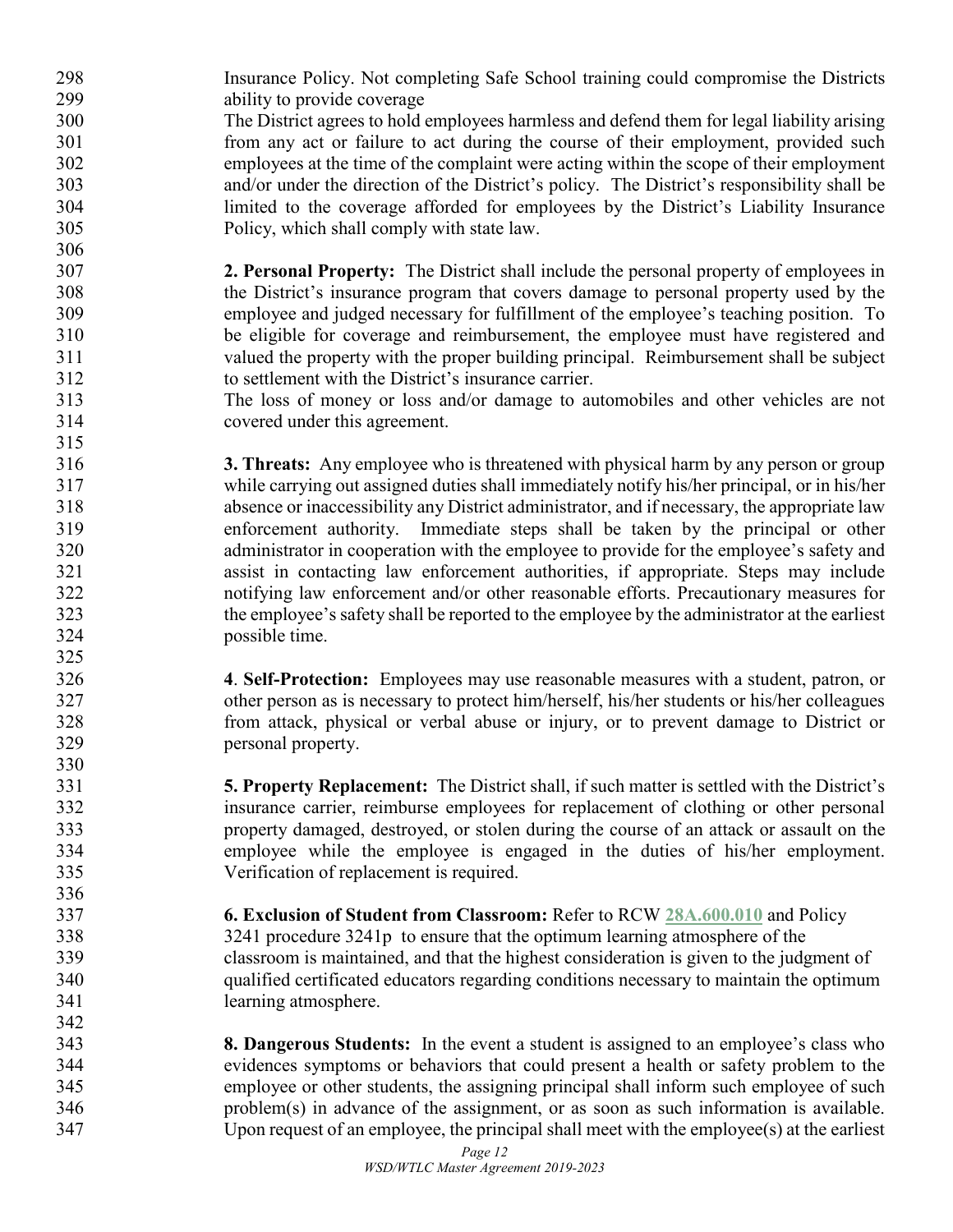time such information becomes available to discuss strategies for managing these situations and for outlining District resources and assistance that may be made available for assistance. The purpose of this sub-section is: **a.** To assure that every reasonable effort shall be made by District administrators to obtain and provide information to employees concerning students who pose a threat to employees or other students, and **b.** That employees use such information to prepare themselves for such problems. **8. Student Searches:** Student searches for weapons, illegal drugs alcohol, and other illegal materials shall be conducted by administration. Employees are not required to participate in student searches. **9. Training:** The District will provide training for all employees concerning applicable federal, state and local laws, and District rules and regulation pertaining to student rights, employee rights, and the processing of student disciplinary matters. Training shall occur during the first quarter of each school year. The District will utilize an online training system for the majority of the required trainings. Employees are required to finish their online training courses by September 15th of each school year for the duration of this contract. Incomplete assignments after September 15th will forfeit the stipend for the courses noted in Appendix A. If the courses are not completed by February 1<sup>st</sup> of each school year, the issue will be noted in the evaluation. Training modules will be emailed 371 to all staff no later than August  $15<sup>th</sup>$ . **Section G. Assignment and Transfer 1) Definitions** a) The term "position" shall mean the specific grade level content area, and program a teacher is assigned to for the current year. b) The term "program" shall mean the funding source: i.e. Basic Education, Enrichment, Special Education, Transitional Bilingual, Title I Regular, Title I Migrant, LAP and similar financially differentiated programs. c) The term "transfer" shall mean a change from an employee's current position to a different position. d) The term "vacancy" shall mean any position opening within the bargaining unit, including new positions. 2) **Notice to Continuing Employees:** All employees shall be given written notice of any changes in their assignments for the coming year not later than 2 weeks prior to the last day of each school year. Subsequent changes may be made by mutual agreement or for emergency or reasonable program purposes only. 3) **Posting:** All vacancies occurring during the work year shall be reported to the Council and posted for a minimum of five (5) days internally and externally. All 393 vacancies known to the District by May  $1<sup>st</sup>$  for the following work year shall be posted by May 15 of the current work year. Thereafter and until the start of the new school year, the job posting list shall be updated, as new vacancies become available, with the new listing being posted. During vacation periods, the District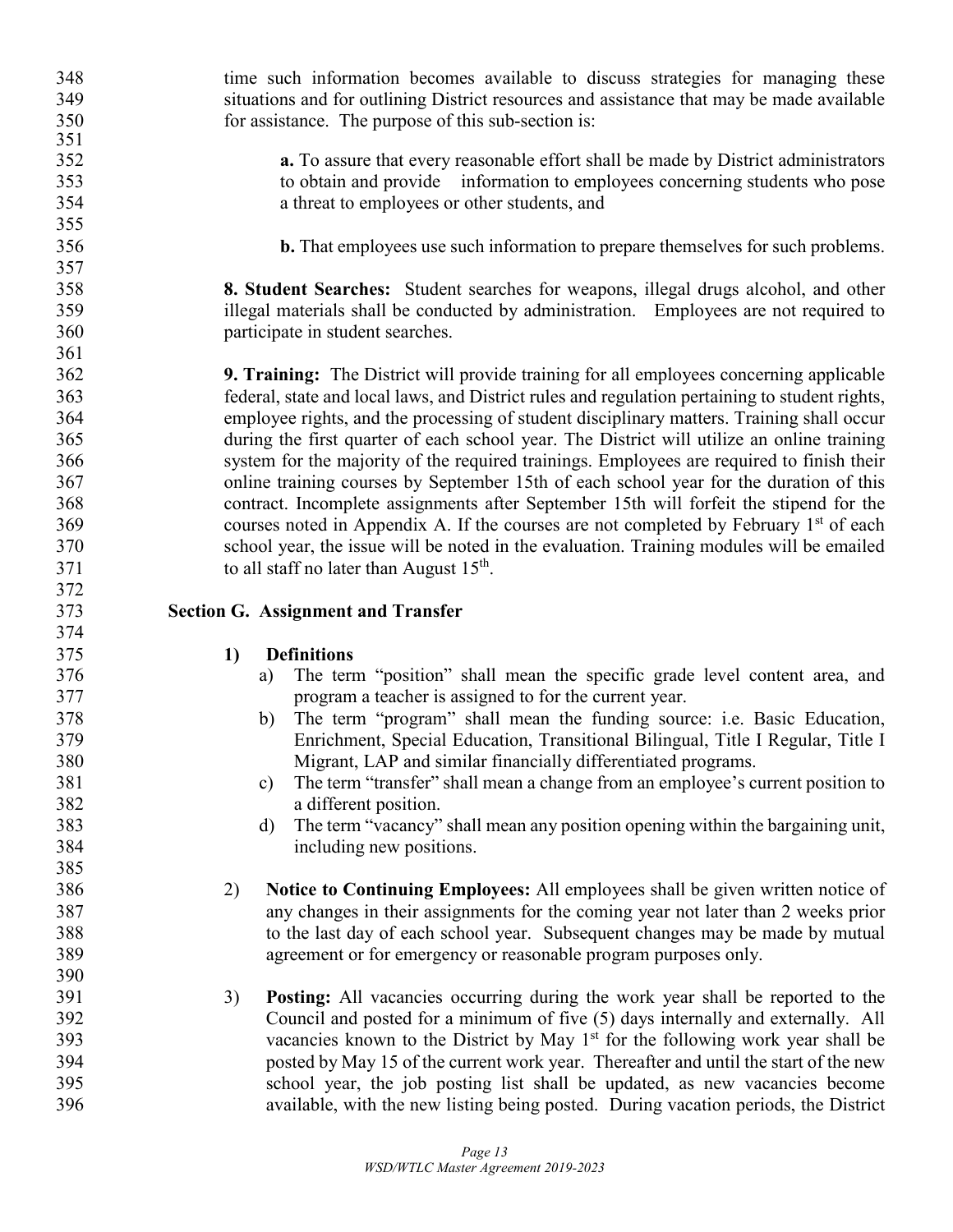*Page 14* shall notify Employees of the posting by mail or e-mail, provided Employees make a request in writing to receive such postings. 4) **Application for Transfer:** Employees requesting a transfer to a vacancy shall complete and file a request for transfer with the Superintendent within the posted time-line. 5) **Priority:** The District shall hire the best qualified applicant for each position. All qualifications for any posting shall be set out in the posting. 6) **Involuntary Transfers:** Involuntary transfers shall be made only when necessary to accommodate fluctuations in enrollment, program scheduling difficulties, inability to find a qualified applicant, or documented discipline reasons. a) If an employee is transferred against his/her wishes, he/she shall give written notice to his/her immediate supervisor and the superintendent within five (5) business days of being notified of the transfer. b) When such transfers are reported, the immediate supervisor must supply a written justification of the necessity of the transfer to both the employee being transferred and the superintendent within five (5) business days of the employee reporting his/her unwillingness to be transferred. c) Should the employee question the validity of the justification, he/she may appeal to the superintendent within five (5) business days of receiving the written justification. d) Any employee who has been involuntarily transferred may be given preference over other equally qualified applicants in hiring the following year to return to his/her original position if such a vacancy occurs. 7) **Change of Assignment Assistance:** Employees who are involuntarily transferred shall be provided appropriate training, if requested, at District expense in reasonable amounts, if they are transferred to an area where they are not endorsed. 8) **Moving Assistance:** Employees who are voluntarily or involuntarily transferred from one work station to another shall not be required to move their books, supplies or equipment. 9) **Relocation and New Classroom Set up Assistance:** When an employee voluntarily or involuntarily transfers from one work station to another or a new employee is hired that employee may time sheet their classroom set up time up to one day. **Section H. Privacy 1. Personal Lives:** The private and personal behaviors and beliefs of Employees shall not be used by the District as the basis for adverse action against such Employee(s) provided that such behaviors and beliefs do not interfere with the performance of the Employee's duties, or are not contrary to the Code of Professional Conduct (WAC 180-87). **2. Information:** The District shall not provide personal information concerning employees, including names, addresses, phone numbers, etc. to any person not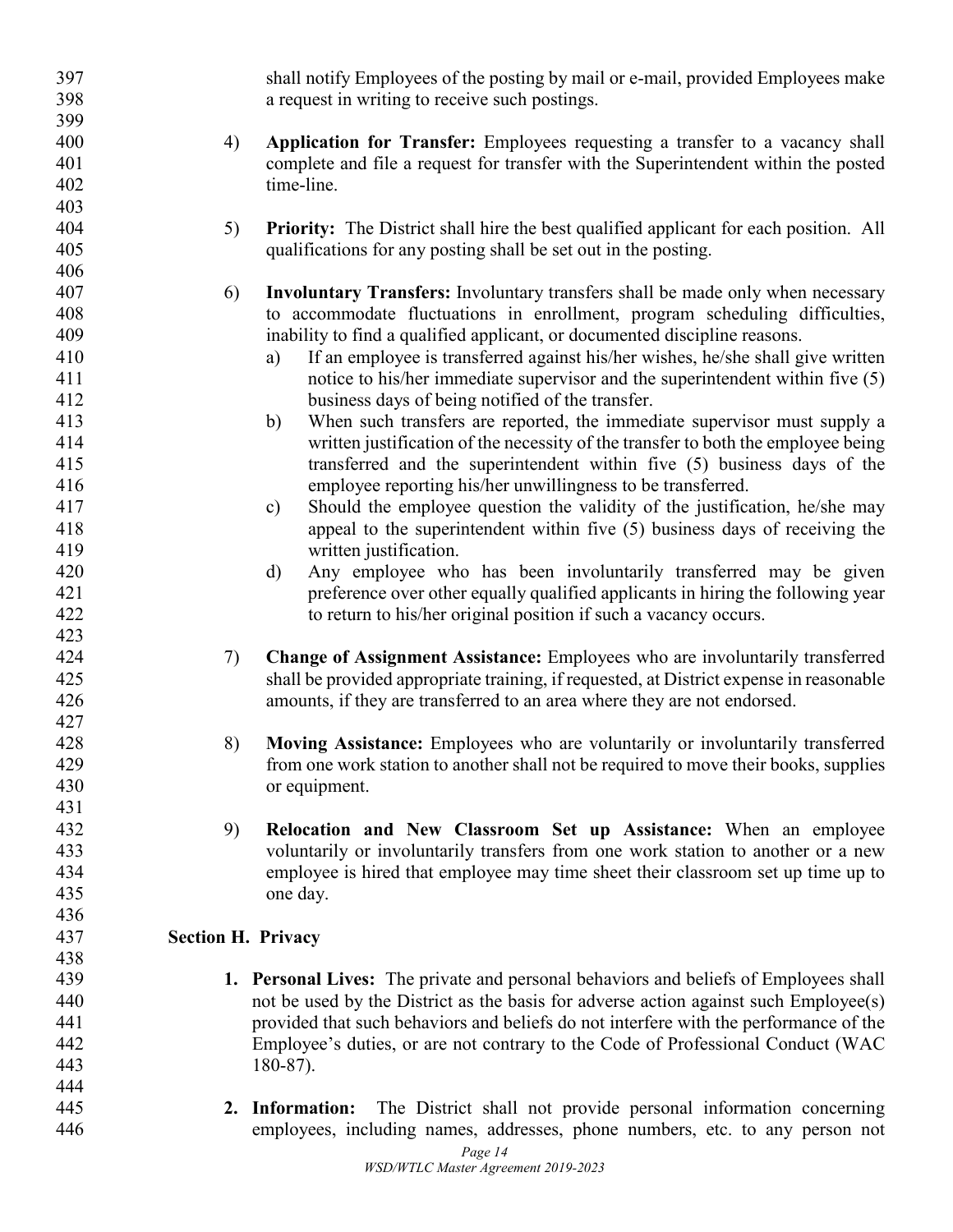| 447        | required by law, or to any commercial or charitable organization without specific                                                                                                                    |
|------------|------------------------------------------------------------------------------------------------------------------------------------------------------------------------------------------------------|
| 448        | Employee approval or Council agreement.                                                                                                                                                              |
| 449        |                                                                                                                                                                                                      |
| 450        | 3. Faculty Meetings: Representatives of commercial concerns, such as insurance                                                                                                                       |
| 451        | companies, financial counselors, fund raisers, etc. shall not be permitted to attend and                                                                                                             |
| 452        | address faculty meetings, unless approved by the district and agreed to by the Council.                                                                                                              |
| 453        |                                                                                                                                                                                                      |
| 454<br>455 | <b>Section I. Sexual Harassment</b>                                                                                                                                                                  |
| 456        |                                                                                                                                                                                                      |
| 457        | 1. Definitions: For purposes of this Agreement the terms "harass" and "harassment"<br>shall mean words, gestures (including offensive touching), use of social media or                              |
| 458        | other electronic devices, and/or actions which threaten or demean the individual and                                                                                                                 |
| 459        | serve no legitimate professional purpose.                                                                                                                                                            |
| 460        |                                                                                                                                                                                                      |
| 461        | 2. Procedure: When an employee believes that he/she has been sexually harassed by                                                                                                                    |
| 462        | supervisors, parents, students or employees, and approaches any district official with                                                                                                               |
| 463        | this concern, Board Policy and Procedure 5011 will be followed.                                                                                                                                      |
| 464        |                                                                                                                                                                                                      |
| 465        | <b>ARTICLE IV. EVALUATION AND PROBATION</b>                                                                                                                                                          |
| 466        |                                                                                                                                                                                                      |
| 467        | <b>Section A. Authority</b>                                                                                                                                                                          |
| 468        |                                                                                                                                                                                                      |
| 469        | All employee evaluations shall be conducted in accordance with RCW 28A.405.100. RCW                                                                                                                  |
| 470        | 28A.405.150, WAC 392.191 and any other applicable laws. A copy of the current evaluation                                                                                                             |
| 471        | forms shall be made available in the Staff Handbook each year.                                                                                                                                       |
| 472<br>473 | Observation and Evaluation:<br>Reference:                                                                                                                                                            |
| 474        |                                                                                                                                                                                                      |
| 475        | Board Policy #5240<br>$\bullet$<br>Procedure #5240P<br>$\bullet$                                                                                                                                     |
| 476        | Teachers will be notified, not later than the last school day of the school year, as to which                                                                                                        |
| 477        | form of the evaluation program they will be on for the following year $-$ Comprehensive or                                                                                                           |
| 478        | Focused. This decision will be made by the administration and will be discussed with said                                                                                                            |
| 479        | employee, if possible.                                                                                                                                                                               |
| 480        |                                                                                                                                                                                                      |
| 481        | <b>Section B. Provisional Employees</b>                                                                                                                                                              |
| 482        |                                                                                                                                                                                                      |
| 483        | All new certificated employees are subject to nonrenewal of employment contract for the first                                                                                                        |
| 484        | three years with exceptions referred to in RCW 28A.405.220                                                                                                                                           |
| 485        |                                                                                                                                                                                                      |
| 486        | <b>Section C. Review</b>                                                                                                                                                                             |
| 487        |                                                                                                                                                                                                      |
| 488        | In the event any employee receives an evaluation that he/she considers to be negative, that                                                                                                          |
| 489        | employee may request and shall be granted a meeting with the evaluator's supervisor. At the                                                                                                          |
| 490        | meeting the supervisor shall determine if there is reasonable basis for the employee to be granted                                                                                                   |
| 491        | a new evaluation. Acceptable grounds for such a finding are possible bias, incomplete or                                                                                                             |
| 492        | inaccurate observations, professional or personal conflict between the evaluator and the                                                                                                             |
| 493<br>494 | employee, inconsistency between the observation reports and the evaluation conclusions, or other                                                                                                     |
| 495        | such causes as the administrator may conclude. In the event the supervisor makes such a finding,<br>the employee shall be granted a new evaluation to be conducted by a District administrator other |
|            |                                                                                                                                                                                                      |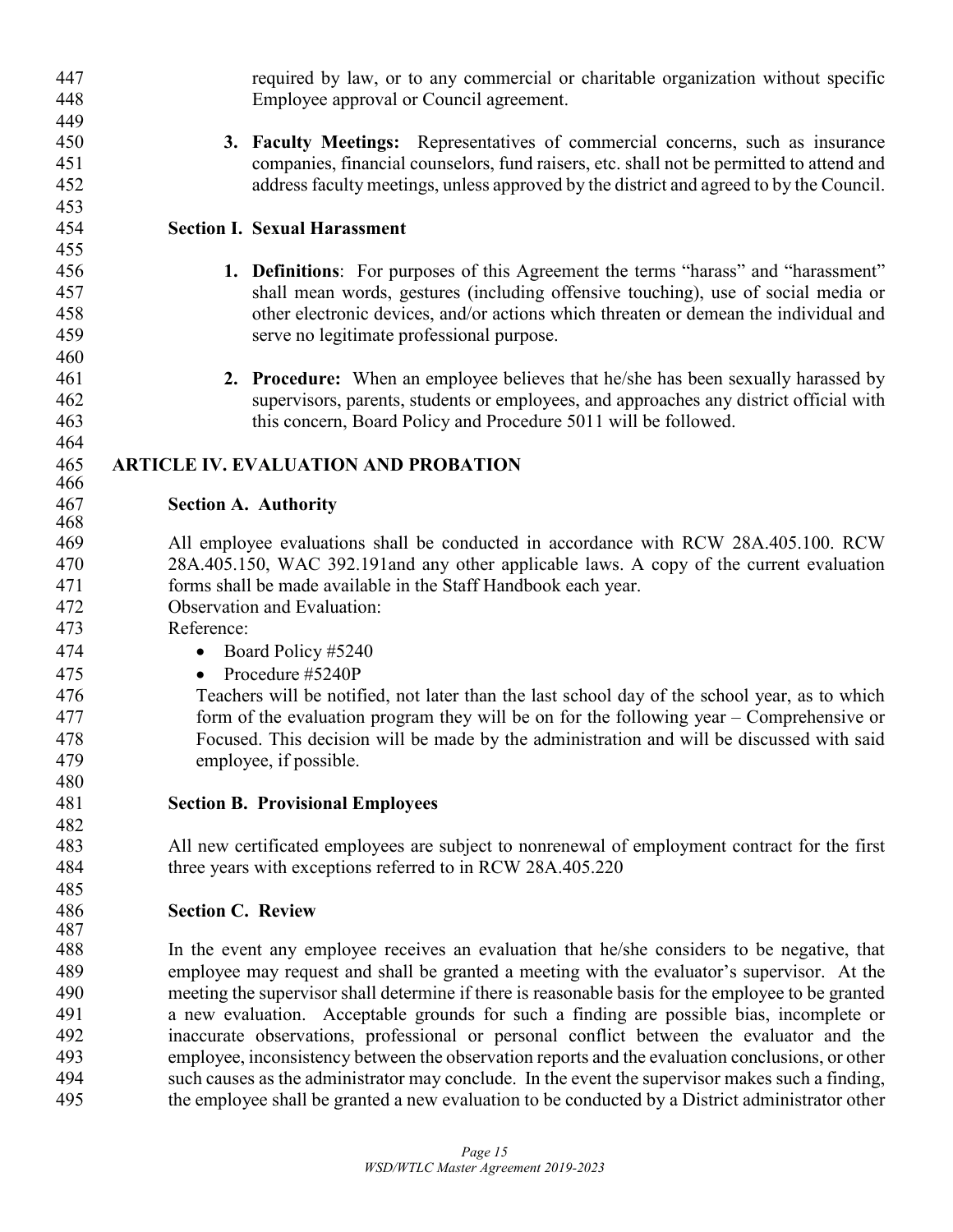than the employee's original evaluator. Such person shall otherwise fill the requirements for an evaluator set out above and shall be appointed by the Superintendent. **Section D. General Requirements 1. Eavesdropping Bar:** The use of secret electronic observations, including speaker systems, is prohibited, unless an emergency is reported from the classroom. **2. Work Site Limit:** All observations, drop-ins and learning walks, for the purpose of evaluation, must be conducted at the employee's work site or extended work site. Employees should expect administrators to be in their work site at any time during 507 the work day. **3. Copy and Response:** If a written feedback note of an observation, drop in or learning walk is created, a copy of the feedback note shall be given to the observed employee within 5 days. Employees may submit written comments concerning the report which shall be attached to the report in the employee's file. An employee may request a conversation with administration regarding the feedback note. **4. Observations:** Evaluators shall conduct the observations in accordance with the law. **5. Confidentiality:** The District shall endeavor to keep evaluation results private and confidential to the extent allowed by RCW 42.56 and in consideration of appropriate use of the evaluation materials. **Section E. Probation 1. Notice:** In the event that a regular employee's work is judged to be unsatisfactory, based upon the evaluation criteria and procedure, any time after October  $15<sup>th</sup>$ , the employee shall be notified in writing of the specified area(s) of deficiency along with a suggested, specific, and reasonable program of improvement, following RCW 28A.405.100. This written notice shall advise the employee of the establishment of a probationary period. **2. Purpose:** The purpose of the probationary period is to give the employee an opportunity to demonstrate improvement(s) in his/her area(s) of deficiency. **3. Regular Meetings and Assistance:** During the probationary period, the evaluator shall meet with the employee periodically to supervise and make written evaluations of 535 the progress made by the employee. In addition, the evaluator may authorize one (1) additional non-bargaining unit District administrator to evaluate the probationer and to aid the employee in improving his/her areas(s) of deficiency. An employee on probation may authorize an employee to accompany him/her at all conferences required in this paragraph. The purpose of such additional employee would be to serve as a witness, to assist in communications and to offer support and counsel to 541 the employee. **4. Removal:** The employee may be removed from probation at any time he/she has demonstrated improvement to the satisfaction of the evaluator. If the evaluator is satisfied that the employee should be removed from probation, the employee shall be notified in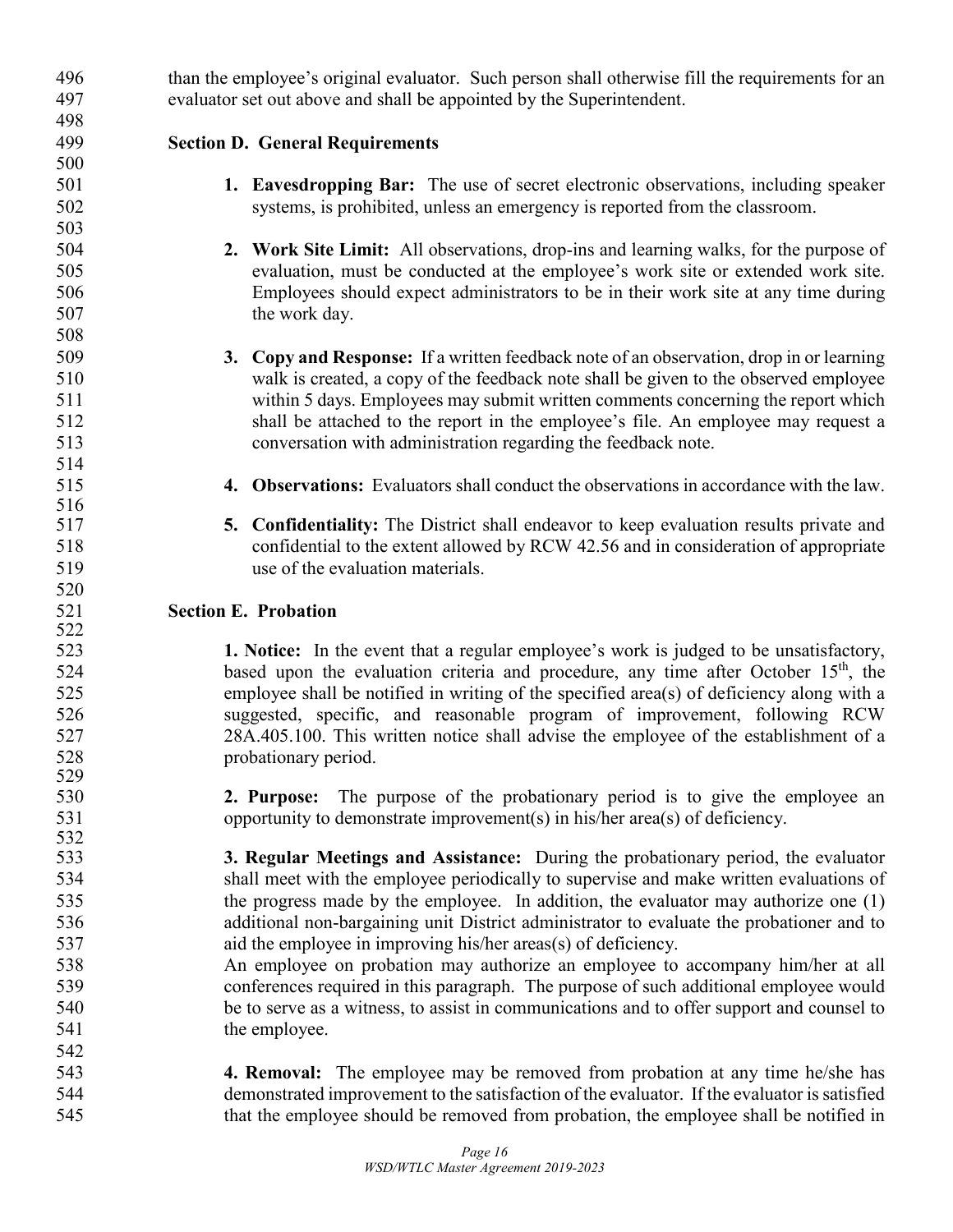writing no later than May 15. Removal from probation shall not be unreasonably withheld.

- **5. Failure to Improve:** If the probationary employee has not demonstrated satisfactory improvement in the area(s) of deficiency, the employee shall be notified in writing on or before May 15 of the lack of improvement along with specific documentation. Lack of necessary improvement may constitute grounds for non-renewal pursuant to RCW 28A.405.210, RCW 28A.405.300 or RCW 28A.405.220.
- **6. Adverse Effects:** Probation shall not be deemed to adversely affect the contracted status of an employee within the meaning of RCW 28A.405.210, RCW 28A.405.300 or RCW 28A.405.220.
- **7. Provisional Employees:** The provisions of this (Probation) section do not apply to provisional employees.

### **ARTICLE V. STAFF REDUCTION AND RECALL**

 

### **Section A. Board Determination of Program**

 Prior to May 15 of each year, the Board of Directors shall determine whether the financial resources of the District will be adequate to permit the District to maintain its educational programs and services substantially at the same level for the next school year. If the Board determines that financial resources are not reasonably sufficient for the following school year, the Board shall adopt a modified educational program and identify those certificated staff members who will be retained to implement such a modified program, and those certificated staff members, if any, whose contract will not be renewed.

### **Section B. Criteria for Modified Educational Plan**

 If the District adopts a modified or reduced educational program because of a lack of financial sources, the following guidelines shall be taken into consideration in determining the programs and services to be retained, modified or eliminated.

- 1. The needs of the students, requirements for graduation, requirements for accreditation, and minimum program requirements under state laws and regulations.
- 2. Where revenues are categorical and depend on actual expenditures rather than budgeted amounts, every effort will be made to maintain such programs, where reasonable, to the limit of their categorical support CTE, and federally supported programs).
- 3. Maintenance of pupil-teacher ratios at levels conducive to a good learning climate.
- 4. Reduction in expenditures, where reasonable and not categorically funded, in capital outlay, supplies and materials, contractual services and travel in an effort to retain as much of the basic education program as possible within the resources available.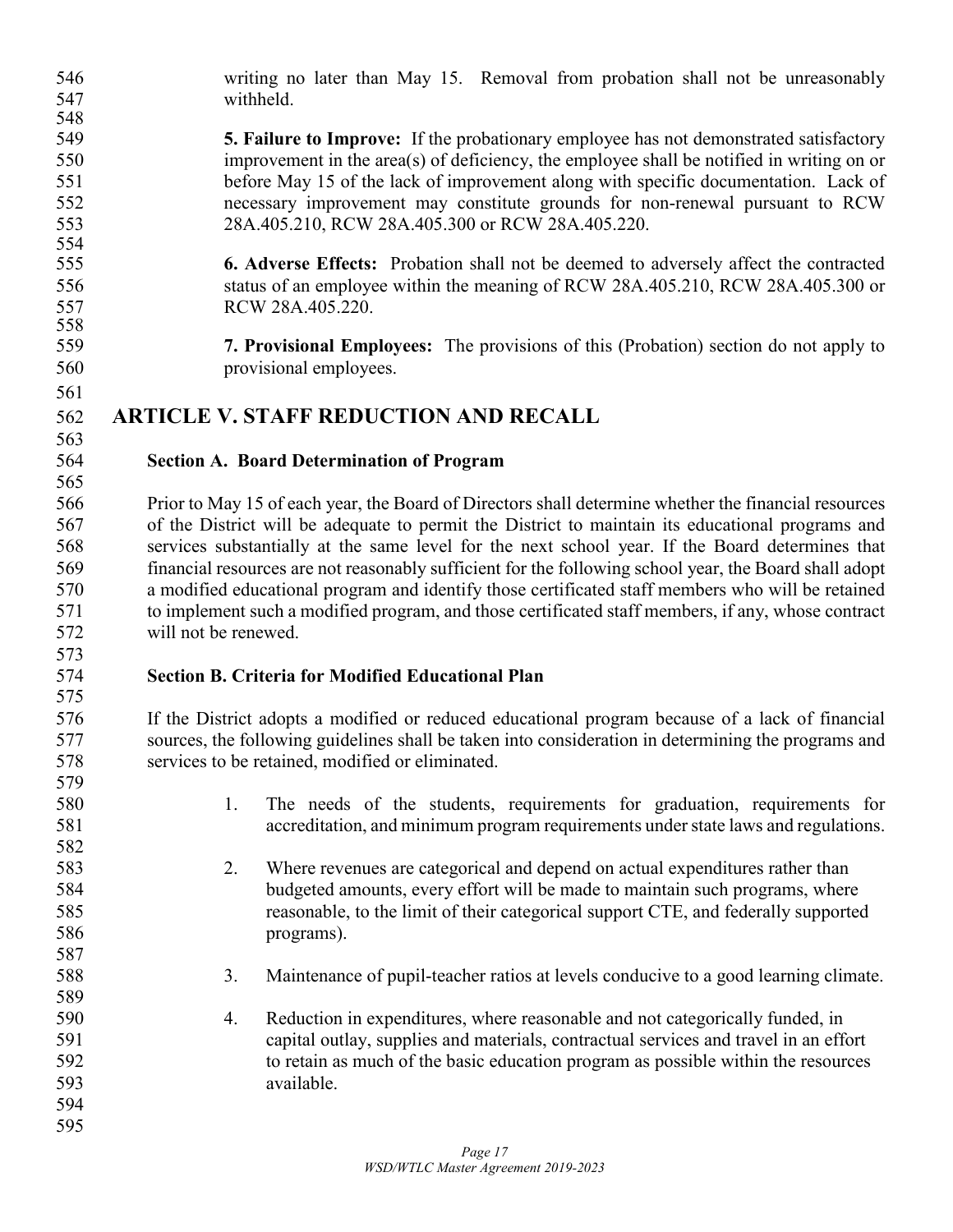In adopting a reduced educational program which will require reduction, modification or elimination of positions involving certificated staff, the certificated personnel required to implement the modified or reduced educational programs or services shall be selected as hereinafter provided. 1) In an effort to eliminate unnecessary non-renewals or involuntary terminations, every reasonable effort shall be made to ascertain the number of certificated positions which will be open as a result of (a) voluntary and mandatory retirements, (b) normal resignations, (c) other transfer or District initiated involuntary transfers, and (d) leaves of absence. The District will take measures to avoid non-renewals by transferring people to available positions without the necessity of posting available positions to all teachers. Therefore, positions are not declared vacancies or openings for posting until after all involuntary or voluntary transfers are completed by the District. This practice holds true whether or not the District is in a Reduction in Force mode of operation. 2) Certificated employees retained to implement the modified or reduced educational program as determined by the Board shall possess such valid Washington State certificates as may be required for the position being filled. a. Employees will be grouped by educational specialties. Specialties are defined as normally accepted academic major and/or minor fields or endorsements, which will be determined by the subject areas and grade levels for which the employee holds valid Washington State Certification to teach. b. Seniority will be based on the total number of years of educational experience in Washington State, per RCW 28A.400.300. Within each specialty the senior employee shall be retained to meet the needs of the District's modified or reduced educational program. 3) Each certificated employee will be evaluated for retention in any specialty in which he is qualified, without loss of seniority regardless of whether the employee was employed in such a position at the time the reduced or modified educational program was adopted. 4) To be qualified for placement in a specialty, an employee must have had a minimum of one year's full time professional experience teaching in such specialty within the last five years, or the employee must possess a valid Washington State Certificate for the specialty, and grade levels to be taught. 5) If seniority rankings for a given position are equal, the preference will be given to the employee who is furthermost to the right in horizontal placement on the current salary schedule as credited by the District Superintendent's office. If, after such consideration, the employees are still equally ranked, the position will be filled by "lot." 6) If it is necessary to not renew employees because the District has adopted a reduced or modified educational program for financial reasons, the District shall publish and distribute to all staff prior to the implementation thereof, a seniority list ranking each teacher from the greatest to the least seniority based upon specialties above. 

**Section C. Selection of Employees**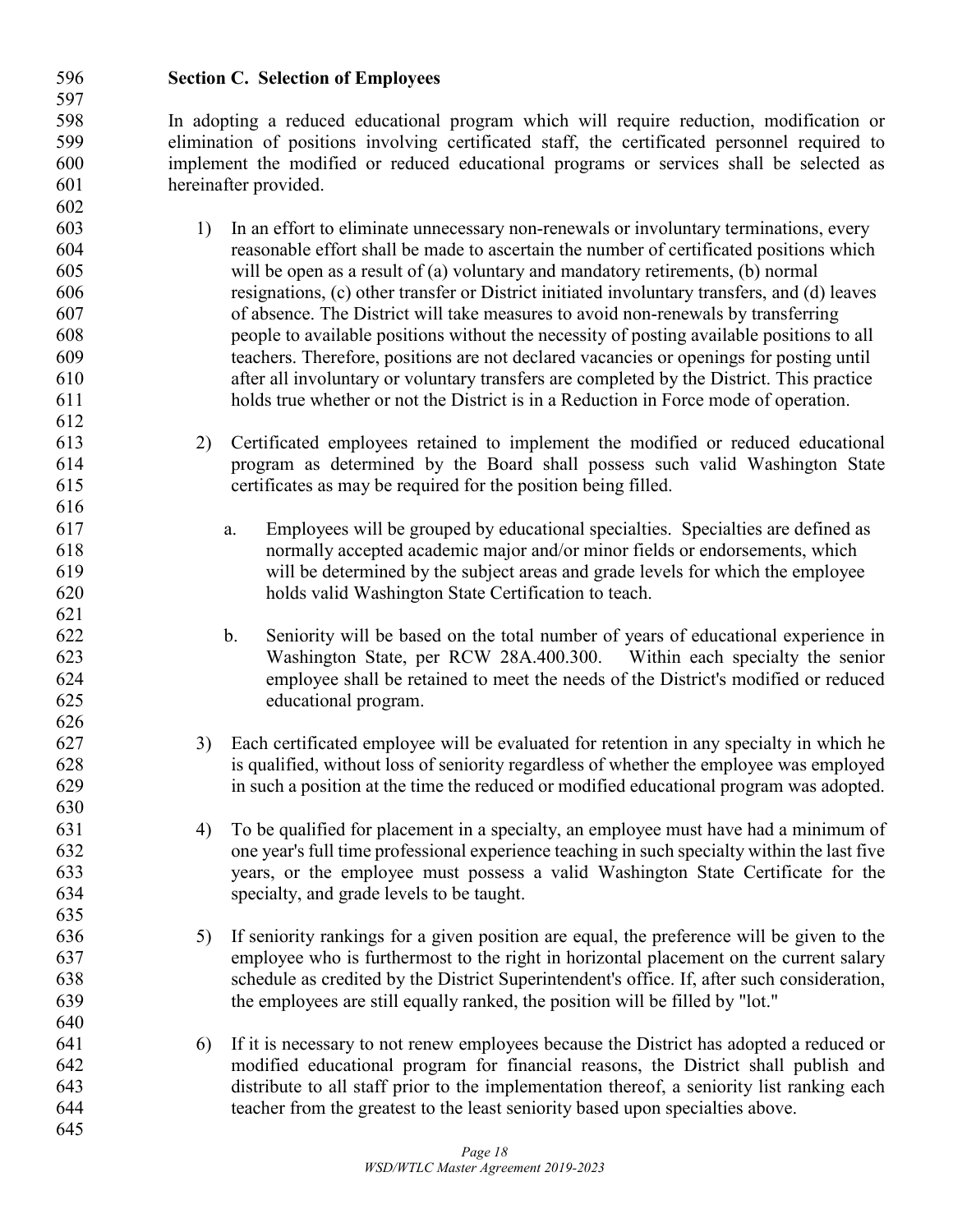**a.** All certificated personnel who are not recommended for retention in accordance with these administrative procedures shall be given notice of non-renewal of contract, provided however, that any certificated employee receiving written notice of non-renewal of contract pursuant to these provisions shall be eligible for a "special leave of absence" without pay upon written application directed to the Superintendent and received not more than ten (10) days following the receipt of the notice of non-renewal. Personnel electing to take a "special leave of absence" shall be placed in an employment pool and shall be considered for re-employment according to the same criteria and together with other personnel in the employment pool. The personnel file of any person taking "special leave of absence" shall reflect that status and all references to non-renewal of such an employee's contract shall be removed from the personnel file. Any personnel on "special leave of absence" shall retain all rights. Any credit for any education acquired during that one year shall be granted. Acceptance of employment as a certificated staff member in any other school district during that year shall constitute an automatic termination of "special leave of absence." **b.** All certificated persons who are not recommended for retention in accordance with these procedures and who are given a notice of non-renewal of contract shall be placed in an employment "pool" for possible re-employment for a period of one year, renewable annually for 2 additional years upon written request of the "pool" member. Employment pool personnel will be given the first opportunity to fill open position within their qualifications under the guidelines herein before set forth. Therefore, available positions within a category or specialty for which an

 posted until such employee(s) is re-employed or declines to accept such available position(s). Waiting in the employment pool to be re-employed will be considered to fall under the category of a re-assignment, voluntary, or involuntary transfer. Members of the "pool" will also have first priority for substitute positions for which they are qualified. **Section D. Recall**

 When an available position opens for which any person in the employment pool is qualified, notification from the School District to such individual will be made by certified mail or personal contact by the Superintendent or his designee. Such individual will have five (5) calendar days from the receipt of the letter or from the date of personal contact to accept the position.

 If an employee in the employment pool fails to accept a position for which he/she is eligible, pursuant to the criteria herein before set forth, such individual shall be dropped from the employment pool. 

eligible non-renewed employee(s) in the employment pool is qualified will not be

**Section E. Insurance**

 Certificated personnel within the employment pool may pay their total medical insurance premium to the District, and in turn the District will forward the money to the appropriate medical payment center so that the member of the employment pool and/or their dependents will be included within the group medical insurance.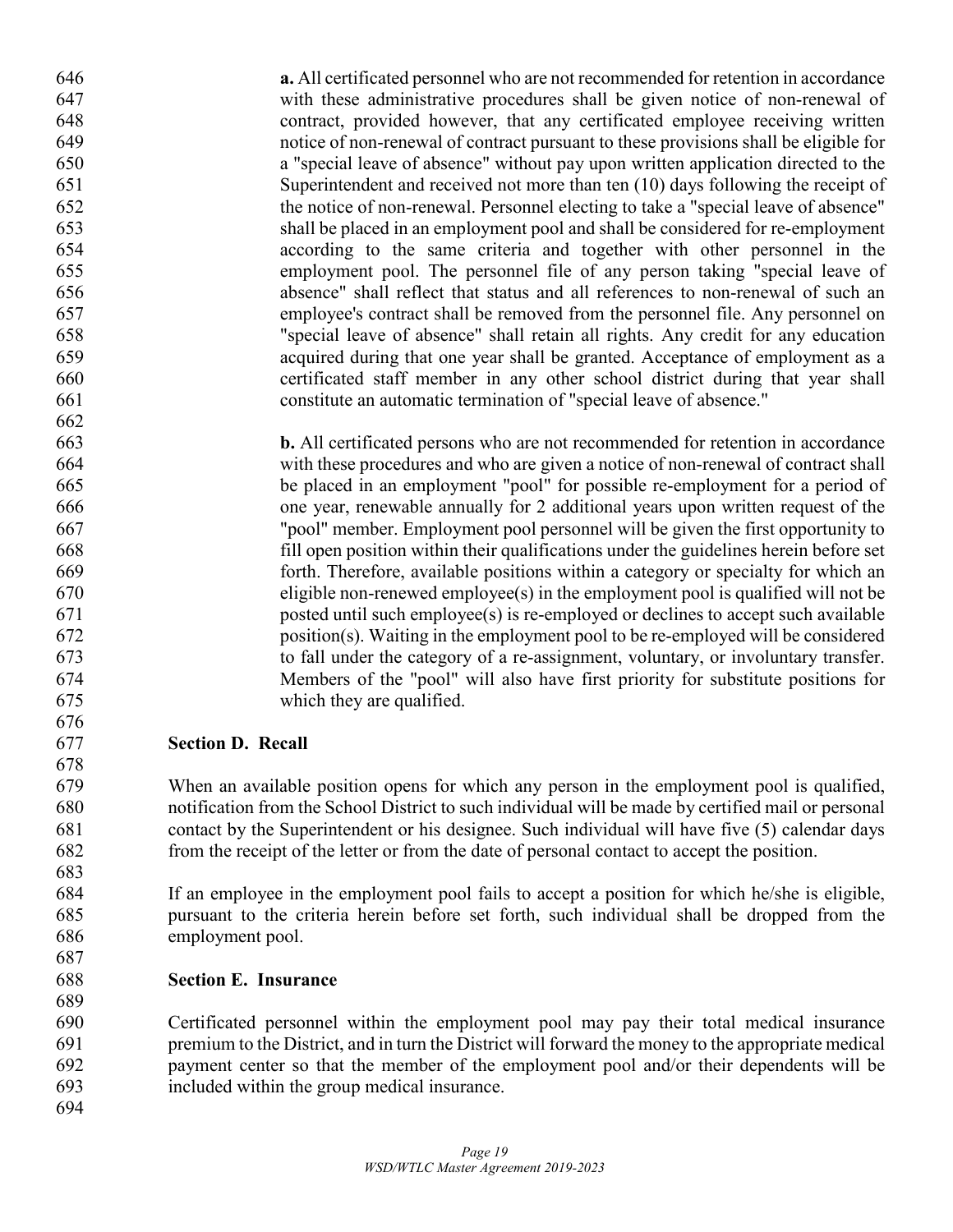### **ARTICLE VI. INSTRUCTION**

### **Section A. Academic Freedom**

 Education may be fostered and promoted in an atmosphere in which academic freedom for employees is encouraged and promoted with due consideration to the rights of the students and community. Employees are entitled to academic freedom subject to accepted standards of professional responsibility within the framework of District policies and administrative procedures and the laws and rules of the State of Washington. These responsibilities include a commitment to democratic tradition, a concern for the rights, welfare, growth, and development of children, objective scholarship and recognition of the maturity level of students. 

 The District encourages employees to provide for the free and orderly flow and examination of ideas so that students may gain the skills to gather and arrange facts, discriminate between fact and opinion, discuss differing viewpoints, analyze problems and draw their own tentative conclusions. The District shall offer courses of study which shall afford learning experiences appropriate to the level of student understanding. The instructional program shall respect the right of students to face issues, to have free access to information, to study under employees in situations free from prejudice and to form, hold, and express their own opinions without personal prejudice or discrimination.

 Employees shall guide discussions and procedures with thoroughness and objectivity to acquaint students with the need to recognize opposing viewpoints, the importance of fact, the value of judgment in determining the appropriateness of the issue to the curriculum and the maturity of the students. When in doubt regarding appropriateness, the matter should be referred to the principal.

### **Section B. Preparation Time**

- 1. The district will strive to have all employees scheduled for no less than two hundred fort. Planning will occur in minimum of 25 minute blocks.
- 2. **Use:** The use of plan time shall be for professional purposes. Employees are expected to use good professional judgment in determining the use of such time. Supervisor intervention with such judgments will be made in the event that plan time is not being used for legitimate professional purposes.
- 3. **Loss of Plan Time:** In the event that an Employee loses his/her plan time due to District requested tasks, such as covering another's class, such Employee shall be paid a stipend of \$26.00 plus benefits, with submittal of a timecard.

 **Exceptions:** Scheduling/rotation changes, testing, or early release creates the need to adjust the course schedule for that day. The District will make every effort to have preparation time be fair to all teachers when these special circumstances arise.

- **Section C. Class Size**
- The District shall attempt to maintain class sizes at an optimum level for learning.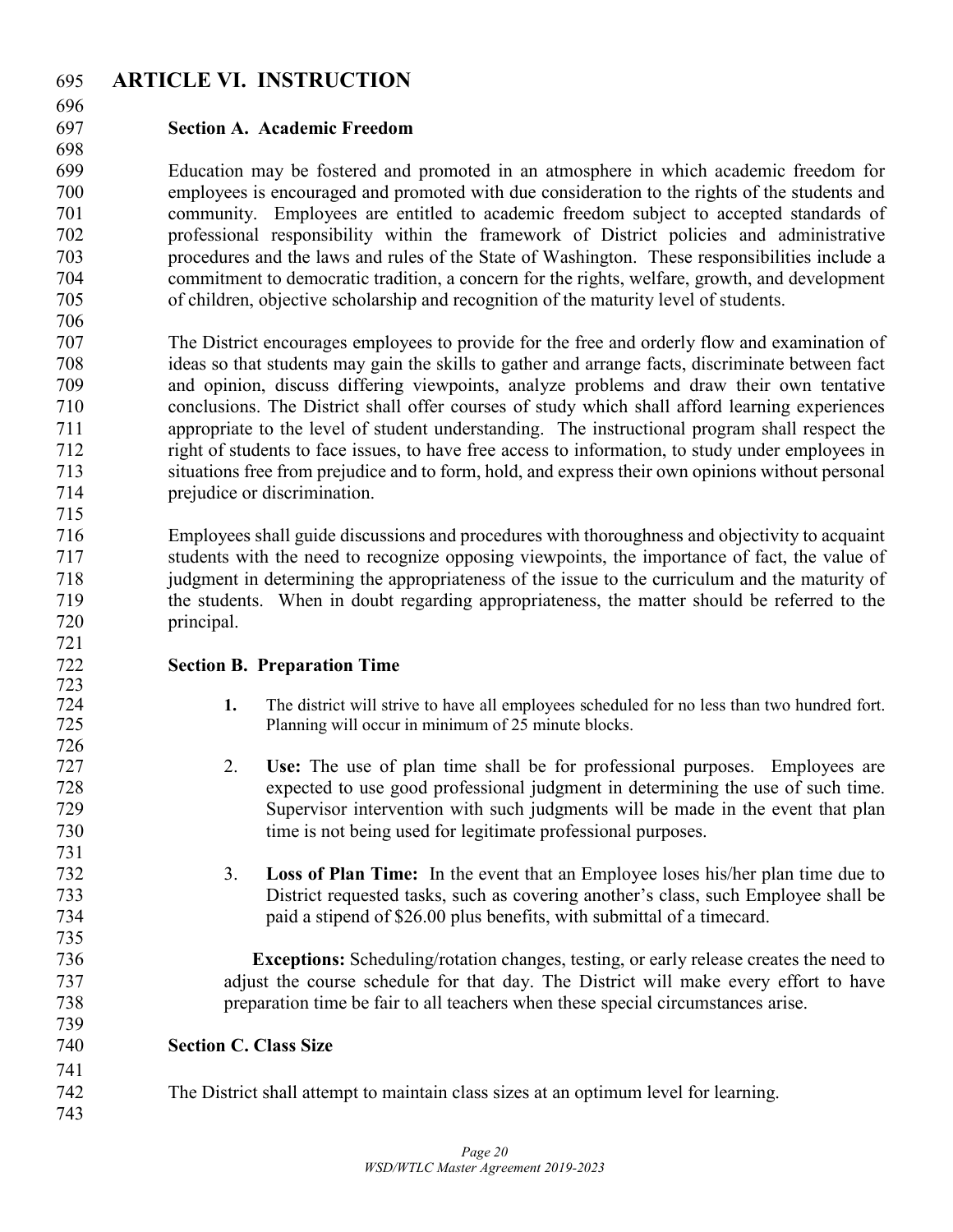| 744        | 1.                             | Class Size: Class size targets shall be as follows: |                                                                                                        |
|------------|--------------------------------|-----------------------------------------------------|--------------------------------------------------------------------------------------------------------|
| 745        |                                |                                                     |                                                                                                        |
| 746        |                                | $K - 1st$ Grade                                     | 22                                                                                                     |
| 747        |                                | $2nd - 3rd$ Grade                                   | 25                                                                                                     |
| 748        |                                | 4th – 6th Grade                                     | 29                                                                                                     |
| 749        |                                | 7th and up                                          | 160 all day                                                                                            |
| 750        |                                |                                                     |                                                                                                        |
| 751        |                                |                                                     | a. Class size will be determined by the number of FTE students shown on the                            |
| 752        |                                | official class roster.                              |                                                                                                        |
| 753        |                                |                                                     |                                                                                                        |
| 754        |                                |                                                     | <b>b.</b> Enrollment in classes requiring individual student stations for learning such as             |
| 755        |                                |                                                     | computer or science lab class, art class or vocational shop will not exceed the                        |
| 756        |                                | number of student work stations available.          |                                                                                                        |
| 757        |                                |                                                     |                                                                                                        |
| 758        |                                |                                                     | c. Additional students beyond the limit may be assigned upon mutual agreement                          |
| 759        |                                |                                                     | of the instructor, building principal, district office representative and a WTLC                       |
| 760        |                                |                                                     |                                                                                                        |
| 761        |                                |                                                     | representative who will consider the effectiveness of instruction, safety,                             |
| 762        |                                |                                                     | supervision, and capacity of the facility in making the decision.                                      |
|            |                                |                                                     |                                                                                                        |
| 763        |                                |                                                     | d. The superintendent shall make a yearly report to the board identifying all over-                    |
| 764<br>765 |                                |                                                     | sized classes and the actions taken to remedy each overload.                                           |
| 766        |                                | 2. Exceptions and Limitations:                      |                                                                                                        |
| 767        |                                |                                                     |                                                                                                        |
| 768        |                                |                                                     | a. Exception to class size limits are made for physical education and music in                         |
| 769        |                                | grades K-12 which have a limit of 40 students.      |                                                                                                        |
| 770        |                                |                                                     |                                                                                                        |
| 771        |                                |                                                     | <b>b.</b> This provision shall not be in effect from the time school opens until October15             |
| 772        |                                | of each school year.                                |                                                                                                        |
| 773        |                                |                                                     |                                                                                                        |
| 774        |                                | <b>Section D. District Support</b>                  |                                                                                                        |
| 775        |                                |                                                     |                                                                                                        |
| 776        |                                |                                                     | The Board and Superintendent shall support and uphold employees in their efforts to maintain           |
| 777        |                                |                                                     | discipline in the District. The authority of employees to use prudent disciplinary measures for        |
| 778        |                                |                                                     | the safety and well-being of students and employees is supported by the Board.<br>The                  |
| 779        |                                |                                                     | administration and the school board will protect the staff and other students to the maximum           |
| 780        |                                | extent allowable under State law.                   |                                                                                                        |
| 781        |                                |                                                     |                                                                                                        |
| 782        |                                | <b>Section E. Non-Teaching Duties</b>               |                                                                                                        |
| 783        |                                |                                                     |                                                                                                        |
| 784        |                                |                                                     | The Parties acknowledge that an employee's primary responsibility is to teach and that his/her         |
| 785        |                                |                                                     | energies should, to the greatest extent possible, be utilized to this end. Therefore the District will |
| 786        |                                |                                                     | not require Employees to collect or handle money from students in conjunction with their               |
| 787        |                                |                                                     | professional assignments and will require teachers to follow established procedures and receive        |
| 788        | training upon request.         |                                                     |                                                                                                        |
| 789        |                                |                                                     |                                                                                                        |
| 790        | <b>Section F. Observation:</b> |                                                     |                                                                                                        |
| 791        | <b>Formal Evaluation</b>       |                                                     |                                                                                                        |
| 792        |                                |                                                     | Purpose. The purposes of evaluations of certificated classroom teachers, certificated principals, and  |
| 793        |                                | assistant principals will be, at a minimum:         |                                                                                                        |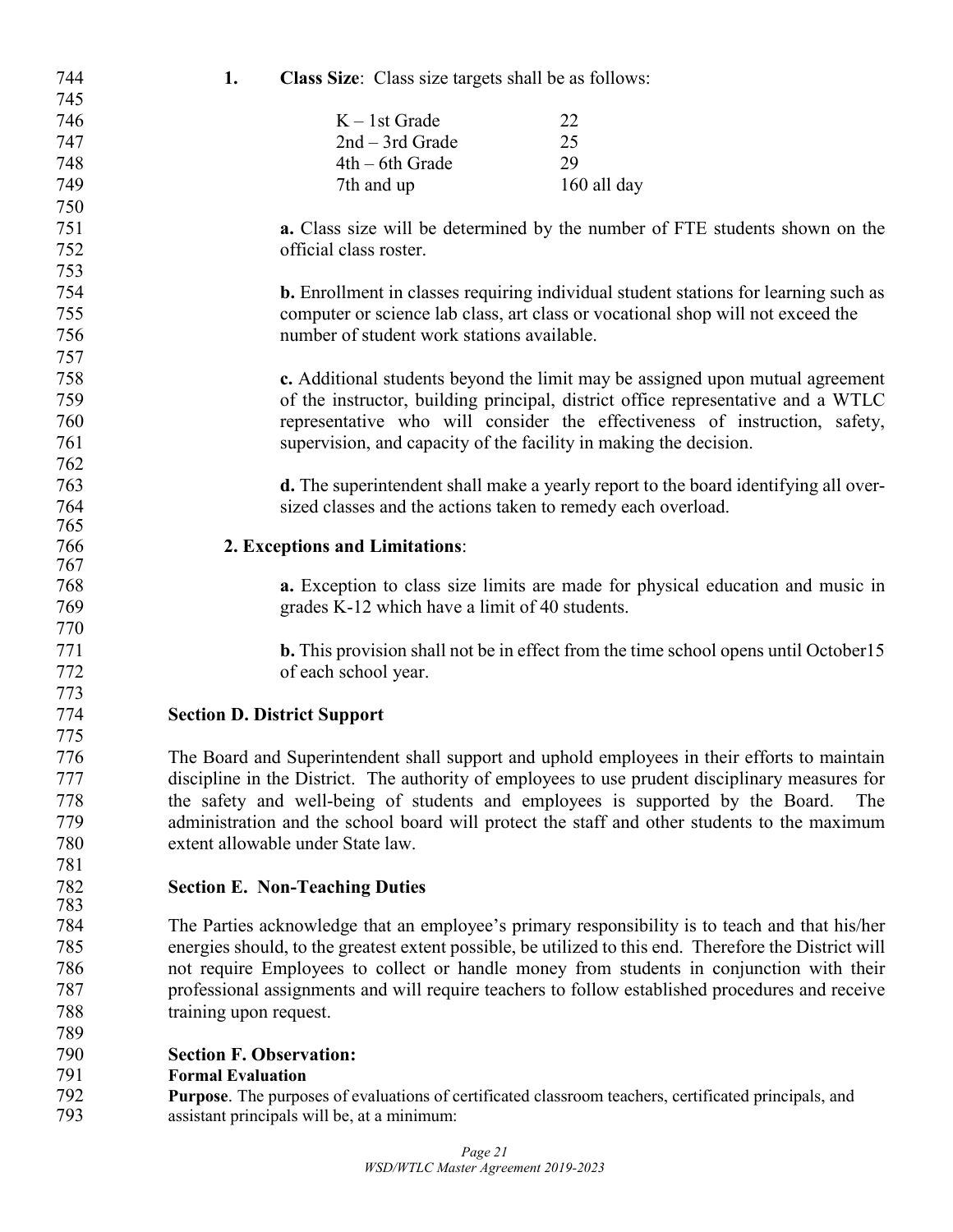| 794<br>795<br>796        | (1) To acknowledge the critical importance of teacher and leadership quality in impacting<br>student growth and support professional learning as the underpinning of the new evaluation<br>system.                                                                                                                                                           |
|--------------------------|--------------------------------------------------------------------------------------------------------------------------------------------------------------------------------------------------------------------------------------------------------------------------------------------------------------------------------------------------------------|
| 797<br>798<br>799<br>800 | (2) To identify, in consultation with classroom teachers, principals, and assistant principals,<br>particular areas in which the professional performance is distinguished, proficient, basic or<br>unsatisfactory, and particular areas in which the classroom teacher, principal, or assistant<br>principal needs to improve his or her performance.       |
| 801<br>802               | (3) To assist classroom teachers and certificated principals and assistant principals, who have<br>identified areas needing improvement, in making those improvements.                                                                                                                                                                                       |
| 803                      | Procedure                                                                                                                                                                                                                                                                                                                                                    |
| 804                      | The following procedures must be used in making evaluations:                                                                                                                                                                                                                                                                                                 |
| 805<br>806               | (1) Following each observation, or series of observations, the principal or his or her designee<br>must:                                                                                                                                                                                                                                                     |
| 807                      | (a) Promptly document the results of the observation in writing; and                                                                                                                                                                                                                                                                                         |
| 808<br>809               | (b) Provide the employee with a copy of the written observation report within three<br>days after such report is prepared.                                                                                                                                                                                                                                   |
| 810<br>811               | (2) Each classroom teacher will have the opportunity for a minimum of two confidential<br>conferences during each school year with his or her principal or principal's designee either:                                                                                                                                                                      |
| 812                      | (a) Following receipt of the written evaluation results; or                                                                                                                                                                                                                                                                                                  |
| 813                      | (b) At a time mutually satisfactory to the participants.                                                                                                                                                                                                                                                                                                     |
| 814<br>815<br>816        | (3) The purpose of each such conference will be to provide additional evidence by either the<br>evaluator or certificated classroom teacher to aid in the assessment of the certificated classroom<br>teacher's professional performance against the instructional framework rubrics.                                                                        |
| 817                      | (4) If other evaluators are used, additional procedures may be adopted pursuant to local policy.                                                                                                                                                                                                                                                             |
| 818                      |                                                                                                                                                                                                                                                                                                                                                              |
| 819                      | <b>Informal Evaluation</b>                                                                                                                                                                                                                                                                                                                                   |
| 820                      | <b>Purpose:</b>                                                                                                                                                                                                                                                                                                                                              |
| 821                      | 1. Draw focus to the use of highly effective practices and strategies                                                                                                                                                                                                                                                                                        |
| 822                      | 2. Provide reflection to alignment of practices and school mission                                                                                                                                                                                                                                                                                           |
| 823                      |                                                                                                                                                                                                                                                                                                                                                              |
| 824                      | Procedure:                                                                                                                                                                                                                                                                                                                                                   |
| 825<br>826<br>827<br>828 | During the year evaluators will attempt to provide an opportunity for instructors to grow through<br>informal observations. These may occur during a classroom visit or other interaction with<br>teachers. Following an informal observation the principal will make an effort to provide the teacher<br>with feedback via written or verbal communication. |
| 829<br>830               |                                                                                                                                                                                                                                                                                                                                                              |
| 831<br>832               | <b>ARTICLE VII. LEAVES</b>                                                                                                                                                                                                                                                                                                                                   |
| 833                      | <b>Section A. Sick Leave</b>                                                                                                                                                                                                                                                                                                                                 |
| 834<br>835               |                                                                                                                                                                                                                                                                                                                                                              |
|                          |                                                                                                                                                                                                                                                                                                                                                              |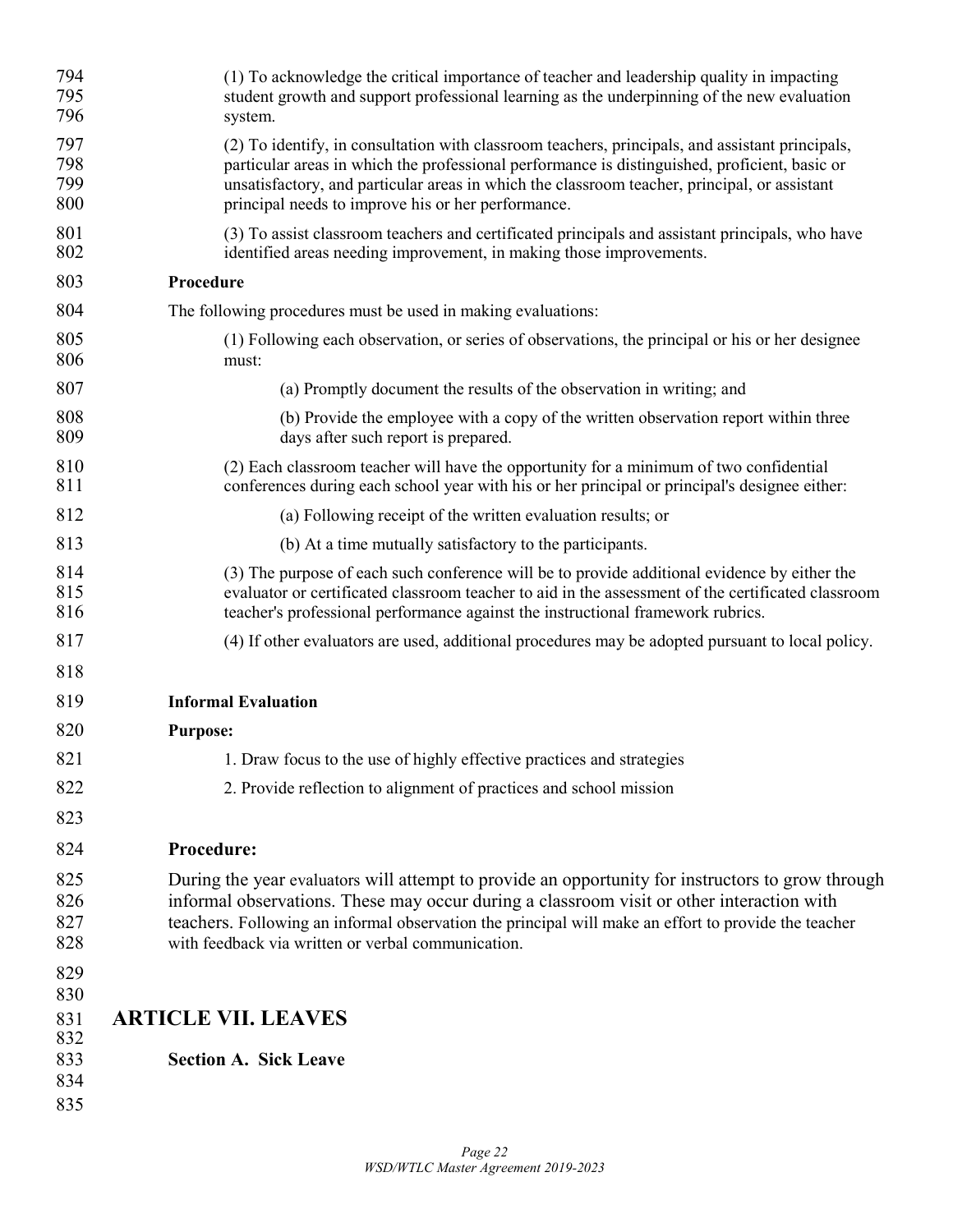| 836 | 1. Accumulation: At the beginning of each school year and upon each employee being             |
|-----|------------------------------------------------------------------------------------------------|
| 837 | available for work, each full-time employee shall be credited with twelve (12) days of         |
| 838 | sick leave with full pay. Each employee's portion of unused sick leave shall accumulate        |
| 839 | from year to year up to a maximum of one-hundred-eighty (180) days or as permitted by          |
| 840 | law. Less than full-time employees shall receive prorated sick leave. Sick leave may be        |
| 841 | used in half hour $(1/2)$ hour increments, provided that on-site coverage is available         |
| 842 |                                                                                                |
| 843 | 2. Use: Minimum of 1/2 hour leave must be taken. Beyond the first hour, leave will be in       |
| 844 | $\frac{1}{4}$ hour increments.                                                                 |
| 845 |                                                                                                |
| 846 | A. Personal Illness, Injury, Maternity, Family Illness, Adoption, or Disability                |
| 847 | Leave: The District shall grant sick leave when an employee is unable to perform               |
| 848 | duties due to Personal Illness, Injury, Maternity, Family Illness, Adoption, or                |
| 849 | Disability (hereinafter, "sick"). Such leave will be taken from the employee's                 |
| 850 | allotted sick leave.                                                                           |
| 851 |                                                                                                |
| 852 | B. Accountability: If the district has reason to believe that abuse of leave is                |
| 853 | happening, the employee will receive written notice from their supervisor which                |
| 854 | may be included in the employee's evaluation. An employee may request a                        |
| 855 | meeting with their supervisor to explain the situation.                                        |
| 856 |                                                                                                |
| 857 | <b>C. Emergency:</b> The District shall grant sick leave to employees in the event the         |
| 858 | employee has an emergency, defined as, a problem that has been suddenly                        |
| 859 | precipitated or is unplanned; or where pre-planning could not relieve the necessity            |
| 860 | for the employee's absence.                                                                    |
| 861 |                                                                                                |
| 862 | <b>3. Accounting:</b> At the employees' request, the District shall provide each employee with |
| 863 | an accounting of their accumulated Sick Leave and all transactions concerning their Sick       |
| 864 | Leave within the current or last fiscal year.                                                  |
| 865 |                                                                                                |
| 866 | 4. Sick Leave Exhaustion: An employee who is unable to perform the duties because              |
| 867 | of personal illness or other disability, upon request, be granted a Leave of Absence           |
| 868 | without pay, solely for the duration of that school year, at the exhaustion of Sick Leave      |
| 869 | Leaves for these conditions must be renewed annually and are at the discretion of the          |
| 870 | Board at the conclusion of the initial grant of the Leave of Absence. Application for a        |
| 871 | Leave of Absence or renewal of such Leave of Absence shall be made in writing to the           |
| 872 | Superintendent.                                                                                |
| 873 |                                                                                                |
| 874 | <b>5.</b> An employee who has been granted emergency leave not in excess of sixty              |
| 875 | (60)calendar days, may return to service during the period of the leave after giving ten       |
| 876 | (10) days written notice to the Superintendent and with written permission of his/her          |
| 877 | personal physician. Upon return, the employee shall be given conditions of                     |
| 878 | employment equal to his/her former position.                                                   |
| 879 |                                                                                                |
| 880 | Sick Leave Donation: Employees may donate sick leave in accordance to WAC 392-                 |
| 881 | 126-085                                                                                        |
| 882 |                                                                                                |
| 883 | <b>Section B. Conversion of Accumulated Sick Leave</b>                                         |
| 884 |                                                                                                |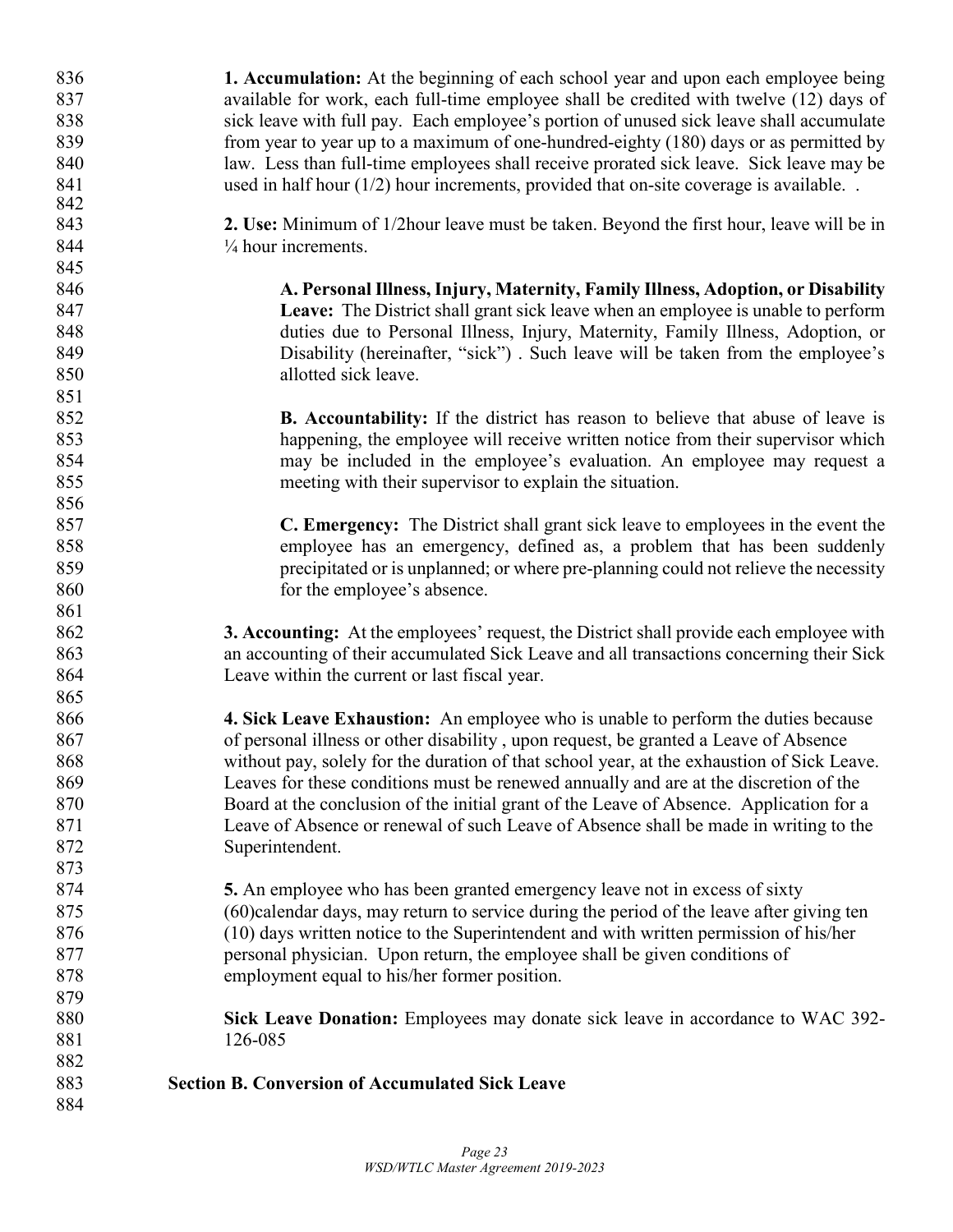| 885        | <b>1. Annual:</b> Each February, after the effective date of this Agreement, each eligible   |
|------------|----------------------------------------------------------------------------------------------|
| 886        | employee of the District may elect to convert excess sick leave to monetary                  |
| 887        | compensation, based on the previous calendar year's leave.                                   |
| 888        |                                                                                              |
| 889        | <b>a.</b> In order to be eligible to convert excess sick leave days to monetary              |
| 890        | compensation, an employee:                                                                   |
| 891        |                                                                                              |
| 892        | <b>b.</b> Shall have accumulated in excess of sixty $(60)$ full days of unused sick leave at |
| 893        | a rate of accumulation no greater than one (1) full day per month as of the end of           |
| 894        | the previous calendar year, and                                                              |
| 895        |                                                                                              |
| 896        | c. Shall provide written notice to his/her employee during the month of February             |
| 897        | of his/her intent to convert excess sick leave days to monetary compensation.                |
| 898        |                                                                                              |
| 899        | d. The number of sick leave days, which an eligible employee may convert, shall              |
| 900        | be determined by taking the number of sick leave days in excess of sixty (60) full           |
| 901        | days that were accumulated by the employee during the previous calendar year.                |
| 902        | The remainder, if any, shall constitute the number of sick leave days, which may             |
| 903        | be converted to monetary compensation.                                                       |
| 904        |                                                                                              |
| 905        | e. Sick leave days that are eligible for conversion shall be converted to monetary           |
| 906        | compensation at the rate of twenty-five (25%) percent of the employee's current,             |
| 907        | full-time daily rate of compensation for each full day of eligible sick leave. Partial       |
| 908        | days of eligible sick leave shall be converted on a prorate basis.                           |
| 909        |                                                                                              |
| 910        | <b>f.</b> All sick leave days converted pursuant to this section shall be deducted from an   |
| 911        | employee's accumulated sick leave balance.                                                   |
| 912        |                                                                                              |
| 913        | g. Compensation received pursuant to the above shall not be included for the                 |
| 914        | purpose of computing a retirement allowance under the Washington State                       |
| 915        | Teacher's Retirement System.                                                                 |
| 916        |                                                                                              |
| 917        | 2. Retirement: Each employee who subsequently terminates employment due to either            |
| 918        | retirement or death may personally, or through his/her estate in the event of death, elect   |
| 919        | to convert all eligible, accumulated, unused sick leave days to monetary compensation.       |
| 920        |                                                                                              |
| 921        | a. For the purpose of calculation of conversion of excess sick leave days,                   |
| 922        | retirement shall be defined as when an employee is eligible to receive benefits              |
| 923        | under the Washington State Teacher's Retirement System.                                      |
| 924        |                                                                                              |
| 925        | <b>b.</b> All unused sick leave days that have been accumulated by an eligible employee      |
| 926        | at a rate of accumulation no greater than one (1) full day per month of                      |
| 927        | employment, less sick leave days previously converted, and those credited as                 |
| 928        | service rendered for retirement purposes, may be converted, , may be converted               |
| 929        | to monetary compensation upon the employee's termination of employment due                   |
| 930        | to retirement or death.                                                                      |
| 931<br>932 |                                                                                              |
| 933        | c. Sick leave days that are eligible for conversion shall be converted to monetary           |
| 934        | compensation at the rate of twenty-five (25%) percent of an employee's full-time             |
|            | daily rate of compensation at the time of termination of employment for each full            |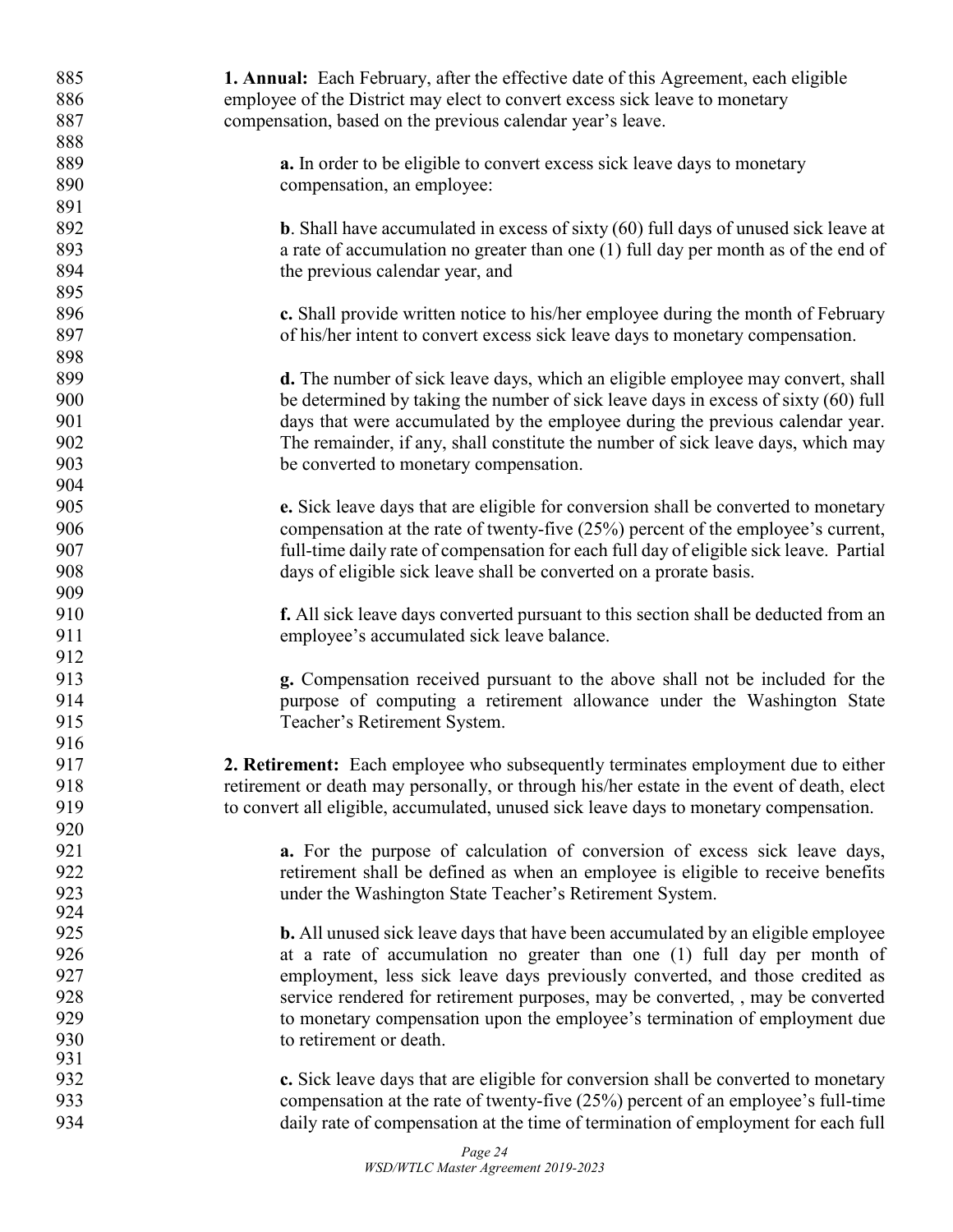| 939        | an employee's accumulated sick leave balance.                                                                   |
|------------|-----------------------------------------------------------------------------------------------------------------|
| 940        |                                                                                                                 |
| 941        | <b>Section C. Bereavement Leave</b>                                                                             |
| 942<br>943 | The District shall grant employees up to four (4) days with pay per occurrence for death in the                 |
| 944        | immediate family of the employee, as defined below. Additional bereavement may be granted                       |
| 945        | by the Superintendent from an Employee's sick leave.                                                            |
| 946        |                                                                                                                 |
| 947        | The term " <b><i>immediate family</i></b> " shall mean spouse, parent, child, sibling, grandchild, grandparent, |
| 948        | niece, nephew, aunt, uncle, or those of the employee's spouse, marriage partners of the                         |
| 949        | employee's children, parents, siblings, grandchildren or grandparents, any person living in the                 |
| 950        | same household as the employee or any person who is a dependent of the employee. Additional                     |
| 951        | requests may be granted.                                                                                        |
| 952        |                                                                                                                 |
| 953        | <b>Section D. Personal Leave</b>                                                                                |
| 954        |                                                                                                                 |
| 955        | Each employee shall be entitled to two (2) paid personal leave days per year, to be used in whole               |
| 956        | or $\frac{1}{2}$ (one-half) day increments. Certified employees may earn an additional personal day at the      |
| 957        | end of a school year if they use 4 or less sick leave days during that same school year. Employees              |
| 958        | may carry forward up to a maximum of 5 (five) personal days. Personal leave is neither sick                     |
| 959        | leave nor bereavement leave. The employee shall give notification to the Principal of the intent                |
| 960        | to use their accumulated Personal Leave at least 5 days in advance (for 1 or 2 personal days)                   |
| 961        | except in cases of extreme emergencies. The employee shall give notification to the Principal of                |
| 962        | the intent to use 3 or more personal days at least one month in advance. Not more than two (2)                  |
| 963        | employees in any one (1) building or teaching unit shall be authorized such leave at the same                   |
| 964        | time without approval of the Superintendent. Any accumulated unused personal days (over 3)                      |
| 965        | shall be paid to the Employee (at the current substitute rate)                                                  |
| 966        |                                                                                                                 |
| 967        | <b>Section E. Council Leave</b>                                                                                 |
| 968        |                                                                                                                 |
| 969        | <b>1. General Membership:</b> Up to six (6) days of paid leave shall be available each school                   |
| 970        | year to conduct Council business.                                                                               |
| 971        |                                                                                                                 |
| 972        | <b>a.</b> Those eligible for such leave are to be selected by the Council and are not to                        |
| 973        | exceed three (3) in number at one time without District approval.                                               |
| 974        |                                                                                                                 |
| 975        | <b>b.</b> The Council shall reimburse the District for full costs of substitutes when                           |
| 976<br>977 | substitutes are used to cover the assignments of those on such leave.                                           |
| 978        | The President: The Council president will be given up to six (6) days of release time as needed                 |
| 979        | for Council business. The Council shall reimburse the District for full costs of substitutes when               |
| 980        | substitutes are used to cover the assignments of those on such leave.                                           |
| 981        |                                                                                                                 |
| 982        | <b>Section F. Court Appearance Leave</b>                                                                        |
| 983        |                                                                                                                 |
| 984        | <b>1. Jury Duty:</b> Employees who are called to serve on a jury.                                               |

935 day of eligible sick leave, to a maximum of one-hundred-eighty (180) days.<br>936 Partial days of eligible sick leave shall be converted on a prorated basis.

937<br>938

Partial days of eligible sick leave shall be converted on a prorated basis.

d. All sick leave days converted pursuant to this section shall be deducted from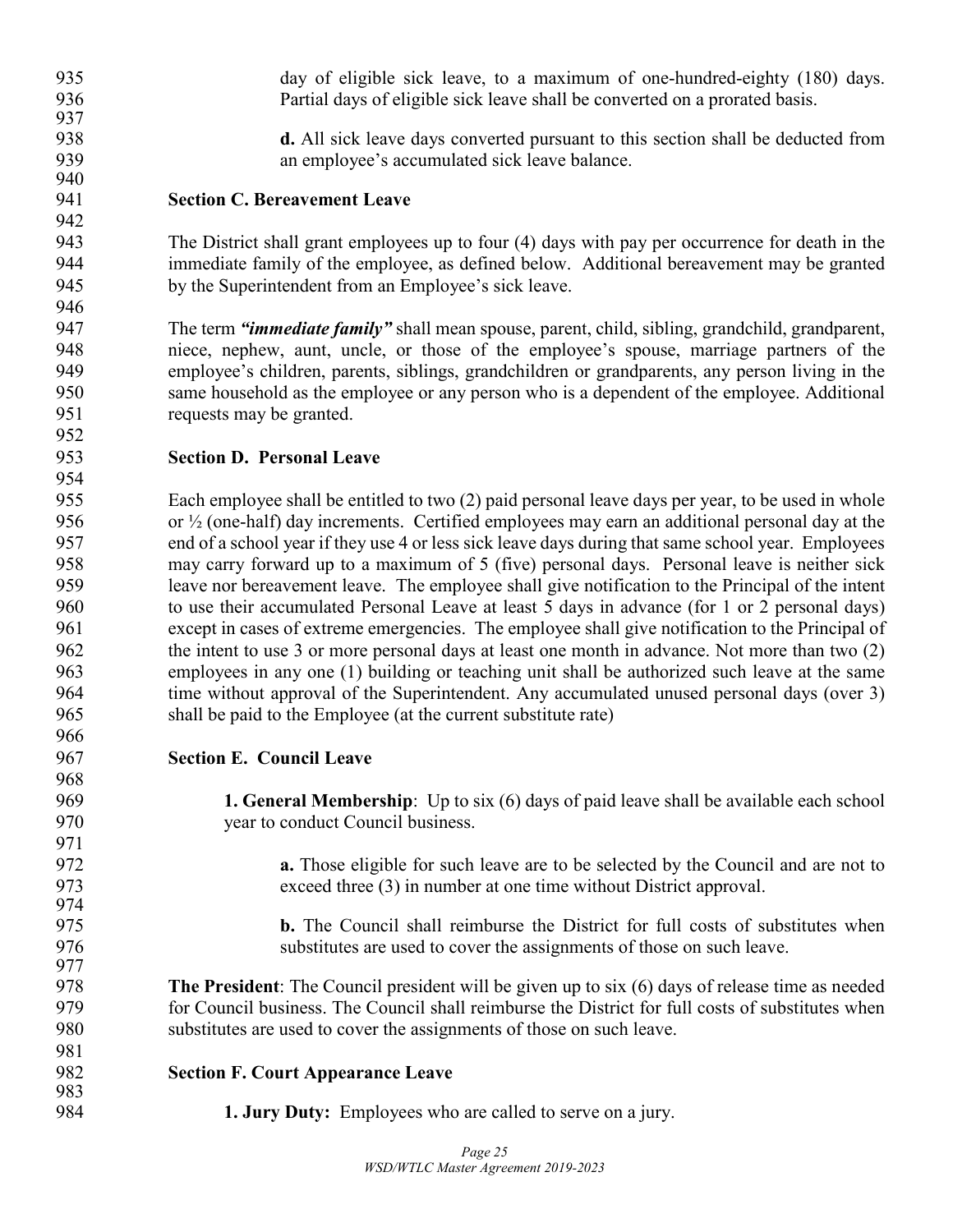- **2. Subpoenas:** Employees who are subpoenaed to testify in court. **Section G. Military Leave** Employees shall be granted Military Leaves of Absences when required by law. While on leave, such employee shall retain all benefits as though employment had been continuous in the District. Upon return from leave, the employee shall be placed in the position last held or a similar position in the District. **Section H. Attendance at Meetings and Conferences** District directed leave shall be approved as miscellaneous district leave. The district will grant miscellaneous district leave without deduction of pay and with reimbursement of certain expenses to attend trainings, meetings and other district activities **Section I. Long Term Leave** The District may grant any employee an unpaid long term leave of absence for up to one (1) year for study, child rearing, travel, medical or other mutually agreed to reason(s). Employees granted such a leave shall be permitted to stay in the District insurance programs at their own expense (carriers permitting), shall not gain or lose seniority or other benefits, but shall not be granted advancement credit on the salary schedule for the period of the leave. Upon return from such leave, the employee shall be entitled to the same position substantially equivalent to the position held prior to the leave. Once granted, such leave may be renewed annually upon request of the employee, with the agreement of the District. Employees who take "exchange teacher" positions shall return from such exchange to the next higher step on the Salary Schedule, provided that the exchange experience met LEAP criteria. Any employee on long term leave shall notify the Superintendent prior to April 1, of their intention to return or not to return. Non-notification shall indicate non-intention to return. **Section J. Leave Verification** Use of leave days by Employees is solely for the purposes set out. Nothing contained in this (Leave) article shall be construed to prevent the District from seeking appropriate verification of leave use for the purpose of reasonable fiscal control and in reaction to suspected abuse, provided that no Employee shall be harassed for routine absences. In the event an Employee creates a pattern of absence that would lead a reasonable person to believe that abuse is suspected or is a likelihood, the administration may require verification of absences to take place, along with
- appropriate disciplinary follow-through in the event abuse is revealed.

### **Section K. Leave Without Pay**

 Leave Without Pay may be granted in rare situations at the discretion of the Superintendent. Employees needing to use such leave must contact the Superintendent and explain the reason. Leave Without Pay may only be granted after all personal leave is used. Sick leave does not apply.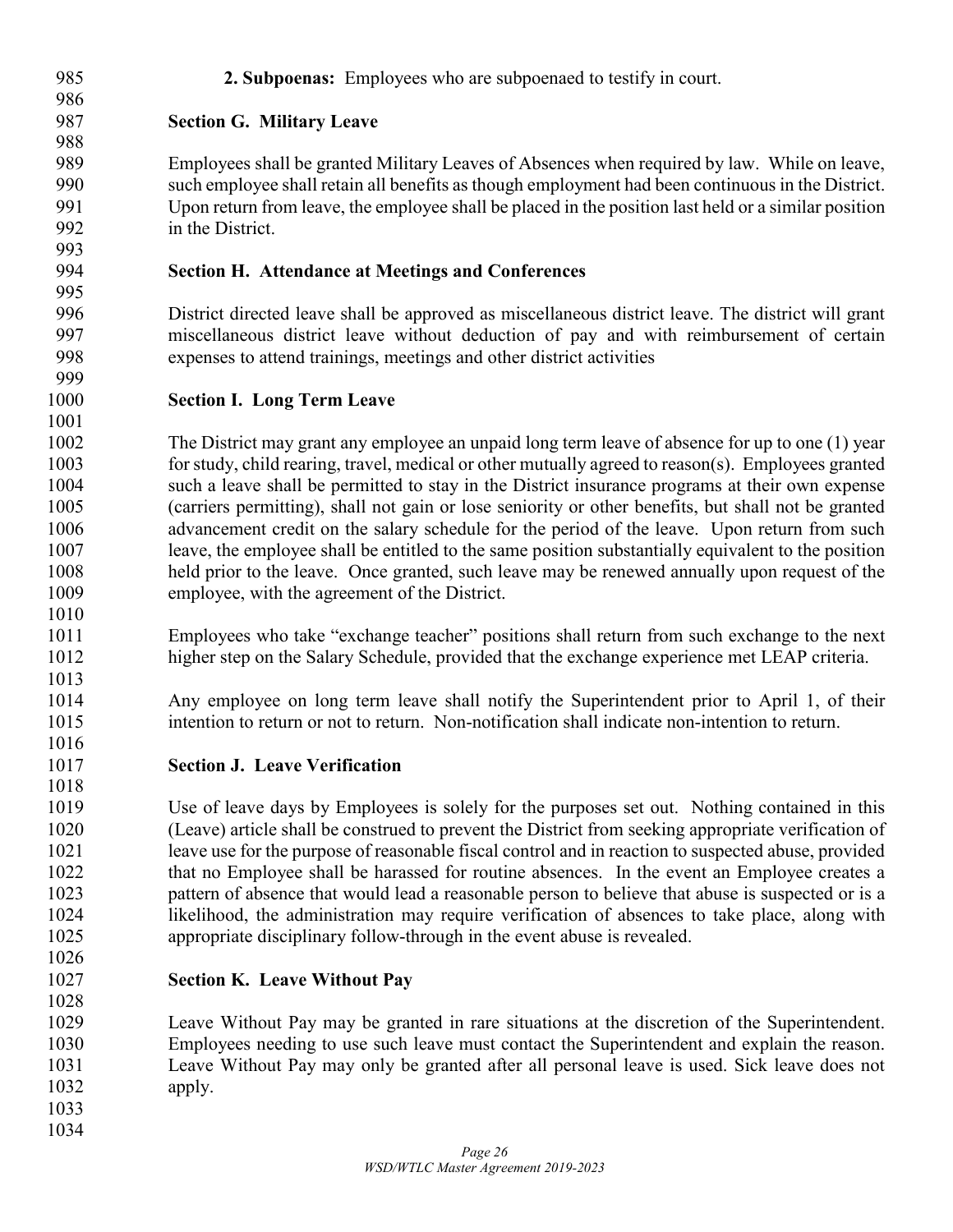| 1035<br>1036 | <b>Section L. Maternity/Paternity Leave.</b>                                                       |
|--------------|----------------------------------------------------------------------------------------------------|
| 1037         | The District shall grant maternity leave for pregnancy, childbirth and related medical reasons.    |
| 1038         | Employees requesting maternity leave shall notify the District as early as possible prior to the   |
| 1039         | beginning of the leave and shall indicate the expected date of return at the time the leave is     |
| 1040         | requested. Employees shall notify the district of the exact date of return as soon as that date is |
| 1041         | known to the employee. Refer to the Federal Family Maternity Health Care Act                       |
| 1042         |                                                                                                    |
| 1043         | <b>Section M: Flexible Leave</b>                                                                   |
| 1044         | Flexible Leave is intended to allow employees to attend family student events during work          |
| 1045         | hours such athletic events, academic competitions, or student performances. As professional        |
| 1046         | salaried employees, the district allows some flexibility in scheduling. The employee shall         |
| 1047         | communicate with and receive administrative approval for use of flexible leave. The employee       |
| 1048         | shall ensure coverage at no cost for the district. No monetary compensation shall be granted to    |
| 1049         | those who cover flexible leave. Such leave shall be approved on a case by case basis, and the      |
| 1050         | employee shall provide five days' notice whenever possible.                                        |
| 1051         |                                                                                                    |
| 1052         | <b>ARTICLE VIII. FISCAL MATTERS</b>                                                                |
| 1053         |                                                                                                    |
| 1054         | <b>Section A. Salary</b>                                                                           |
| 1055         |                                                                                                    |
| 1056         | 1. Schedule: Salaries will be set out in the adopted salary schedule agreed upon by the            |
| 1057         | district and WTLC, which is attached to and made a part of this Agreement as Appendix              |
| 1058         | A, and shall be replaced when updates by the District and WTLC are made                            |
| 1059         |                                                                                                    |
| 1060         | 2. Initial Placement:                                                                              |
| 1061<br>1062 | a. Certificate: All employees must possess a valid Washington State teaching                       |
| 1063         | certificate and<br>endorsement(s) or follow an approved alternative path                           |
| 1064         |                                                                                                    |
| 1065         | <b>b. Experience Credits:</b> Full credit shall be granted for all previous public                 |
| 1066         | school teaching experience within the State of Washington. It is the sole                          |
| 1067         | responsibility of the Employee to provide verification of experience.                              |
| 1068         |                                                                                                    |
| 1069         | <b>3. Increments:</b> Increment steps for experience shall be granted on September 1 of each       |
| 1070         | school year. Advanced education credits earned and recorded on transcripts, prior to               |
| 1071         | October 1, of any school year shall be included in computing the annual salary for that            |
| 1072         | school year.                                                                                       |
| 1073         |                                                                                                    |
| 1074         | 4. Payments: The regular monthly pay date beginning at the end of September each year              |
| 1075         | during the school term shall be on the last banking day of the calendar month.                     |
| 1076         |                                                                                                    |
| 1077         | <b>5. Compliance:</b> The maximum allowable and funded by the State shall automatically be         |
| 1078         | applied to the salary schedule. As early in the school year as is practicable, the District        |
| 1079         | shall share compliance information with the Council. Salaries shall be adjusted at that            |
| 1080         | time (upward or downward) to assure that the maximum legally allowable is paid in                  |
| 1081         | salary.                                                                                            |
| 1082         |                                                                                                    |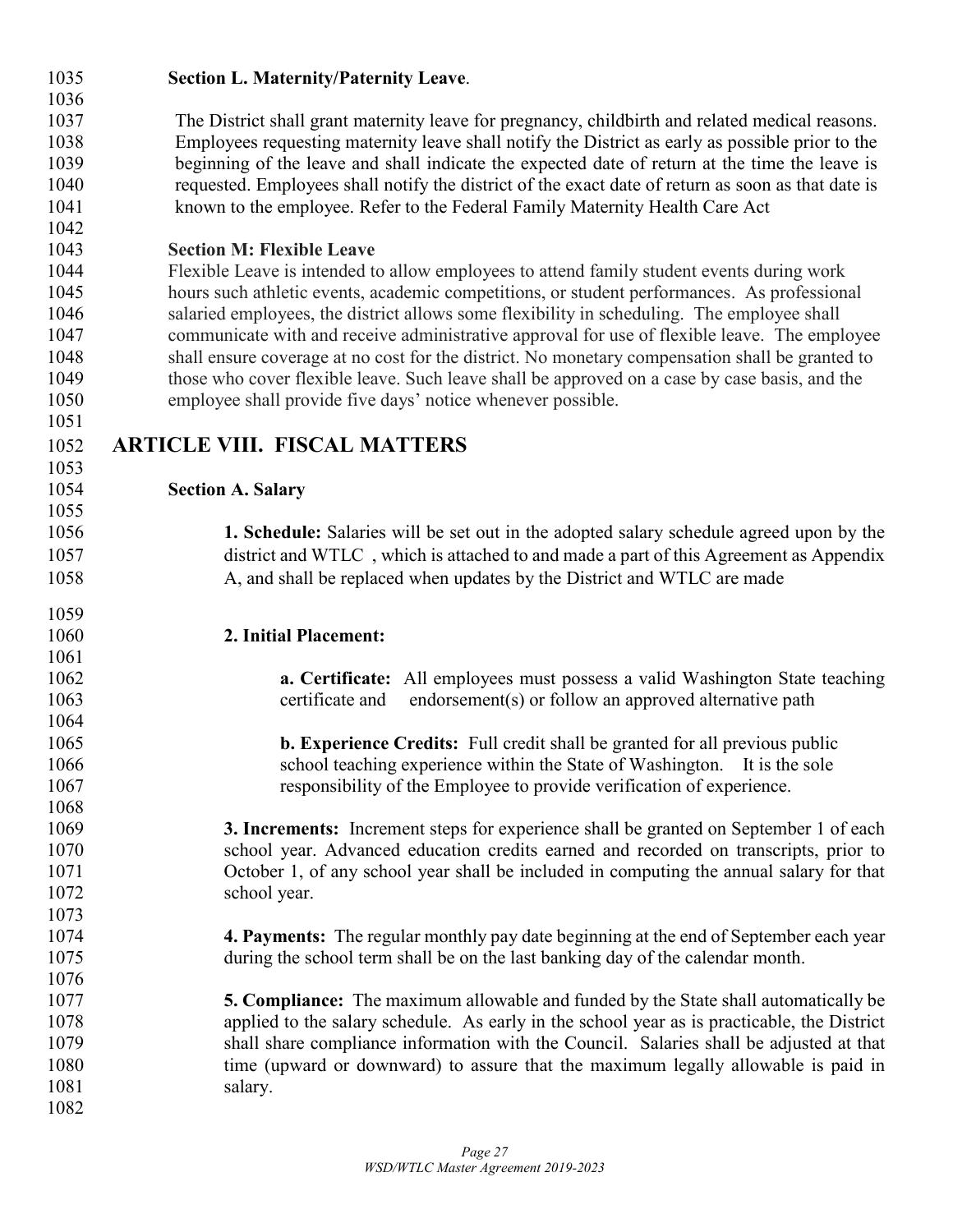**6. Part-Time Employee:** The adopted salary schedule rules shall determine how much experience employees shall be granted for part-time or part-year work experience.

 **7. Errors in Computation:** Errors in computation related to salary; and/or fringe benefits shall be brought to the attention of the employee or employer as soon as discovered. In the event the District has made an over or under payment, the District and the employee shall work out a mutually agreeable plan for pay back. In the event of a fiscal error that results in a paycheck shortage, the District will rectify it as soon as possible.

 **8. District Forms:** All District forms will be made available at the beginning of the school 1094 vear.

### **Section B. Work Day**

1095<br>1096

**1**. **Length**:

The District shall assign appropriate starting and dismissal times, providing the total employee workday shall be (7) hours and thirty (30) minutes, exclusive of continuous 1101 thirty (30) minute duty free lunch.

 **2. Begin/End of Day:** Beginning of school shall be defined as when formal instruction of students begins. Ending of school shall be defined as when formal instruction of students has ended for the day. Beginning and Ending of the work day will be defined by each building principal. Each year, the Staff Handbook will be updated to indicate the designated start/end times.

### **Section C. School Closures and Delayed Openings**

 In the event the District closes school due to inclement weather or other unusual circumstances, the Superintendent or designee shall notify radio and television stations in the area by 6:30 AM.<br>1113 When schools are closed to students (including delaved openings and early closures) due to such When schools are closed to students (including delayed openings and early closures) due to such conditions, such closure shall apply equally to Employees. When schools are closed early for such reasons, employees are required to remain until student supervision is no longer needed. Employees shall suffer no loss of pay, benefits, or contractual or statutory advantages as a result of such closures. School Closures will be made up in date order as described on the District's 1118 Calendar. If there are more days to be made up than defined in the District's Calendar, the school<br>1119 days will continue in date order until requirements are fulfilled. days will continue in date order until requirements are fulfilled.

**Section D. Certificated Transportation Reimbursement**

 Prior approval is necessary to receive transportation reimbursement for the use of a personal car. The District will provide reimbursement as per the following procedure.

- **1.** Employee must submit a request for a District Car.
- **2.** Employee will use District car, if one is available, unless otherwise approved by the Superintendent.
- **3.** If no District car is available then the reimbursement rate established by the state will be used to reimburse the employee.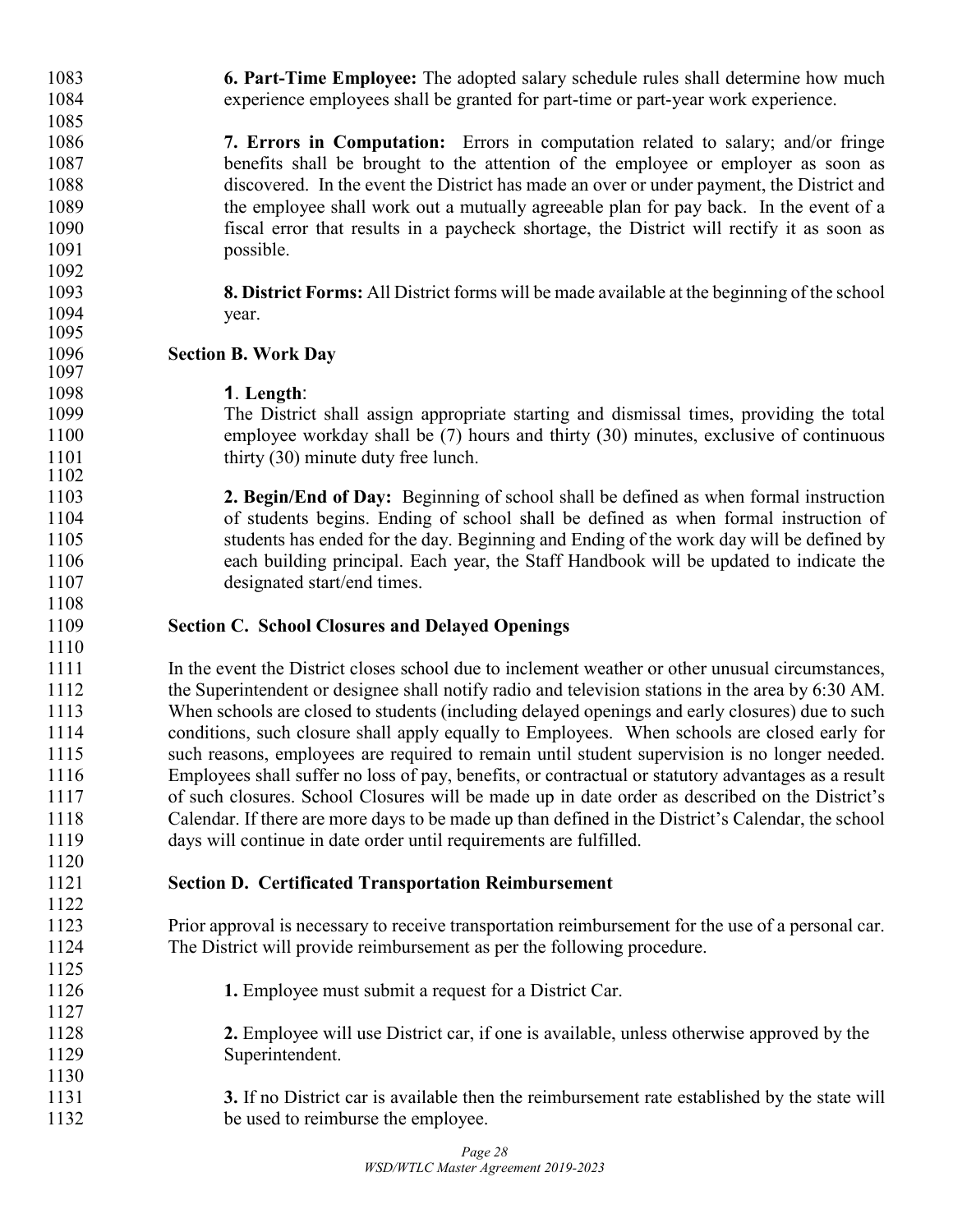| 1133 |                                                                                                |
|------|------------------------------------------------------------------------------------------------|
| 1134 | 4. When more than one employee travels to the same location, only one car or                   |
| 1135 | reimbursement will be allowed unless prior approved by the principal.                          |
| 1136 |                                                                                                |
| 1137 | 5. If the District car is available and the employee has received Superintendent's approval    |
| 1138 | to use his/her personal car, the state recommended pay scale for reimbursement will be         |
| 1139 | allowed.                                                                                       |
| 1140 |                                                                                                |
| 1141 | <b>Section E. Employee Work Year</b>                                                           |
| 1142 |                                                                                                |
| 1143 | 1. Salary Allocation Model: The District shall use the State Salary Allocation Model           |
| 1144 | (SAM) and the rules governing placement on the SAM in determining the salary                   |
| 1145 | placement of employees.                                                                        |
| 1146 |                                                                                                |
| 1147 | 2. School Year Length:                                                                         |
| 1148 | The length of the employee contract shall be one-hundred-eighty (180) days                     |
| 1149 | a. Per Diem shall be computed on 1/180th or as defined by the State of each                    |
| 1150 | employees SAM placement.                                                                       |
| 1151 | b. In the event the State funds Learning Improvement Days, the contract work                   |
| 1152 | year and per diem will reflect those changes.                                                  |
| 1153 |                                                                                                |
| 1154 | <b>3. Per Diem Days:</b> Three (3) additional per diem days outside the standard 180-day       |
| 1155 | base contract will be offered to all certificated staff. It must be worked in order to receive |
| 1156 | payment. Days must be time carded and turned into the Business Office for payment. A           |
| 1157 | timecard is not necessary on District directed days. Paid leave will not be provided for       |
| 1158 | this optional day. One of the three days may be designated by administration as to be          |
| 1159 | worked on a specific date/time. This day must be worked on the designated date to receive      |
| 1160 | payment.                                                                                       |
| 1161 |                                                                                                |
| 1162 | 4. Professional Development Days: If compensation for district directed professional           |
| 1163 | development is provided outside the 180-day base contract, the District and employee           |
| 1164 | will agree to the compensation in advance of the professional development day. Time            |
| 1165 | must be worked in order to receive payment. Paid leave will not be provided for this           |
| 1166 | professional development time                                                                  |
| 1167 |                                                                                                |
| 1168 | <b>5. Professional Development:</b> The District will make every effort to provide and         |
| 1169 | support professional development that is relevant and timely. Professional development         |
| 1170 | needs will be based upon student data, district and building goals and staff needs as          |
| 1171 | determined by building principals and staff. The yearly budget for professional                |
| 1172 | development will be shared with staff and will be the basis for professional                   |
| 1173 | development approval throughout the year. Professional development requests should             |
| 1174 | be submitted, using "Professional Development Participation Request" to building               |
| 1175 | principals for approval. When the District offers onsite professional development that         |
| 1176 | meet the clock hour requirements the district will provide clock hours. Every effort will      |
| 1177 | be made to provide 30 clock hours.                                                             |
| 1178 |                                                                                                |
| 1179 |                                                                                                |
| 1180 |                                                                                                |
| 1181 | <b>National Board/National Board</b>                                                           |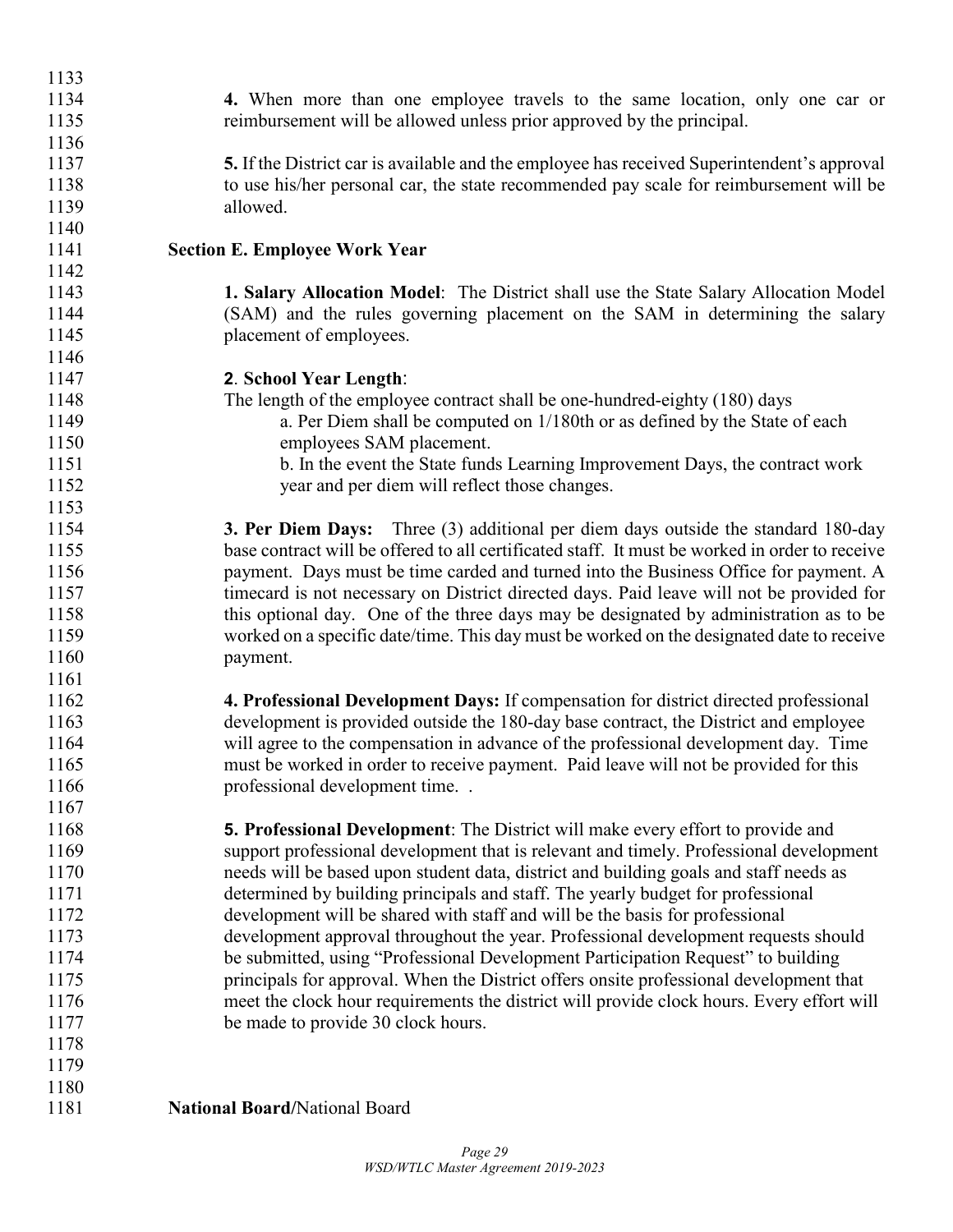| 1182 | \$600 renewable stipend upon acceptance into a Pro-Certification Program – limited to 5 per        |
|------|----------------------------------------------------------------------------------------------------|
| 1183 | year. If not used, the stipend can be used upon acceptance into the National Board Certification   |
| 1184 | program or other advanced degrees or certification programs that are deemed to benefit the         |
| 1185 | District through an application process to the District. The application for access to these funds |
| 1186 | (except into a Pro-Certification Program) should include employee name, degree, or                 |
| 1187 | certification sought, and explanation for how earning the advanced degree or certification will    |
| 1188 | benefit the District. Final decision will be made by the Administrative Team. These funds will     |
| 1189 | not be carried over from year to year and are available on a first-come, first served basis.       |
| 1190 | Teachers accessing these funds will be required to pay program fees and will apply for             |
| 1191 | reimbursement from the District up to the \$600 stipend amount per teacher upon completion of      |
| 1192 | program                                                                                            |
| 1193 |                                                                                                    |
| 1194 | 7. Retirement/Termination Notification                                                             |
| 1195 |                                                                                                    |
| 1196 | If intent to retire or end employment with the district is provided in writing (letter of          |
| 1197 | resignation) to the board by the following dates, the following compensation will be               |
| 1198 | given to the employee:                                                                             |
| 1199 | December 15 <sup>th</sup> -3 Per Diem Days                                                         |
| 1200 | January 15 <sup>th</sup> -2 Per Diem Days                                                          |
| 1201 | February 15 <sup>th</sup> 1 Per Diem Days                                                          |
| 1202 |                                                                                                    |
| 1203 | 8. Record-keeping: A non-student early-release day will be scheduled at the end of the             |
| 1204 | first, second, and third quarters to be used for record-keeping purposes. The last                 |
| 1205 | scheduled collaboration early release of the school year will be for the sole purpose of           |
| 1206 | $4th$ quarter grading day.                                                                         |
| 1207 |                                                                                                    |
| 1208 | 9. Parent Conferences: Adequate time shall be made available by each employee for                  |
| 1209 | necessary and customary conferences with parents of students who are under the                     |
| 1210 | employee's supervision. Scheduling of conferences shall be in accordance with the                  |
| 1211 | district calendar.                                                                                 |
| 1212 |                                                                                                    |
| 1213 | 10. Schedules of student conferences: Schedules of conferences will be provided to                 |
| 1214 | administrators within designated conference times to ensure administrative presence                |
| 1215 | within the building.                                                                               |
| 1216 |                                                                                                    |
| 1217 | 11. Deadlines and Schedules: The district will strive to ensure all deadlines and                  |
| 1218 | schedules are equitable and uniform across grade levels whenever feasible.                         |
| 1219 |                                                                                                    |
| 1220 | <b>Section F. Insurance</b>                                                                        |
| 1221 |                                                                                                    |
| 1222 | The District shall provide the amount of insurance contributed by the State per month per FTE.     |
| 1223 | The District agrees to pool WTLC members' earned but unused employee health benefit                |
| 1224 | contributions in accordance with the guidelines of RCW 28A.400.2700-28.                            |
| 1225 |                                                                                                    |
| 1226 | 1. Employees less than 1.0 FTE will receive a pro rata share, based on their percentage            |
| 1227 | of FTE, of the maximum contribution.                                                               |
| 1228 |                                                                                                    |
| 1229 | 2. The monthly premium will be used to provide the programs listed below:                          |
| 1230 | a. District/Council approved Dental Plan                                                           |
|      |                                                                                                    |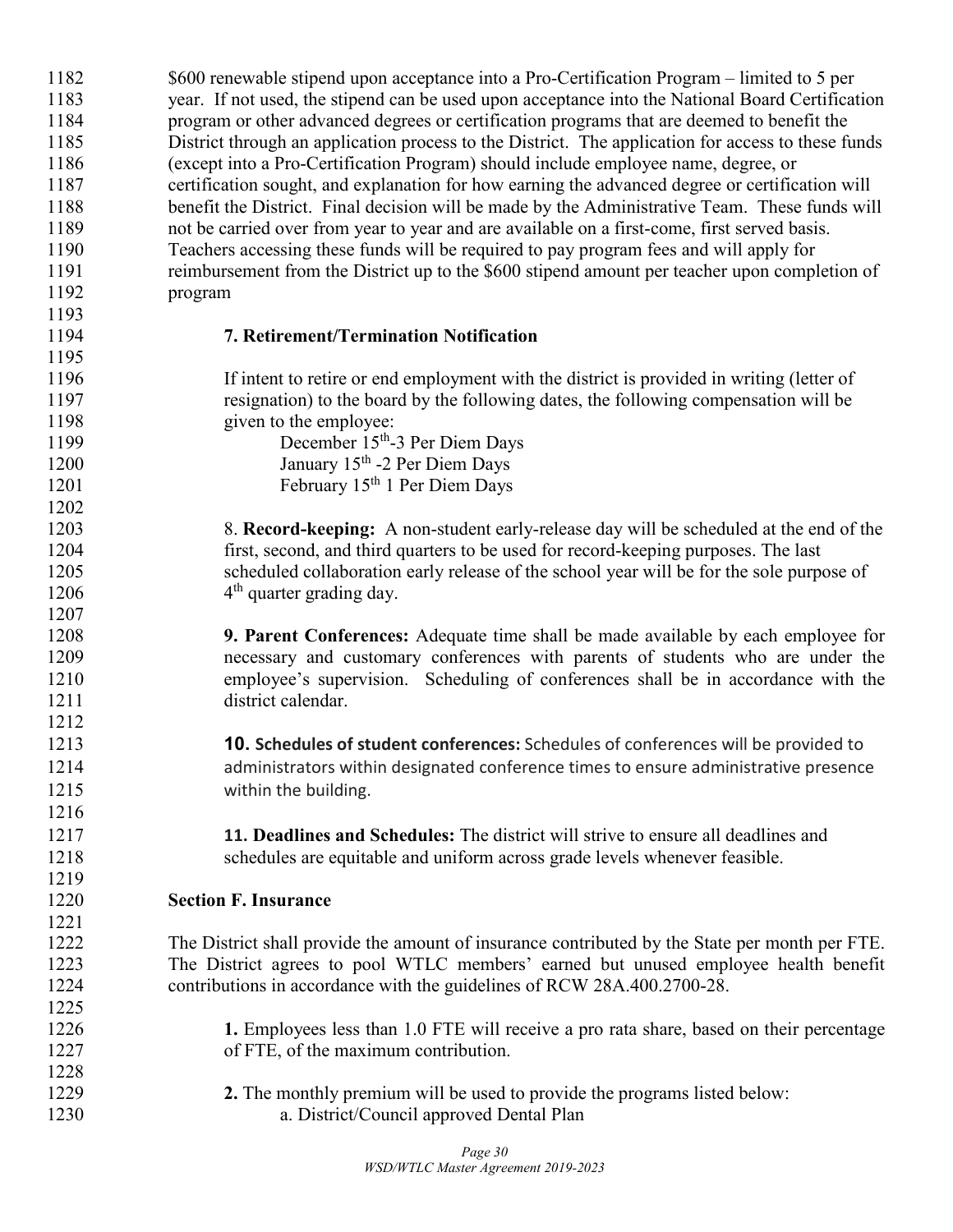| 1231         | b. District/Council approved Vision Plan                                                               |
|--------------|--------------------------------------------------------------------------------------------------------|
| 1232         | c. District/Council approved Health Plan and HMO                                                       |
| 1233         |                                                                                                        |
| 1234         | 3. Insurance Pooling: The intent of the parties is to provide the maximum insurance                    |
| 1235         | contribution allowable by law to the employee pool, to be distributed among members of                 |
| 1236         | the bargaining unit. To gain maximum utilization of the total allowable state insurance                |
| 1237         | contribution provided by law for employees covered by this Agreement, the District                     |
| 1238         | agrees that it will contribute the maximum allowable to an insurance pool to be distributed            |
| 1239         | among employees on a fair share basis, to those who do not generate sufficient monies to               |
| 1240         | cover the full cost of medical coverage, provided the State funded insurance contribution,             |
| 1241         | based on FTE, for certificated employees is not exceeded.                                              |
| 1242         |                                                                                                        |
| 1243         | <b>4. Deductions:</b> From the dollar amount available to each employee, first shall be                |
| 1244         | deducted the cost of the District's dental and vision plans, with the remaining monies                 |
| 1245         | available for application to one of the medical insurance programs.                                    |
| 1246         |                                                                                                        |
| 1247         | <b>Mandatory Premium:</b><br>5.                                                                        |
| 1248         | Health Benefits Minimum Out-Of-Pocket Medical Premiums:                                                |
| 1249         |                                                                                                        |
| 1250         | In Accordance with RCW 28A.00.280(2)(c), if it is determined that the employee has                     |
| 1251         |                                                                                                        |
|              | chosen a medical plan that would have traditionally had a zero out-of-pocket premium,                  |
| 1252         | the District will assess the least possible, State allowed, minimum premiums to the                    |
| 1253         | employee, on a monthly basis.                                                                          |
| 1254<br>1255 | Effective January 1, 2020 insurance will be provided through the School Employees                      |
| 1256         | Benefits Board (SEBB). An MOU will be created once all information has been received<br>and finalized. |
| 1257         |                                                                                                        |
| 1258         |                                                                                                        |
|              | 6. Review: The Parties shall jointly review coverage and carriers at least annually. No                |
| 1259         | change in carrier or coverage shall be made without mutual determination of the Parties.               |
| 1260         |                                                                                                        |
| 1261         | <b>Section G. Release From Contract</b>                                                                |
| 1262         |                                                                                                        |
| 1263         | An employee shall be released from the obligations of his/her individual contract on request           |
| 1264         | under the following conditions:                                                                        |
| 1265         |                                                                                                        |
| 1266         | <b>1. Notice:</b> A letter of resignation must be submitted to the Superintendent's office.            |
| 1267         |                                                                                                        |
| 1268         | <b>2. Prior to June 1:</b> If the letter of resignation is submitted prior to June 1, the employee     |
| 1269         | shall be released from his/her contract, as of the end of the contracted year, without further         |
| 1270         | qualification.                                                                                         |
| 1271         |                                                                                                        |
| 1272         | <b>3. After June 1:</b> If the letter of resignation is submitted June 1, or after, a release from     |
| 1273         | contract shall be granted, provided that a satisfactory replacement can be obtained.                   |
| 1274         |                                                                                                        |
| 1275         | <b>4. Emergencies:</b> A release from contract may be granted in cases of illness or other             |
| 1276         | personal matters which make it impossible for the employee to continue employment in                   |
| 1277         | the District.                                                                                          |
| 1278         |                                                                                                        |
| 1279         | <b>Section H. Extended Day Employment</b>                                                              |
| 1280         |                                                                                                        |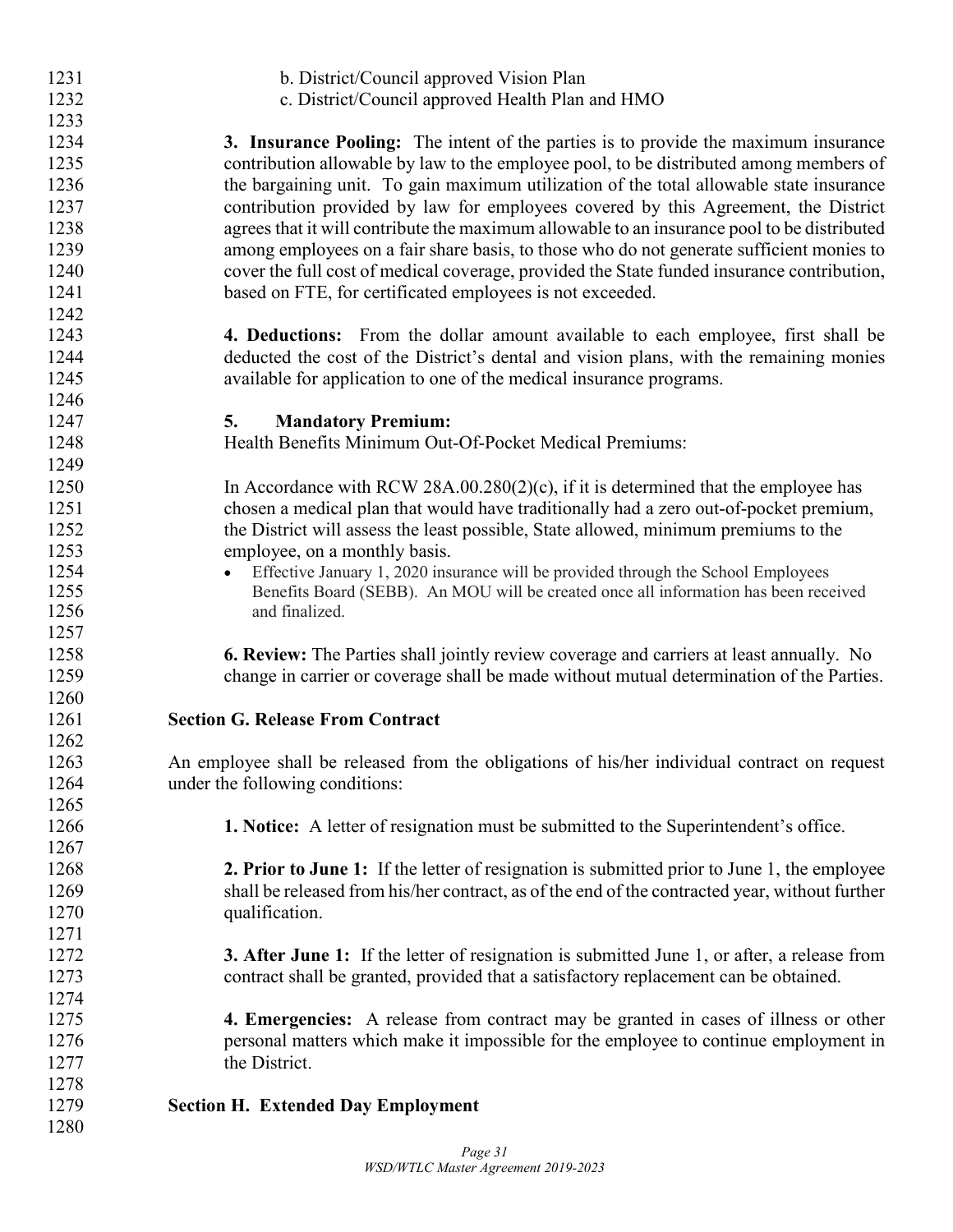| 1281 | The following provisions shall only apply to those extended day employment contracts that are                |  |  |  |  |  |
|------|--------------------------------------------------------------------------------------------------------------|--|--|--|--|--|
| 1282 | for the purposes of classroom instruction or duties directly related to classroom instruction.               |  |  |  |  |  |
| 1283 |                                                                                                              |  |  |  |  |  |
| 1284 | 1. Stipend: Supplemental Contracts                                                                           |  |  |  |  |  |
| 1285 | Supplemental contract will be available to staff who meet the required qualifications for                    |  |  |  |  |  |
| 1286 | each position. Positions will be available based on funding and will include current job                     |  |  |  |  |  |
| 1287 | description and salary. Yearly, the Business Office will compile and make available to                       |  |  |  |  |  |
| 1288 | all staff the list of current stipend positions, with job descriptions and salaries. This list               |  |  |  |  |  |
| 1289 | will be updated and notification sent via email as new positions are added and as other                      |  |  |  |  |  |
| 1290 | positions are eliminated. A preliminary list will be posted by September 1st of the year.                    |  |  |  |  |  |
| 1291 |                                                                                                              |  |  |  |  |  |
| 1292 | 2. Agreement and Job Description: The District shall issue an agreement for each such                        |  |  |  |  |  |
| 1293 | job offered and accepted, and shall attach a detailed job description with each such                         |  |  |  |  |  |
| 1294 | agreement.                                                                                                   |  |  |  |  |  |
| 1295 |                                                                                                              |  |  |  |  |  |
| 1296 | <b>3. Removal of Agreement Offer:</b> In the event the District determines not to re-offer an                |  |  |  |  |  |
| 1297 | extended day agreement to an Employee, it shall advise the employee in writing, with                         |  |  |  |  |  |
| 1298 | reasons, prior to August 31 <sup>st</sup> .                                                                  |  |  |  |  |  |
| 1299 |                                                                                                              |  |  |  |  |  |
| 1300 | 4. Not a Condition of Employment: Neither a determination by the District to offer, or                       |  |  |  |  |  |
| 1301 | not to offer extended day employment to an Employee, nor an agreement by an Employee                         |  |  |  |  |  |
| 1302 | to accept, or not to accept extended day employment shall be made a condition of                             |  |  |  |  |  |
| 1303 | continuous or future employment with the District.                                                           |  |  |  |  |  |
| 1304 |                                                                                                              |  |  |  |  |  |
| 1305 | <b>Section I. School Calendar</b>                                                                            |  |  |  |  |  |
| 1306 |                                                                                                              |  |  |  |  |  |
| 1307 | WTLC will develop a maximum of two calendar options based on input from administration,                      |  |  |  |  |  |
| 1308 | staff, and high school students. The calendar shall be established before February 29 <sup>th</sup> of year. |  |  |  |  |  |
| 1309 | The calendar shall conform to the following principles and be presented to eh Waterville School              |  |  |  |  |  |
| 1310 | Board for final approval no later than the February board meeting each year.                                 |  |  |  |  |  |
| 1311 |                                                                                                              |  |  |  |  |  |
| 1312 | 1. The employee work year shall begin no earlier than the Monday before Labor Day.                           |  |  |  |  |  |
| 1313 |                                                                                                              |  |  |  |  |  |
| 1314 | 2. Winter break shall include, as a minimum, December 23rd through January 1st.                              |  |  |  |  |  |
| 1315 |                                                                                                              |  |  |  |  |  |
| 1316 | 3. Spring break shall be the first full week of April (when compatible with other North                      |  |  |  |  |  |
| 1317 | Central Washington Schools).                                                                                 |  |  |  |  |  |
| 1318 |                                                                                                              |  |  |  |  |  |
| 1319 | 4. There shall be early release for employees on the day before the Thanksgiving $\&$                        |  |  |  |  |  |
| 1320 | Christmas Holidays, beginning in the 2014-15 school year.                                                    |  |  |  |  |  |
| 1321 |                                                                                                              |  |  |  |  |  |
| 1322 | <b>ARTICLE IX. CONFLICT RESOLUTION PROCEDURE</b>                                                             |  |  |  |  |  |
| 1323 |                                                                                                              |  |  |  |  |  |
| 1324 | A Conflict Resolution, for purposes of this Agreement, is defined as any dispute between the                 |  |  |  |  |  |
| 1325 | WTLC as a collective group or an individual Employee and the District arising out of his/her                 |  |  |  |  |  |
| 1326 | employment and involving the interpretation of application of any one or more provisions of this             |  |  |  |  |  |
| 1327 | Agreement.                                                                                                   |  |  |  |  |  |
| 1328 |                                                                                                              |  |  |  |  |  |
| 1329 | 1. Conflict Resolution Process: It is agreed that should any dispute arise, both the                         |  |  |  |  |  |
| 1330 | District and the Union will actively pursue the following steps to resolve the dispute:                      |  |  |  |  |  |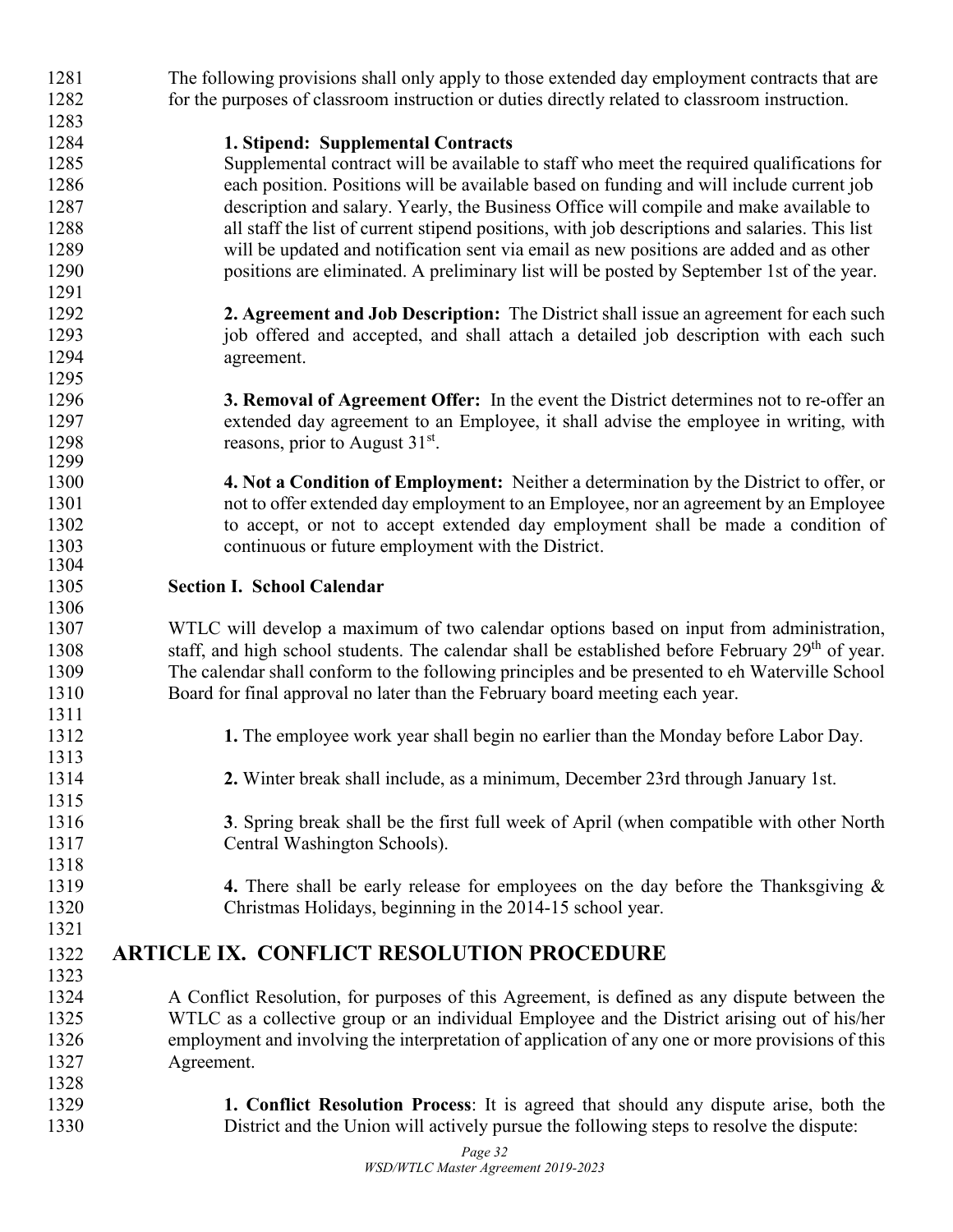**a. Pre-Grievance Conference:** The purpose of the pre-grievance conference is to settle disputes informally. If an employee feels that his/her rights have been violated, the employee shall contact the involved party who has approved the action in question within five (5) days of the action, or within five (5) days of 1336 when the employee should reasonably have known of the action, to arrange for a meeting to take place within five (5) days of such notice. A thorough discussion of the complaint shall be conducted during the pre-grievance conference in order to seek grounds for resolution of the problem.

 **b. Representation:** The employee may be accompanied by council representative (CR). The involved party shall have the right to comparable representation. Every effort shall be made to develop an understanding of the facts and issues in order to create a climate that will lead to a solution. The involved party may reply orally to the employee either at the time of the pre-Grievance or within three (3) days if 1346 more investigation is necessary.

**Formal Grievance Process**

 **Step 1:** If the problem is not resolved at the pre-Grievance conference, the aggrieved employee may refer the Grievance, in writing, stating the basis for the Grievance, to the Building Principal, within three (3) days following receipt of of the involved party's oral response to the pre-grievance conference. The written Conflict Resolution must be submitted on approved Conflict Resolution forms and signed by the grievant. The Building Principal shall answer, in writing, within seven (7) days. (See, Appendix B)

 **Step 2:** If the grievance is not resolved in Step 1, the grievance may be referred, in writing, within seven (7) days, to the superintendent/designee. The written notice shall include a statement as to why the decision in Sept 1 was not satisfactory. Within ten (10) days of the date the Conflict Resolution was appealed, the superintendent/designee shall arrange for a Conflict Resolution adjustment conference with the WTLC and superintendent/designee. The superintendent/designee and WTLC shall have the right to include at the conference such individuals, as they deem necessary to develop the facts and information pertinent to the grievance. Upon conclusion of the conference, the superintendent/designee shall have five (5) days to provide a written decision, together 1366 with the reasons for the decision to WTLC. The superintendent/designee may, at its option, notify the WTLC and be afforded an additional five (5) days to confer with additional personnel as appropriate before publishing the decision to WTLC.

### **Step 3Hearing/Arbitration**

 **A.** If the grievance is not resolved at Step 2 and in place of Step 3B Arbitration, the WTLC and the District may mutually elect to pursue resolution of a grievance 1374 by referring it in writing seven (7) days after receipt of the decision at Sept 2 to a hearing officer who is mutually agreed upon by the District and WTLC. Any decision by the hearing officer shall be fixed and binding on each party. The hearing officer shall have no power to add to, subtract from, delete, modify, alter, or amend any provision of this Agreement. The expense of the hearing officer, except representation fees and witness compensation (each party assumes their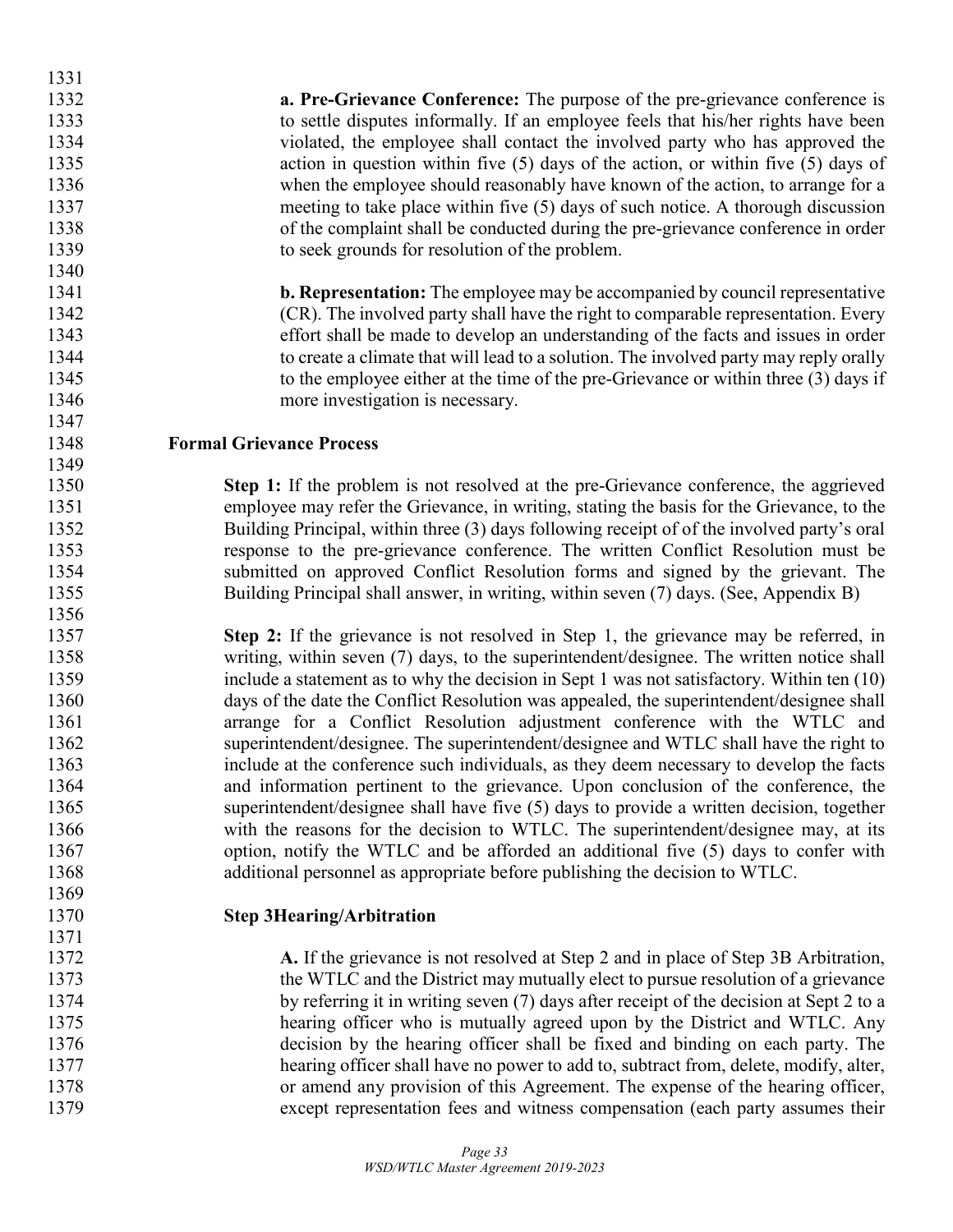own representation fees and witness compensation), is to be borne equally by both 1381 parties.

 **B**. If the grievance is not resolved at Step 2, and WTLC and the District do not agree to pursue resolution of the conflict through a hearing office, either WTLC or the District may, within seven (7) days, request that the grievance be submitted 1386 to arbitration. The District and WTLC will attempt to agree on an arbitrator. In 1387 the event the District and WTLC are unable to agree on an arbitrator, the parties will submit a request to the American Arbitration Association for the appointment of an arbitrator. The arbitrator shall have no power to add to, subtract from, delete, modify, alter, or amend any provisions of this Agreement. The decision of the arbitrator will be final and binding on each party. The expense of the arbitration, except representation fees and witness compensation (each party assumes their own representation fees and witness compensation), is to be borne equally by both 1394 parties.

 **C:** Upon mutual agreement, the District and the Council may use mediation services of the Public Employment Relations Commission (PERC) to assist in resolving disagreements when circumstances warrant. Such agreement or disagreement shall have no effect on the consideration or results of a conflict resolution review and /or arbitration decision.

 **1. Employee Untimely Appeal:** If the employee filing the complaint does not follow the specified time limits the complaint shall be presumed to have been dropped and no longer subject to the provisions of the conflict resolution procedure herein.

 **2. District Failure to Respond:** A conflict resolution request or dispute not responded to in writing within specified time limits may be advanced to the next step of the conflict resolution procedure within five (5) days of the last day of the time period during which **a** response was to be received.

 **3. No Reprisals:** No reprisals of any kind will be taken by the Board or the school administration against any employee because of his/her participation in the grievance procedure. Should the investigation or processing of any grievance require that an employee be released from his/her regular assignment, he/she shall be released without loss of pay or benefits with prior approval from the superintendent/designee. All documents, communications, and records dealing with the processing of a conflict resolution request shall be filed separate from the personnel files of the participant(s).

### **ARTICLE X. DURATION OF AGREEMENT**

 $\frac{1420}{1421}$ This Agreement shall be effective as of September 1, 2019 and continue in effect through August 31, 2023. Its terms and conditions shall continue in effect until a successor Agreement is negotiated. Retroactive pay, where applicable, shall be paid on the first (1st) regular pay day following execution of this Agreement. Notwithstanding the dates above, any day(s) worked in August that would otherwise be a part of the new school year shall be covered by the Agreement 1426 during the new school year.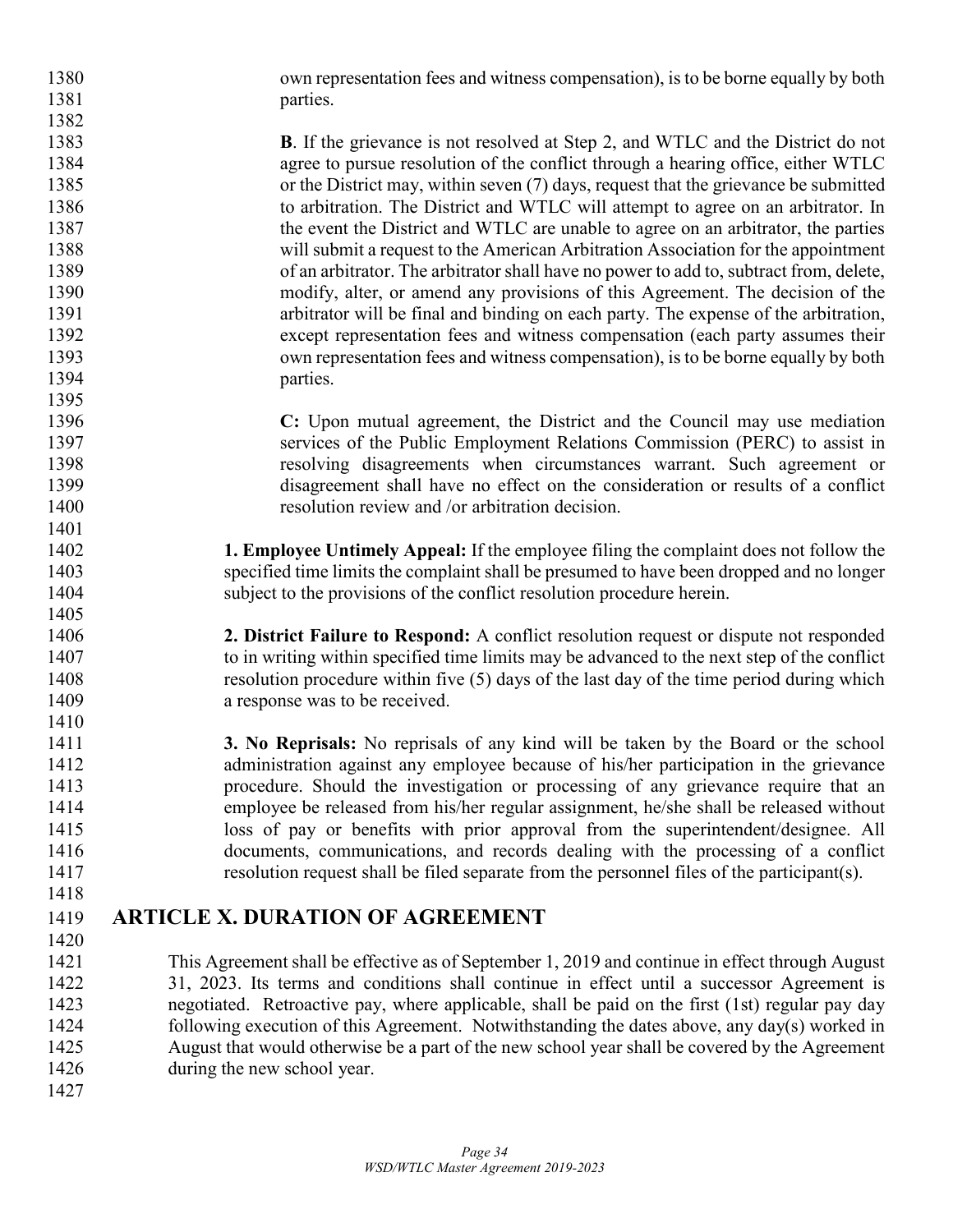The parties agree there shall be no strike action by certificated employees covered by this 1429 Agreement **EXECAL** be any lockout action by the district, while this contract is in effect over any dispute which arises out of the interpretation or application of this Agreement, or an alleged violation of the terms of this Agreement. be any lockout action by the district, while this contract is in effect over any dispute which arises out of the interpretation or application of this Agreement, or an alleged violation of the terms of this Agreement. 

 This Agreement shall be opened for the purpose of negotiating a successor contract no later than 1436 May 21, 2020. Each side shall be allowed 2 openers each year, presented no later than May  $21<sup>th</sup>$ .

 The Council and the Board shall simultaneously exchange proposals at the first bargaining session, for any changes or for any successor.

 Any matter that is addressed in the The Agreement that is directly affected by legislative action shall be open for negotiation in addition to the two openers.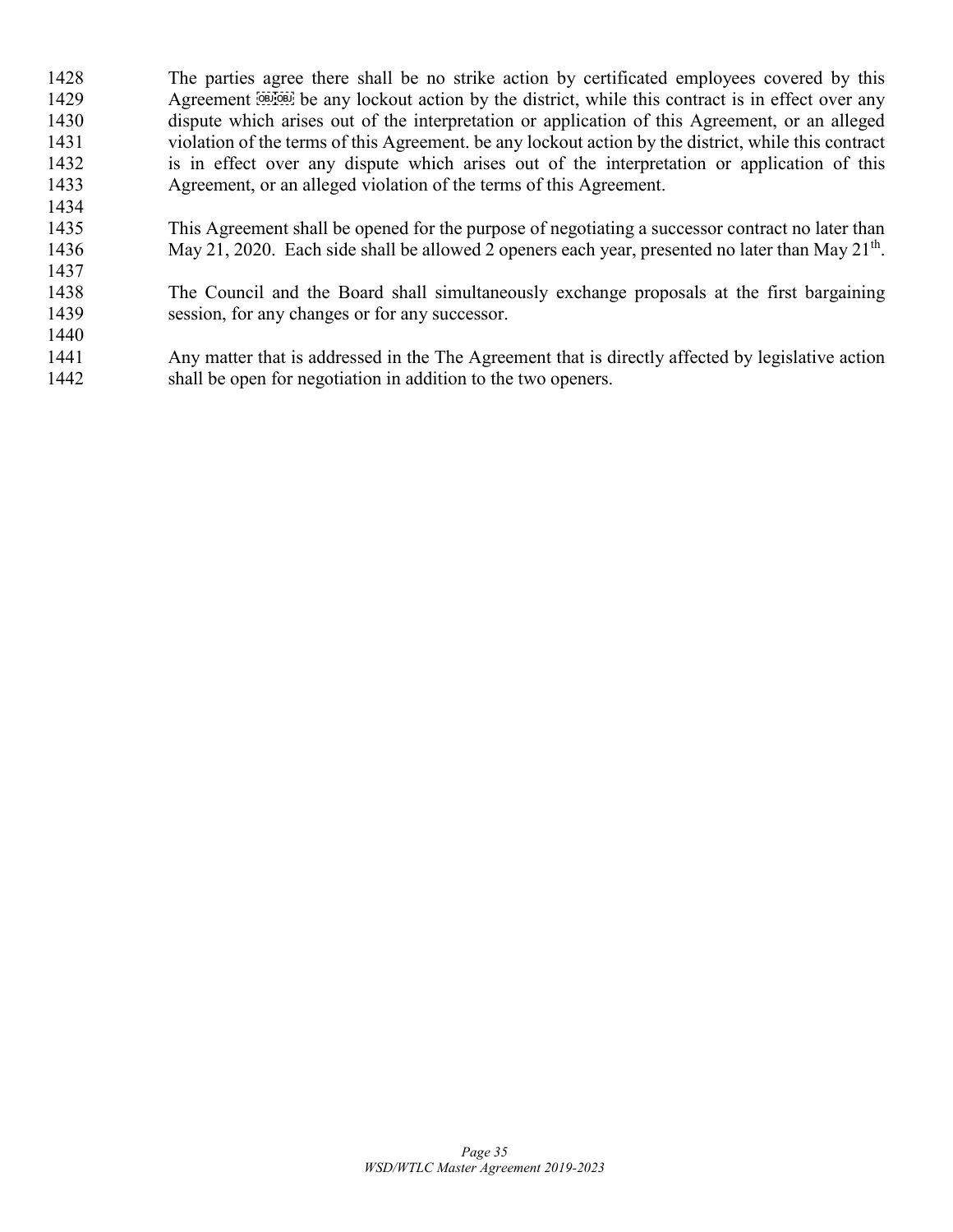| 1443<br>1444<br>1445<br>1446                 | <b>FOR THE BOARD:</b> | <b>FOR THE COUNCIL:</b> |
|----------------------------------------------|-----------------------|-------------------------|
| 1447<br>1448<br>1449<br>1450<br>1451<br>1452 | <b>Board Chair</b>    | <b>WTLC President</b>   |
| 1453<br>1454<br>1455<br>1456<br>1457         | Superintendent        | WTLC Negotiations Chair |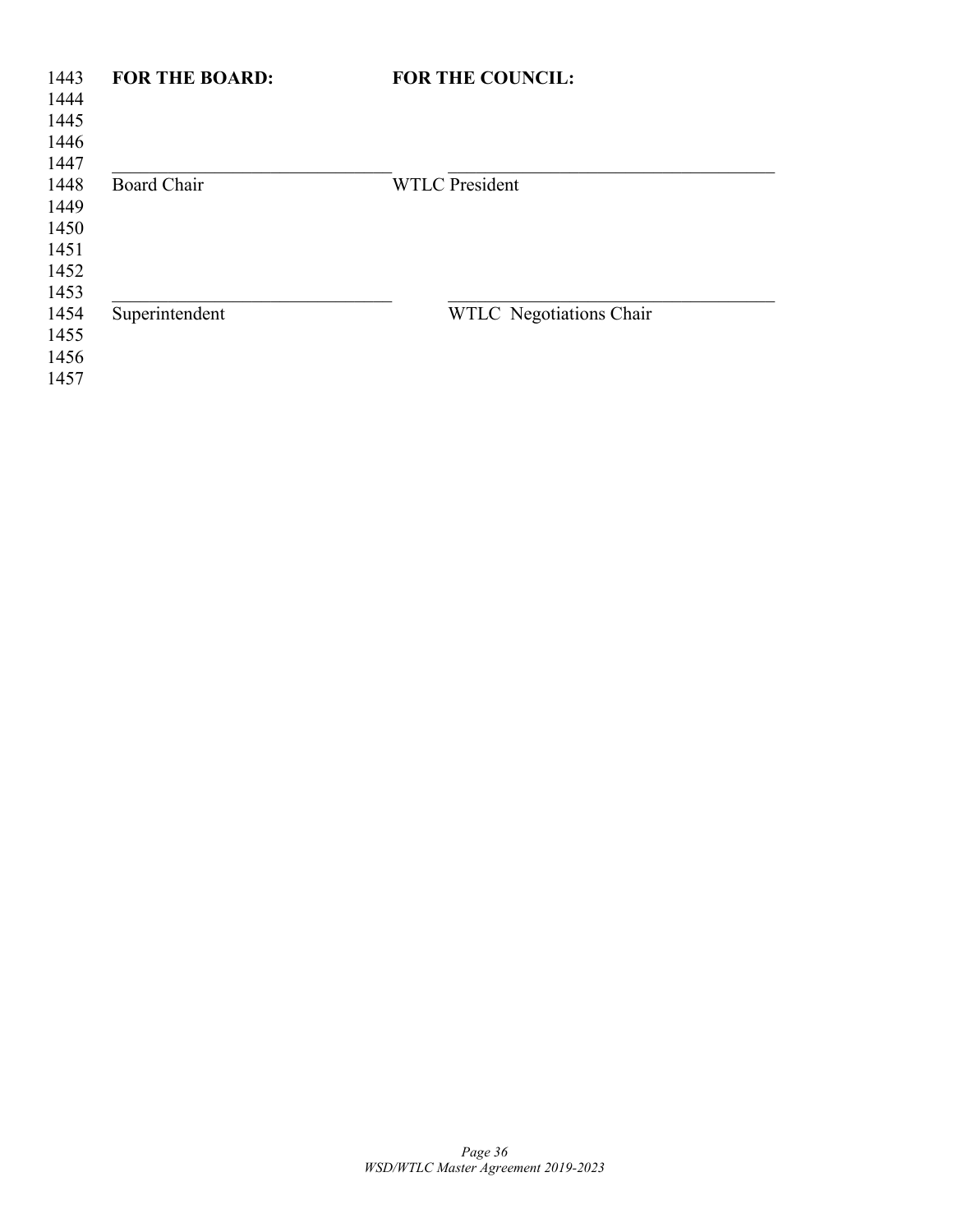### **APPENDIX A/1. PAY SCALE**

| 1458 | Years of Service BA+0 BA+15 BA+30 BA+45 BA+90 BA+135 MA+0 MA+45 MA+90 |  |  |  |                                                                |  |
|------|-----------------------------------------------------------------------|--|--|--|----------------------------------------------------------------|--|
| 1459 | $\Omega$                                                              |  |  |  | 41,575 42,698 43,861 45,028 48,769 51,179 49,845 53,587 55,999 |  |
| 1460 | $\mathbf{1}$                                                          |  |  |  | 42,135 43,273 44,451 45,669 49,449 51,846 50,399 54,180 56,575 |  |
| 1461 | $\overline{2}$                                                        |  |  |  | 42,668 43,817 45,008 46,319 50,089 52,511 50,957 54,726 57,148 |  |
| 1462 | 3                                                                     |  |  |  | 43,217 44,378 45,581 46,934 50,697 53,177 51,486 55,246 57,727 |  |
| 1463 | 4                                                                     |  |  |  | 43,756 44,968 46,178 47,578 51,363 53,861 52,040 55,825 58,324 |  |
| 1464 | 5                                                                     |  |  |  | 45,733 46,243 46,753 48,231 52,001 54,549 52,603 56,376 58,924 |  |
| 1465 | 6                                                                     |  |  |  | 46,823 47,340 48,891 52,644 55,206 53,181 56,934 59,494        |  |
| 1466 | $\overline{7}$                                                        |  |  |  | 47,852 48,380 50,015 53,824 56,456 54,263 58,069 60,703        |  |
| 1467 | 8                                                                     |  |  |  | 49,403 49,948 51,719 55,578 58,308 55,964 59,825 62,553        |  |
| 1468 | 9                                                                     |  |  |  | 51,042 51,605 53,440 57,390 60,212 57,684 61,636 64,459        |  |
| 1469 | 10                                                                    |  |  |  | 53,282 55,250 59,252 62,168 59,496 63,499 66,414               |  |
| 1470 | 11                                                                    |  |  |  | 57,112 61,202 64,176 61,358 65,449 68,422                      |  |
| 1471 | 12                                                                    |  |  |  | 58,915 63,204 66,267 63,294 67,450 70,514                      |  |
| 1472 | 13                                                                    |  |  |  | 65,255 68,409 65,298 69,501 72,655                             |  |
| 1473 | 14                                                                    |  |  |  | 67,316 70,632 67,361 71,697 74,879                             |  |
| 1474 | 15                                                                    |  |  |  | 69,067 72,470 69,112 73,561 76,826                             |  |
| 1475 | 16                                                                    |  |  |  | 70,448 73,918 70,494 75,032 78,362                             |  |
| 1476 | 17                                                                    |  |  |  | 71,904 76,532 79,929                                           |  |
| 1477 | 18                                                                    |  |  |  | 73,342 78,063 81,528                                           |  |
| 1478 | 19                                                                    |  |  |  | 74,808 79,624 83,158                                           |  |
| 1479 | 20                                                                    |  |  |  | 76,305 81,217 84,821                                           |  |
|      |                                                                       |  |  |  |                                                                |  |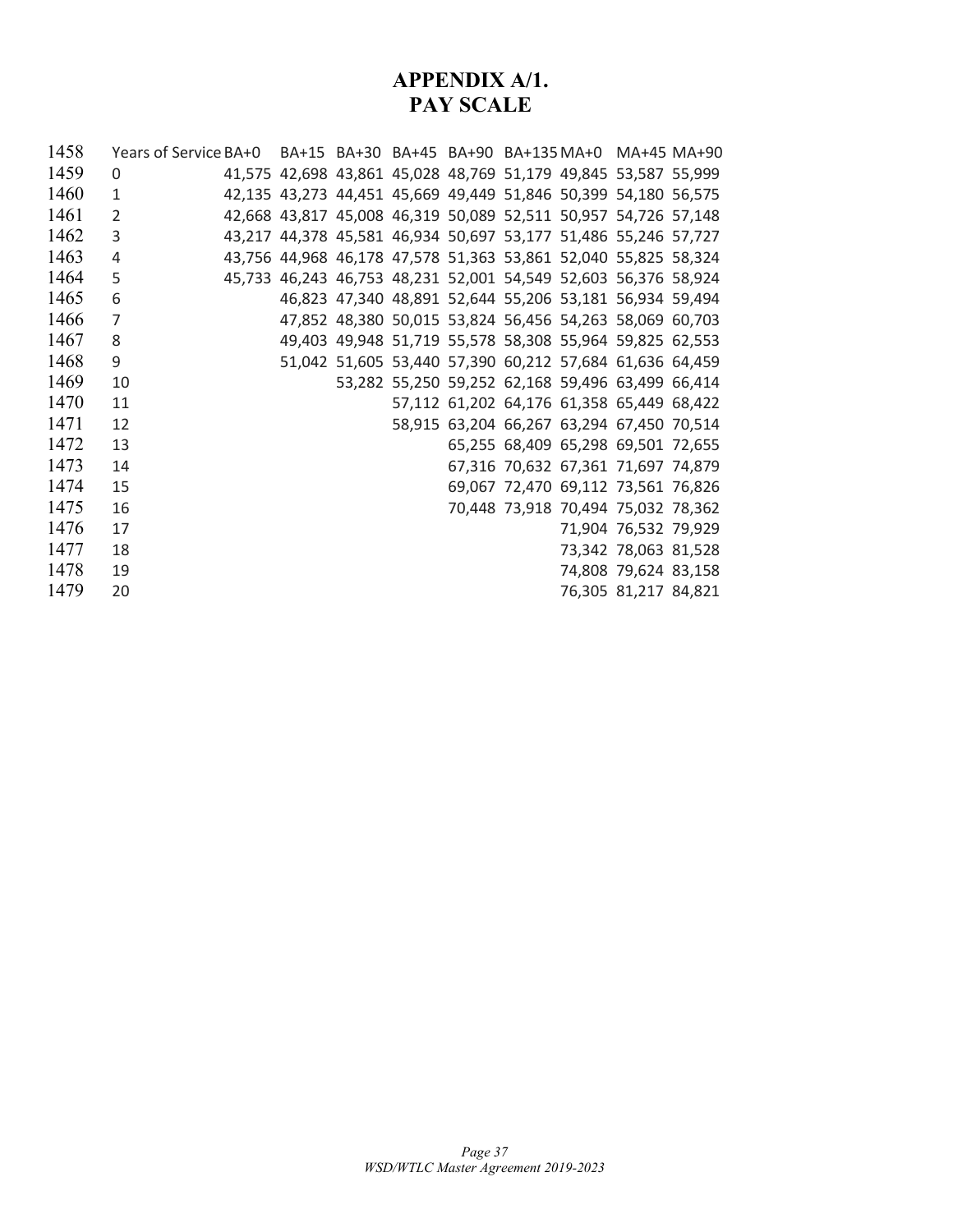### **APPENDIX A/2 EXTENDED DAY/ADDITIONAL PAY SCHEDULE**

| <b>Performance/Competition Music/Choral</b>                             | \$1,607                                                                                                                                                                                                                                                                                                                                                                                                                                                                                                                                                                                                                                                                                                                                                                                                                                                                                                                                                                                                                |
|-------------------------------------------------------------------------|------------------------------------------------------------------------------------------------------------------------------------------------------------------------------------------------------------------------------------------------------------------------------------------------------------------------------------------------------------------------------------------------------------------------------------------------------------------------------------------------------------------------------------------------------------------------------------------------------------------------------------------------------------------------------------------------------------------------------------------------------------------------------------------------------------------------------------------------------------------------------------------------------------------------------------------------------------------------------------------------------------------------|
|                                                                         | \$19 per hour                                                                                                                                                                                                                                                                                                                                                                                                                                                                                                                                                                                                                                                                                                                                                                                                                                                                                                                                                                                                          |
| <b>SafeSchools Training</b>                                             | \$10 per unit upon completion of all district assigned Mandatory<br>units (training must be completed by November 1 each year to<br>receive stipend)                                                                                                                                                                                                                                                                                                                                                                                                                                                                                                                                                                                                                                                                                                                                                                                                                                                                   |
| <b>National Board Certification/Pro Cert</b>                            | \$600 renewable stipend upon acceptance into a Pro-<br>Certification Program - limited to 5 per year. If not used, the<br>stipend can be used upon acceptance into the National Board<br>Certification program or other advanced degrees or<br>certification programs that are deemed to benefit the District<br>through an application process to the District. The<br>application for access to these funds (except into a Pro-<br>Certification Program) should include employee name,<br>degree, or certification sought, and explanation for how<br>earning the advanced degree or certification will benefit the<br>District. Final decision will be made by the Administrative<br>Team. These funds will not be carried over from year to year and<br>are available on a first-come, first served basis. Teachers<br>accessing these funds will be required to pay program fees and<br>will apply for reimbursement from the District up to the \$600<br>stipend amount per teacher upon completion of program. |
| <b>Biodiversity Advisor</b>                                             | \$1000 per year                                                                                                                                                                                                                                                                                                                                                                                                                                                                                                                                                                                                                                                                                                                                                                                                                                                                                                                                                                                                        |
| <b>Educational Competition Teamswith</b><br><b>Certificated Advisor</b> | Up to 40 hours at \$19 per hour/document time                                                                                                                                                                                                                                                                                                                                                                                                                                                                                                                                                                                                                                                                                                                                                                                                                                                                                                                                                                          |
| <b>Retirement/Termination Notification</b>                              | If intent to retire or end employment with the district is provided in<br>writing (letter of resignation) to the board by the following dates,<br>the following compensation will be given to the employee:<br>December 15th: 3 Per Diem Days<br>January 15th: 2 Per Diem Days<br>February 15th: 1 Per Diem Day                                                                                                                                                                                                                                                                                                                                                                                                                                                                                                                                                                                                                                                                                                        |

1480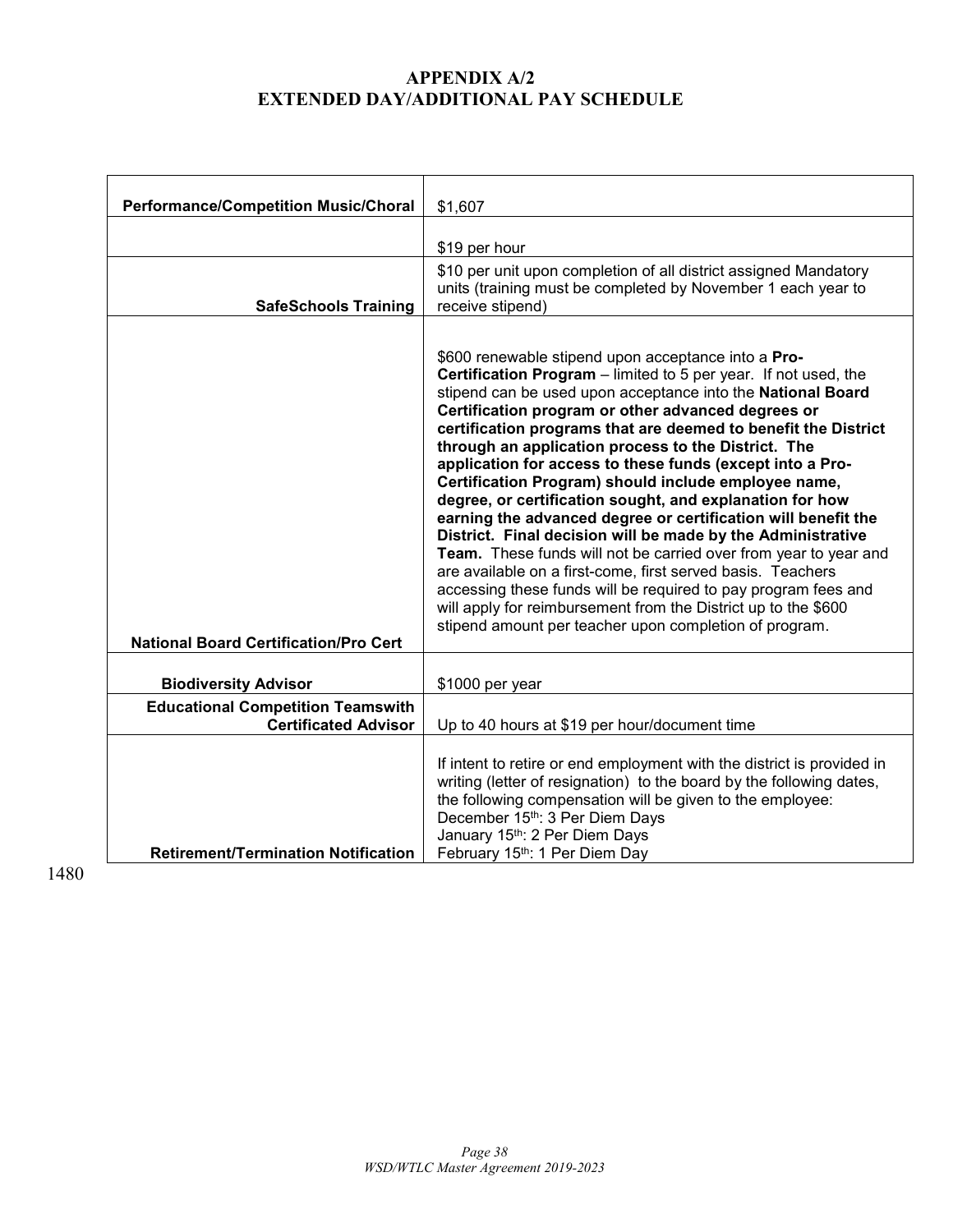### APPENDIX B. WATERVILLE SCHOOL DISTRICT/WATERVILLE TEACHER' 1481 LEADERSHIP COUNCIL FORMAL CONFLICT RESOLUTION FORM 1482

|                                  | Name of Grievant: |  |
|----------------------------------|-------------------|--|
| Date:                            |                   |  |
|                                  |                   |  |
|                                  |                   |  |
|                                  |                   |  |
|                                  |                   |  |
|                                  |                   |  |
|                                  |                   |  |
|                                  |                   |  |
|                                  |                   |  |
|                                  |                   |  |
|                                  |                   |  |
| Remedy sought/Solution Proposed: |                   |  |
|                                  |                   |  |
|                                  |                   |  |
|                                  |                   |  |
|                                  |                   |  |
|                                  |                   |  |
|                                  |                   |  |
|                                  |                   |  |

Send the original signed grievance to the person with whom the grievance is filed. Send on (1) copy each to the Superintendent and President. Keep one (1) copy.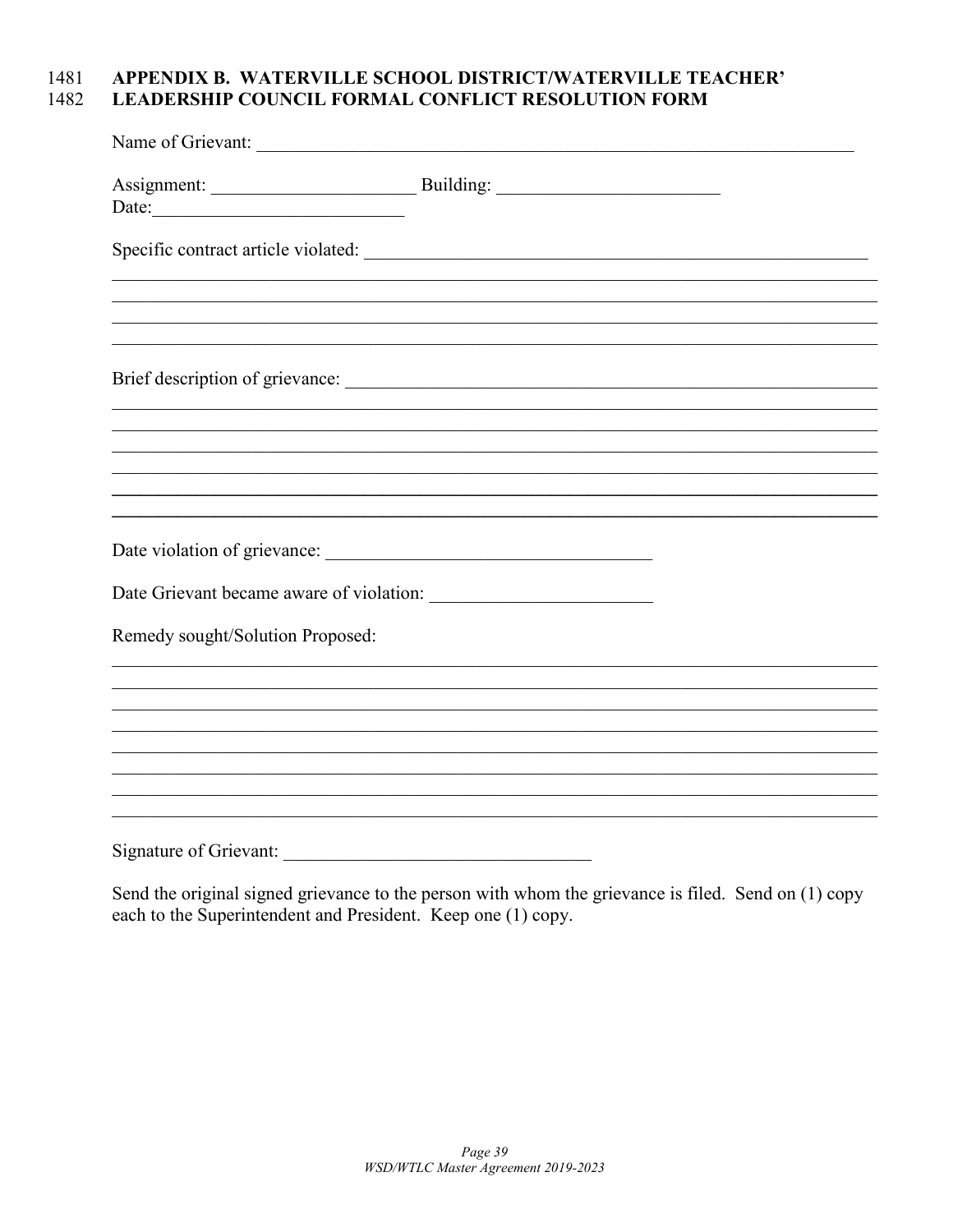### **APPENDIX C. JUST CAUSE/THE SEVEN TESTS**

The basic elements of just cause which different arbitrators have emphasized have been reduced by Arbitrator Carroll R. Daugherty to the seven tests. These tests, in the form of questions, represent the most specifically articulated analysis of the just cause standard as well as an extremely practical approach.

A "no" answer to one or more of the questions may mean that just cause either was not satisfied or at least was seriously weakened in that some arbitrary, capricious, or discriminatory element was present.

- 1. **NOTICE:** Did the employer give to the employee forewarning or foreknowledge of the possible consequences of the employee's disciplinary conduct in writing?
- 2. **REASONABLE RULES AND WORK ORDERS:** Was the employer's rule or managerial order reasonably related to (a) the orderly, efficient, and safe operation of the employer's business, and (b) the performance that the employer might properly expect of the employee?
- 3. **INVESTIGATION:** Did the employer, before administering the discipline to an employee, make an effort to discover whether the employee did in fact violate or disobey a rule or order of management?
- 4. **FAIR INVESTIGATION:** Was the employer's investigation conducted fairly and objectively?
- 5. **PROOF:** At the investigation, did the company "judge" obtain substantial evidence or proof that the employee was guilty as charged?
- 6. **EQUAL TREATMENT:** Has the employer applied its rules, orders and penalties evenhandedly and without discrimination to all employees?
- 7. **PENALTY:** Was the degree of discipline administered by the employer in a particular case reasonably related to (a) the seriousness of the employee's proven offense, and (b) the record of the employee in his/her service with the employer?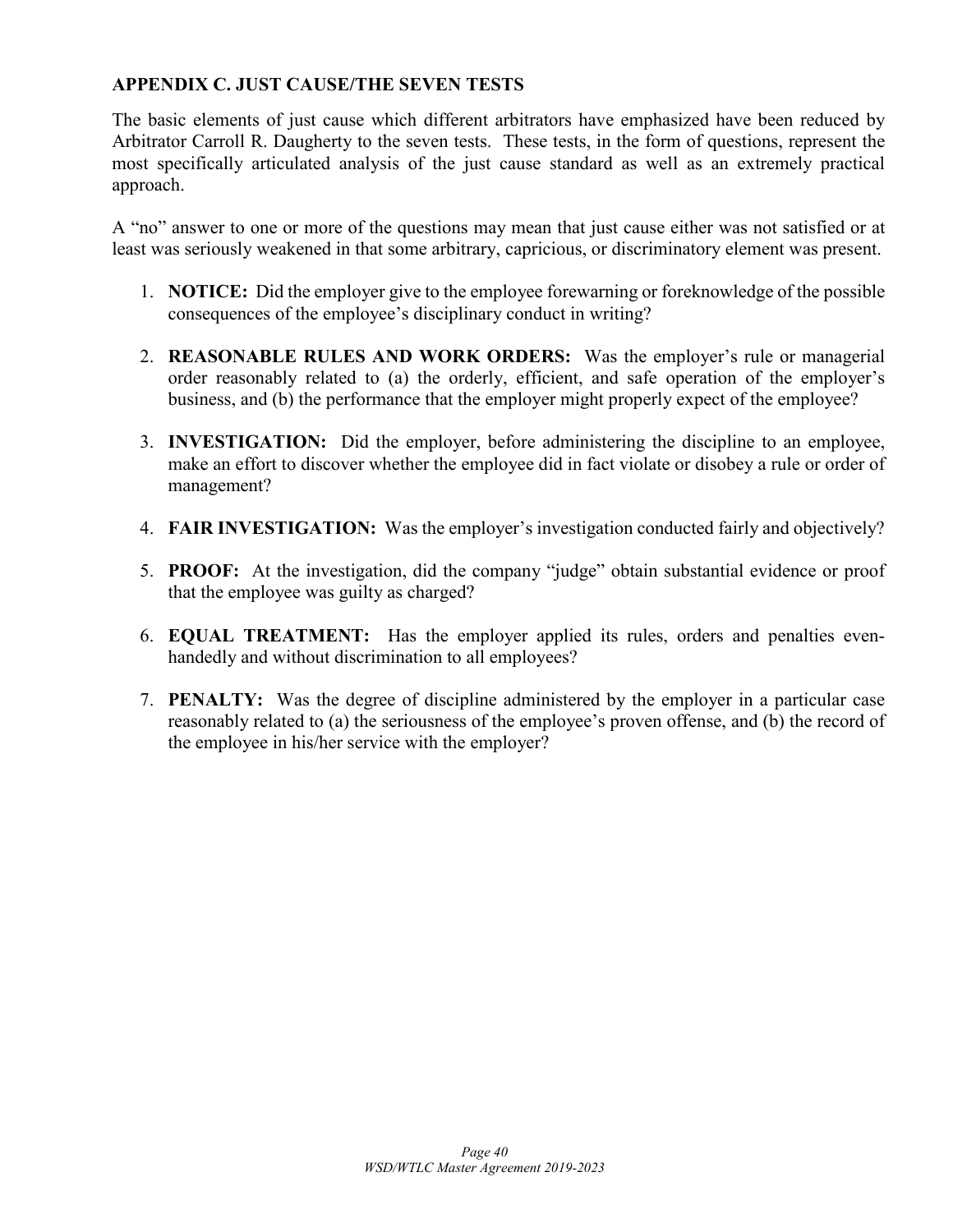### **APPENDIX D.**  *Waterville School District Electronic Mail and Internet Use Agreement Policy*

- 1) All use of the electronic mail system (herein after referred to as the system) must be in support of education and/or research and consistent with the mission of the Waterville School District (hereinafter referred to as the WSD). The WSD reserves the right to prioritize use and access to the system.
- 2) Any use of the system must be in conformity to state and federal law, network provider policies and licenses, and WSD policy. Use of the system for commercial solicitation is prohibited. The superintendent or designee must approve use of the system for charitable purposes in advance.
- 3) The system constitutes public facilities and may not be used to support or oppose political candidates or ballot measures.
- 4) No use of the system shall serve to disrupt the operation of the system by others (i.e. forwarding of chain letters to multiple users); system components including hardware or software shall not be destroyed, modified, or abused in any way.
- 5) Malicious use of the system to develop programs that harass other users or gain unauthorized access to any computer or computing system and/or damage the components of a computer or computing system is prohibited.
- 6) Use of the system to access, store or distribute obscene or pornographic material is prohibited.
- 7) Subscriptions to mailing lists, bulletin boards, chat groups and commercial on-line services and other information services must be for the purpose of job-related professional use only.
- 8) System accounts are to be used only by the authorized owner of the account for the authorized purpose. Users may not share their account number or password with another person or leave an open file or session unattended or unsupervised. Account owners are ultimately responsible for all activity under their account.
- 9) Users shall not seek information on, obtain copies of, or modify files, other data, or passwords belonging to other users, or misrepresent other users on the system, or attempt to gain unauthorized access to the system.
- 10) Communications may not be encrypted so as to avoid security review.
- 11) Users should change passwords regularly and avoid easily guessed passwords.
- 12) Personal information such as addresses and telephone numbers should remain confidential when communicating on the system.
- 13) Student information should only be shared with other district personnel when there is a valid educational concern due to the fact it is confidential information. Student information may not be sent to an unauthorized third party, as this is a violation of the Family Educational Right to Privacy Act, 20 USC sec. 1232g.
- 14) Personal information such as addresses and telephone numbers should remain confidential when communicating on the system.
- 15) The unauthorized installation, use, storage or distribution of copyrighted software or materials on WSD computers is prohibited.
- 16) Diligent effort must be made to conserve system resources. (i.e. users should frequently delete e-mail and unused files.)
- 17) No person shall have access to the system without having a signed Electronic Mail Use Agreement on file with the WSD.